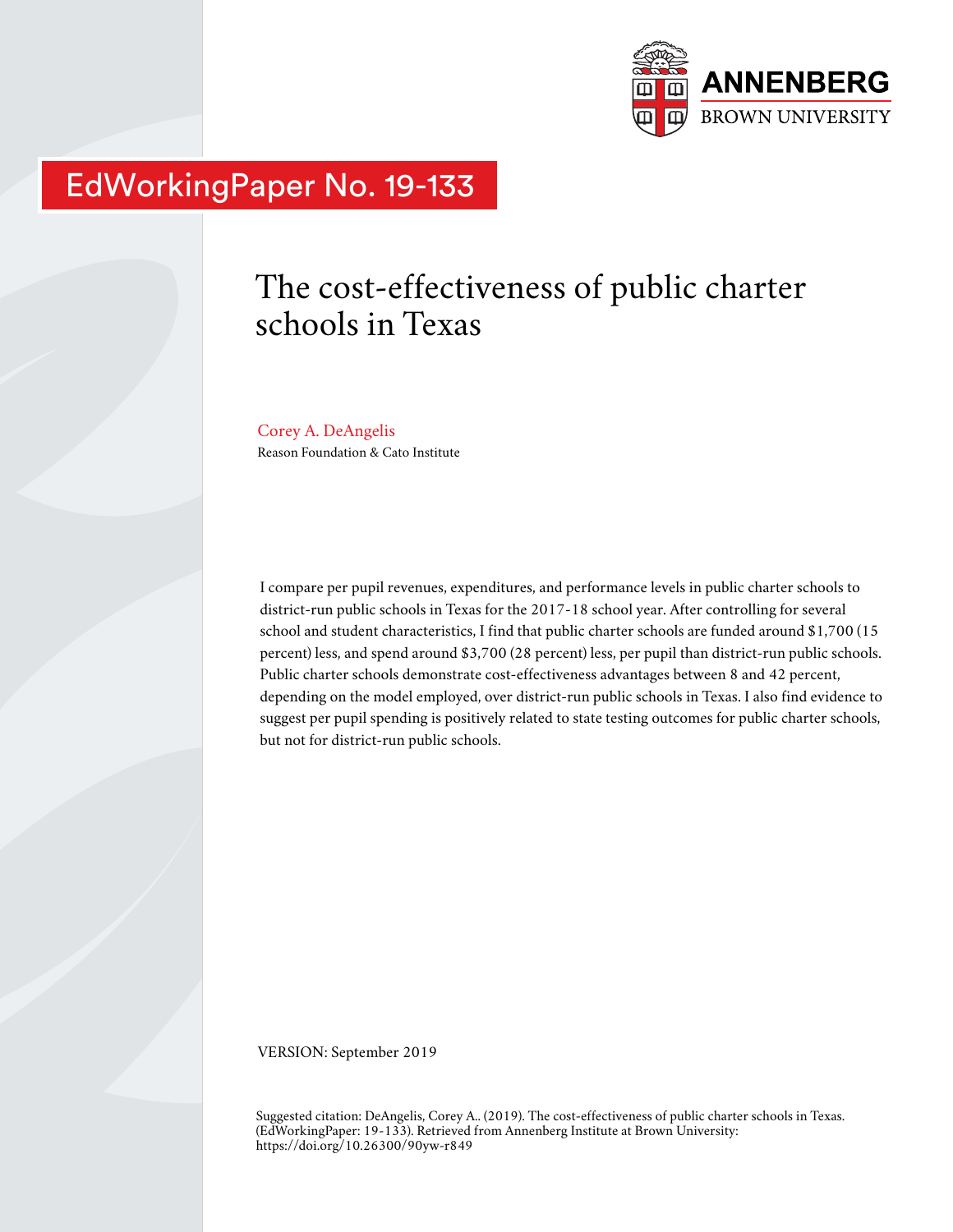## **The cost-effectiveness of public charter schools in Texas**

Corey A. DeAngelis, Ph.D. Reason Foundation & Cato Institute Corey.DeAngelis@gmail.com ORCID: 0000-0003-4431-9489

September 25, 2019

\*Declarations of interest: none. Funding: none.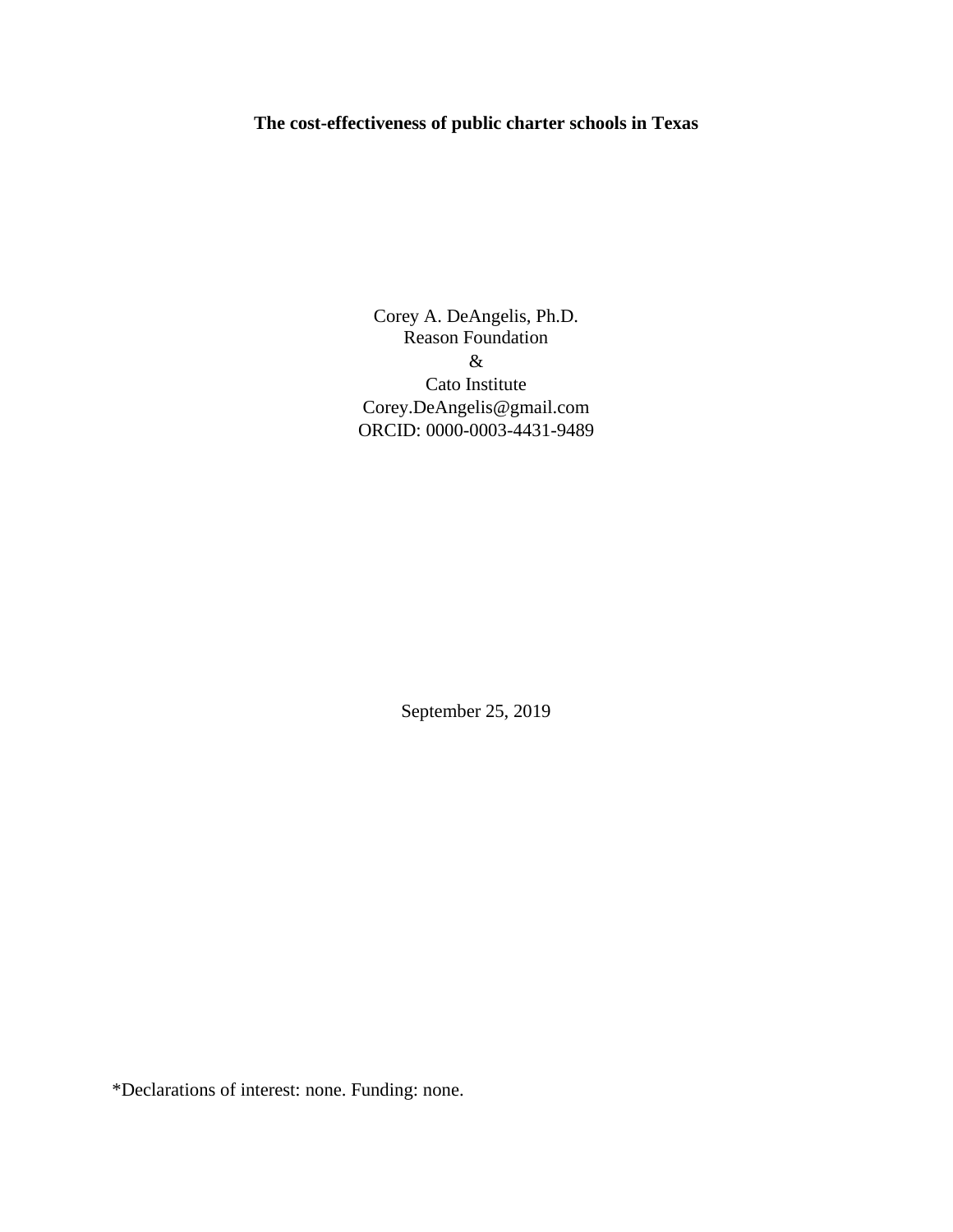## **Abstract**

I compare per pupil revenues, expenditures, and performance levels in public charter schools to district-run public schools in Texas for the 2017-18 school year. After controlling for several school and student characteristics, I find that public charter schools are funded around \$1,700 (15 percent) less, and spend around \$3,700 (28 percent) less, per pupil than district-run public schools. Public charter schools demonstrate cost-effectiveness advantages between 8 and 42 percent, depending on the model employed, over district-run public schools in Texas. I also find evidence to suggest per pupil spending is positively related to state testing outcomes for public charter schools, but not for district-run public schools.

Keywords: charter schools; school choice; economics of education; school productivity; education spending

JEL Codes: I28; I20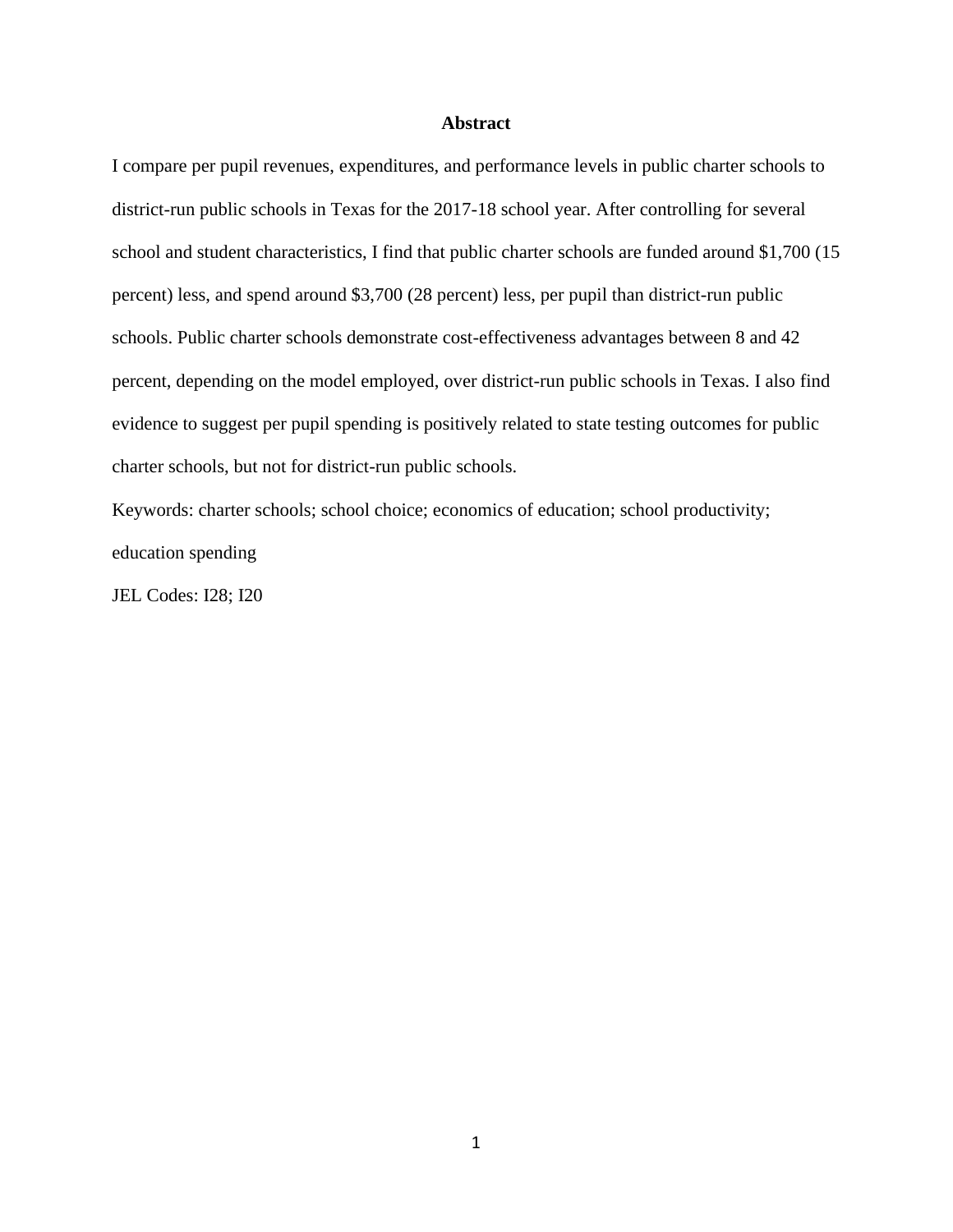## **Introduction**

The United States spent over \$675 billion on public education in the  $2015$ -16 school year.<sup>1</sup> While inflation-adjusted per pupil spending has nearly quadrupled in the last half century (Hanushek  $\&$ Lindseth, 2009), challenges such as underfunded pension liabilities could pressure policymakers to economize in the future (Hess & Squire, 2010; Koedel, Podgursky, & Shi 2013). Because public education resources are scarce, policymakers may want to know whether particular school sectors are more efficient than others.

Public charter schools, which are independently run public schools, could be more or less cost-effective than district-run public schools. In general, public charter schools must accept all students and use random-based admissions processes in the case of oversubscription.<sup>2</sup> In 2019, 45 states and the District of Columbia allowed public charter schools.<sup>3</sup> Over 7,000 public charter schools served nearly 3.2 million students in the 2017-18 school year in the United States. The Texas law allowing public charter schools to operate was enacted in 1995, four years after the first U.S. charter school law passed in 1991 in Minnesota (Fusarelli, 1999; Vergari, 1999). It is estimated that about 774 public charter schools served around 337,100 students in the 2017-18 school year in Texas.<sup>4</sup>

In theory, public charter schools might be more cost-effective than district-run public schools because of competitive pressures, freedom from government regulations (Shakeel &

<sup>3</sup> West Virginia education bill passes, allowing charter schools. FOX WTOV9. Retrieved from

<sup>1</sup> Revenues and Expenditures for Public Elementary and Secondary Education: School Year 2015–16 (Fiscal Year 2016). National Center for Education Statistics. Retrieved from https://nces.ed.gov/pubs2019/2019301.pdf <sup>2</sup> What is a charter school? National Charter School Resource Center at Safal Partners. U.S. Department of Education. Retrieved from https://charterschoolcenter.ed.gov/what-is-a-charter-school

https://wtov9.com/news/local/west-virginia-education-bill-passes-allowing-charter-schools; Charter schools: Does the state have a charter school law? Education Commission of the States. Retrieved from http://ecs.force.com/mbdata/mbquestNB2C?rep=CS1701

<sup>4</sup> Estimated Public Charter School Enrollment 2017-18. National Alliance for Public Charter Schools. Retrieved from https://www.publiccharters.org/our-work/publications/estimated-public-charter-school-enrollment-2017-18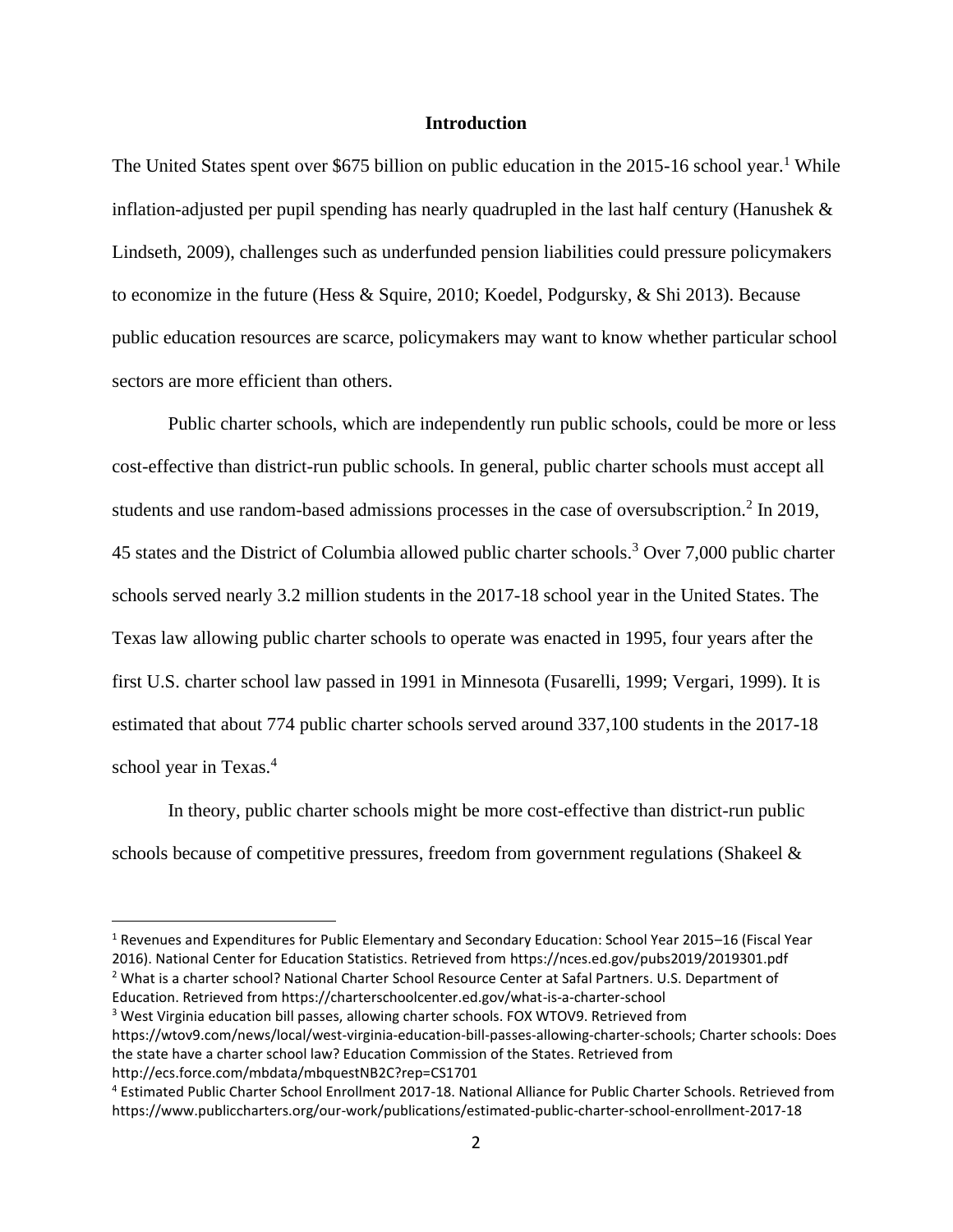DeAngelis, 2017), and an improved match between educators and students (DeAngelis & Holmes Erickson, 2018). Economists would argue that district-run public schools exercise monopoly power because of residential assignment and funding through property taxes (Friedman, 1955). Public charter schools reduce the transaction costs associated with switching schools (Hanushek et al., 2007) and hold less monopoly power because they are expected to attract their customers (Hoxby, 2007). More power in the hands of families should lead to stronger incentives to perform well and spend scarce education dollars wisely in public charter schools. Public charter schools might also need to spend education dollars more efficiently if the school funding formula systematically funds them at lower levels.

However, it is possible for public charter schools to underperform relative to district-run public schools if families do not choose schools that better fit their children (Abdulkadiroğlu, Pathak, & Walters, 2018; Harris, 2017).<sup>5</sup> Families might also value school traits that are not captured by state tests, such as safety, culture, brand, and specialized mission (e.g. Abdulkadiroğlu et al., 2017; Bedrick & Burke, 2018; Beuermann & Jackson, 2018; Cheng, Trivitt, & Wolf, 2016; Holmes Erickson, 2017; Kelly & Scafidi, 2013; Trivitt & Wolf, 2016). Public charter schools also might spend education dollars less efficiently than district-run public schools if they are heavily focused on advertising rather than improving learning (Lubienski, 2007). This study tests the three following research hypotheses:

H1: Public charter schools have lower expenditures and revenues per pupil than districtrun public schools.

<sup>&</sup>lt;sup>5</sup> A new study reveals much about how parents really choose schools. NPR. Retrieved from https://www.npr.org/sections/ed/2015/01/15/376966406/a-new-study-reveals-much-about-how-parents-reallychoose-schools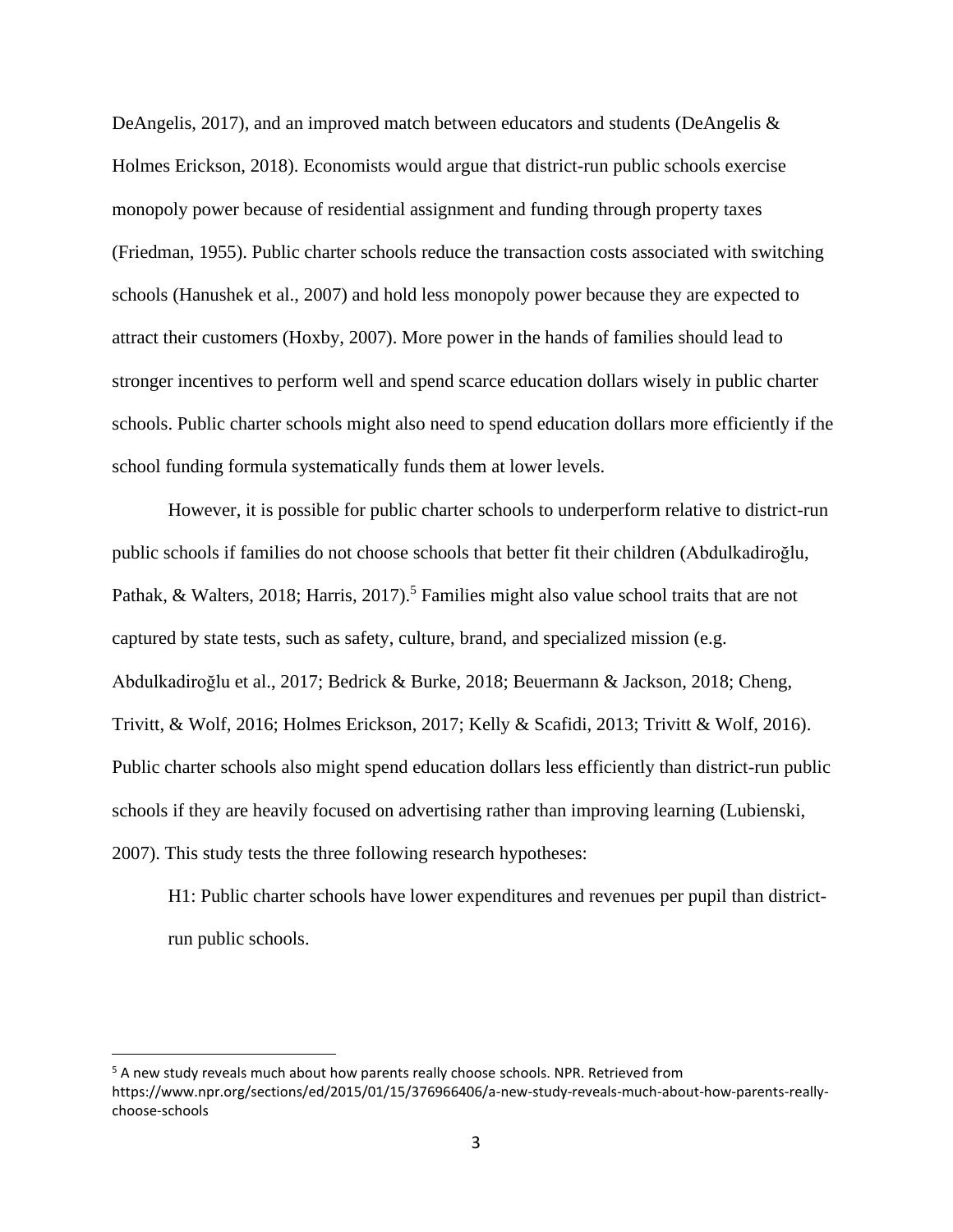H2: Public charter schools are more cost-effective than district-run public schools (as measured by proficiency on the state test divided by per pupil revenues and expenditures).

H3: A stronger positive relationship between per pupil revenues (and expenditures) and state test proficiency exists for public charter schools than district-run public schools.

After controlling for several school and student characteristics, I find that public charter schools are funded around \$1,700 (15 percent) less, and spend around \$3,700 (28 percent) less, per pupil than district-run public schools in Texas. Public charter schools demonstrate cost-effectiveness advantages between 8 and 42 percent, depending on the model employed, over district-run public schools in Texas in 2017-18. I also find evidence to suggest per pupil spending is positively related to state testing outcomes for public charter schools, but not for district-run public schools.

The next section is a review of the evidence on public charter school funding inequities, public charter school productivity, and the relationship between school spending and educational outcomes. Then the data used and methods employed are discussed. Results from the analytic models are presented, followed by a discussion of their limitations and implications.

#### **Literature Review**

This section reviews the literature on funding inequities between public charter and district-run public school sectors in the U.S. Studies on the productivity of public charter schools are also reviewed. Finally, literature on the relationship between education spending and outcomes is reviewed.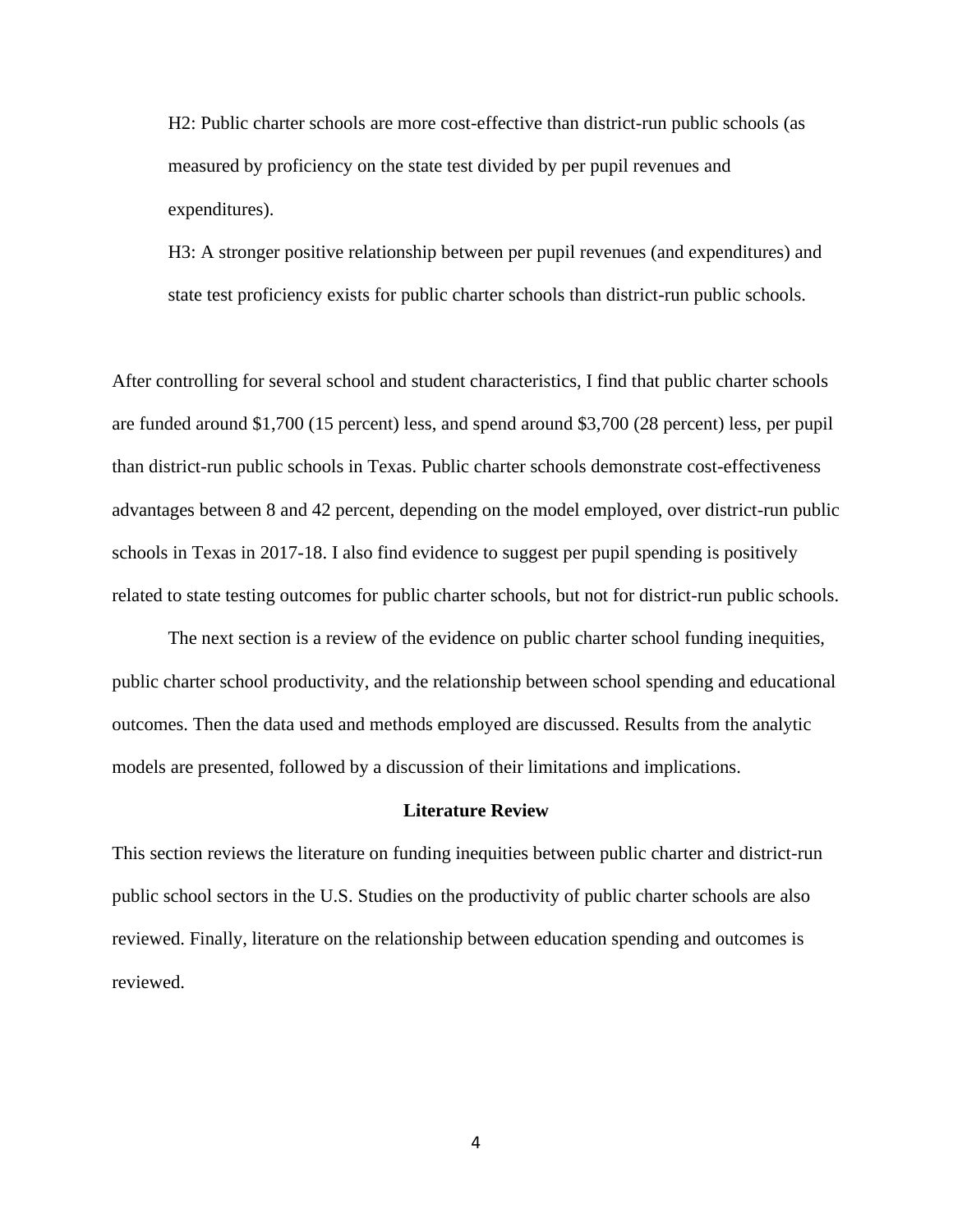#### **Public Charter School Productivity**

Seven existing studies have specifically examined funding inequities between public charter and district-run public school sectors in the U.S. (Batdorff et al., 2005; Batdorff et al., 2010; Batdorff et al., 2014; DeAngelis & DeGrow, 2018; DeAngelis et al., 2018b; DeAngelis, 2019a; Wolf et al., 2017). The first evaluation comparing per pupil funding between the two sectors found that public charter schools received about 22 percent less than district-run public schools across 16 states and the District of Columbia (DC) in the 2002-03 school year (Batdorff et al., 2005). The first update to the evaluation found that public charter schools received about 19 percent less in funding that district-run public schools across 23 states and DC in the 2006-07 school year (Batdorff et al., 2010). The third evaluation, including a sample of 30 states and DC, found that the funding gap favoring district-run public schools grew to about 28 percent in the 2010-11 school year (Batdorff et al., 2014). The four other evaluations calculated funding differences between sectors at the city level, each finding funding gaps favoring district-run public schools at or above 20 percent (DeAngelis & DeGrow, 2018; DeAngelis et al., 2018b; DeAngelis, 2019a; Wolf et al., 2017).

Cost-Effectiveness is "the efficacy of a program in achieving given intervention outcomes in relation to the program costs" (Rossi, Lipsey, & Freeman, 2003). Several studies have specifically examined differences in cost-effectiveness between public charter and districtrun public school sectors (DeAngelis, 2019a; DeAngelis & DeGrow, 2018; DeAngelis et al., 2018a; DeAngelis et al., 2019; Flanders, 2017; Wolf et al., 2014). These studies tend to find that public charter schools are more cost-effective, in terms of standardized test scores produced per dollar spent, than nearby district-run public schools. However, few existing studies are able to control for differences in student background characteristics (DeAngelis & DeGrow, 2018;

5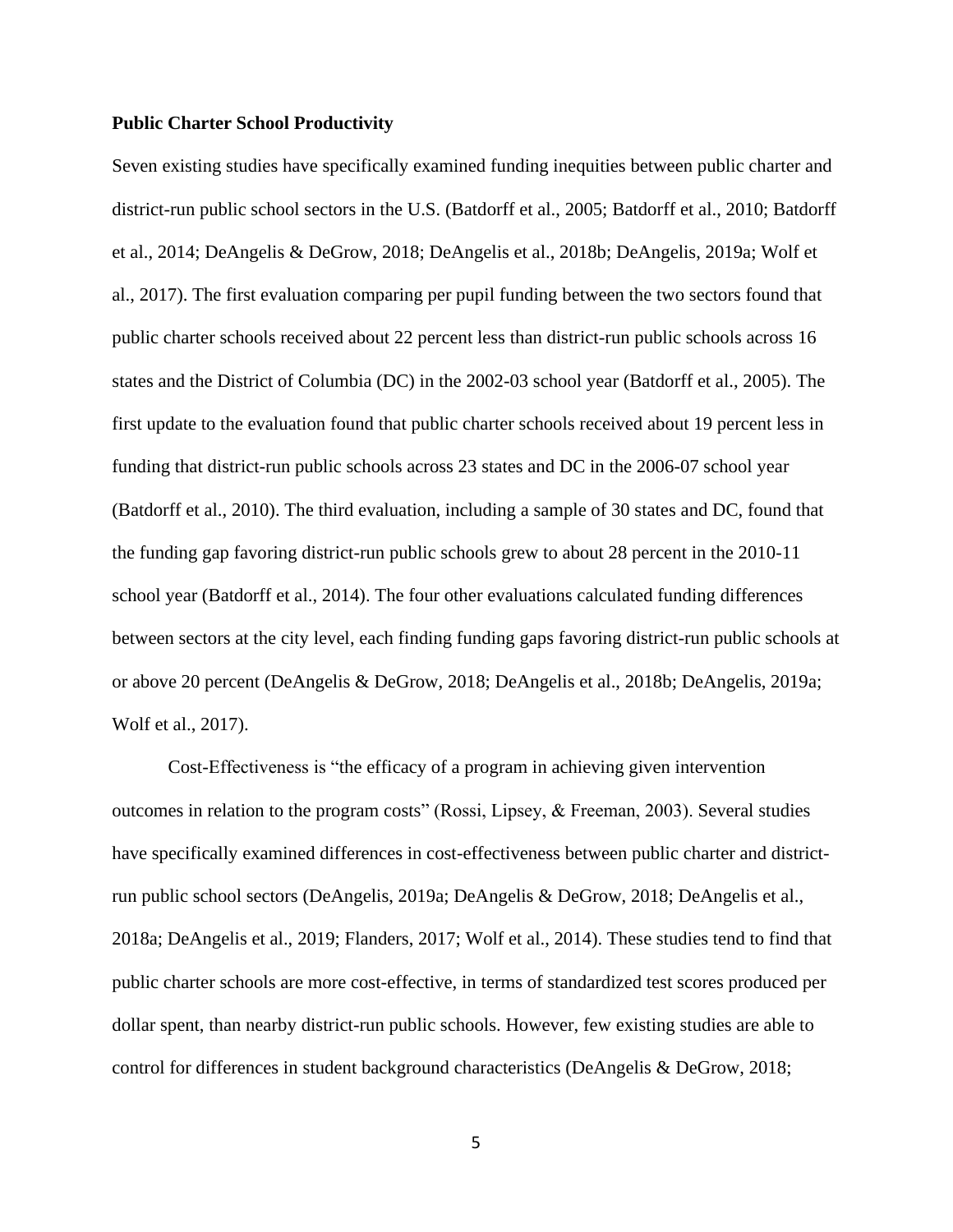Flanders, 2017). DeAngelis and DeGrow (2018) found that public charter schools were 32 percent more cost-effective than district-run public schools using data from 71 cities in Michigan during the 2014-15 school year. Flanders (2017) found a 33 percent and a 42 percent costeffectiveness advantage for independent charter schools in science and math, respectively, in Milwaukee in 2014-15.

Several existing evaluations of public charter school performance relative to district-run public schools in Texas do not to account for differences in per pupil spending (e.g. Baude et al., 2019; Booker et al., 2007; CREDO, 2015; Hanushek et al., 2007). However, at least four studies have found efficiency advantages of public charter schools in Texas (Gronberg & Jansen, 2001; Gronberg, Jansen, & Taylor, 2012; Gronberg, Jansen, & Taylor, 2016; Grosskopf, Hayes, & Taylor, 2009). The most recent data examined by any of the four evaluations were from 2011 (Gronberg, Jansen, & Taylor, 2016). The current study adds to the literature since it uses per pupil revenue and expenditure data from the 2017-18 school year and compares funding inequity and cost-effectiveness between public charter and district-run public schools in Texas. This study also uses more control variables than recent evaluations, which account for observable differences in students between public school sectors (e.g. DeAngelis & DeGrow, 2018; Flanders, 2017).

### **Spending and Outcomes**

In theory, the public charter school cost-effectiveness advantages could exist because public charter schools have stronger competitive pressures to spend scarce education dollars wisely (Friedman, 1955; Hoxby, 2007). If district-run public schools have weak incentives to spend money wisely, we would expect increases in education funding to have little or no effect on student outcomes. Several studies have attempted to determine whether increases in funding lead

6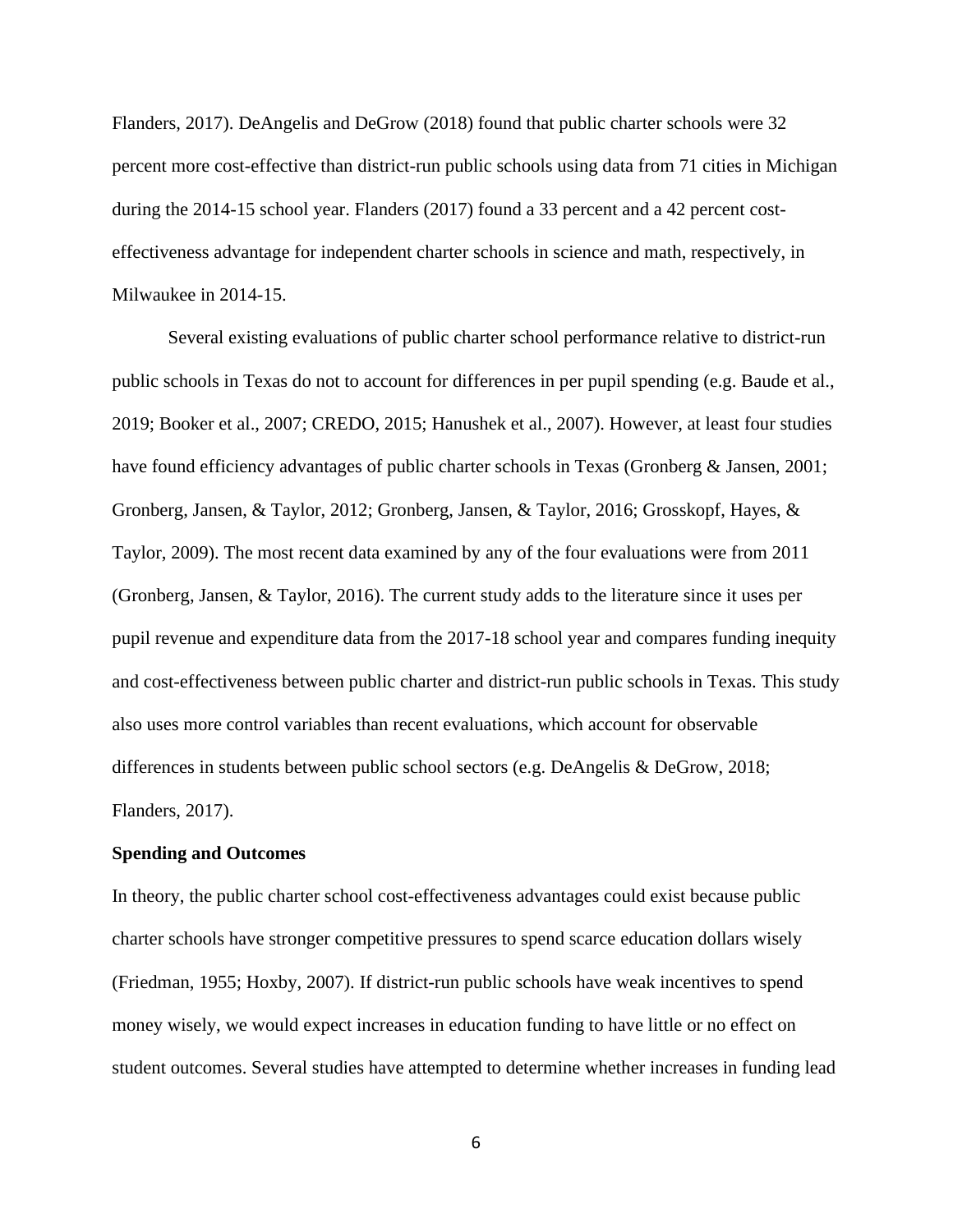to improved academic outcomes in the public school sector. Hanushek (1997) reviewed nearly 400 studies on the topic and found that "there is not a strong or consistent relationship between student performance and school resources."

A review of the more recent research, focusing on 33 quasi-experimental evaluations, found that increases in funding are generally positively associated with student outcomes (Jackson, 2018). Twenty-six of the 33 reviewed studies found statistically significant positive effects (e.g. Hyman, 2017; Jackson, Johnson, & Persico, 2015; Lafortune, Rothstein, & Schanzenbach, 2018), while the remaining 8 evaluations found no effects overall (e.g. Cellini, Ferreira, & Rothstein, 2010; Hoxby, 2001; Martorell, Stange, & McFarlin, 2016). For example, Jackson, Johnson, and Persico (2015) used court-ordered spending reforms as an instrumental variable and found that a 10 percent increase in per pupil spending each year for 12 years is associated with 0.31 more completed years of education and 7 percent higher wages. Lafortune, Rothstein, and Schanzenbach (2018) similarly found that spending increases in low-income school districts were associated with large increases in student test scores.

Jackson (2018) concluded that "researchers should now focus on understanding what kinds of spending increases matter the most." While several studies have examined the relationship between spending and outcomes in traditional public schools, no evaluations have looked at this relationship between sectors. In other words, while several studies have questioned "does money matter?" none have asked "where does money matter the most?" This study begins to address this question by comparing funding and outcomes between public school sectors in Texas.

7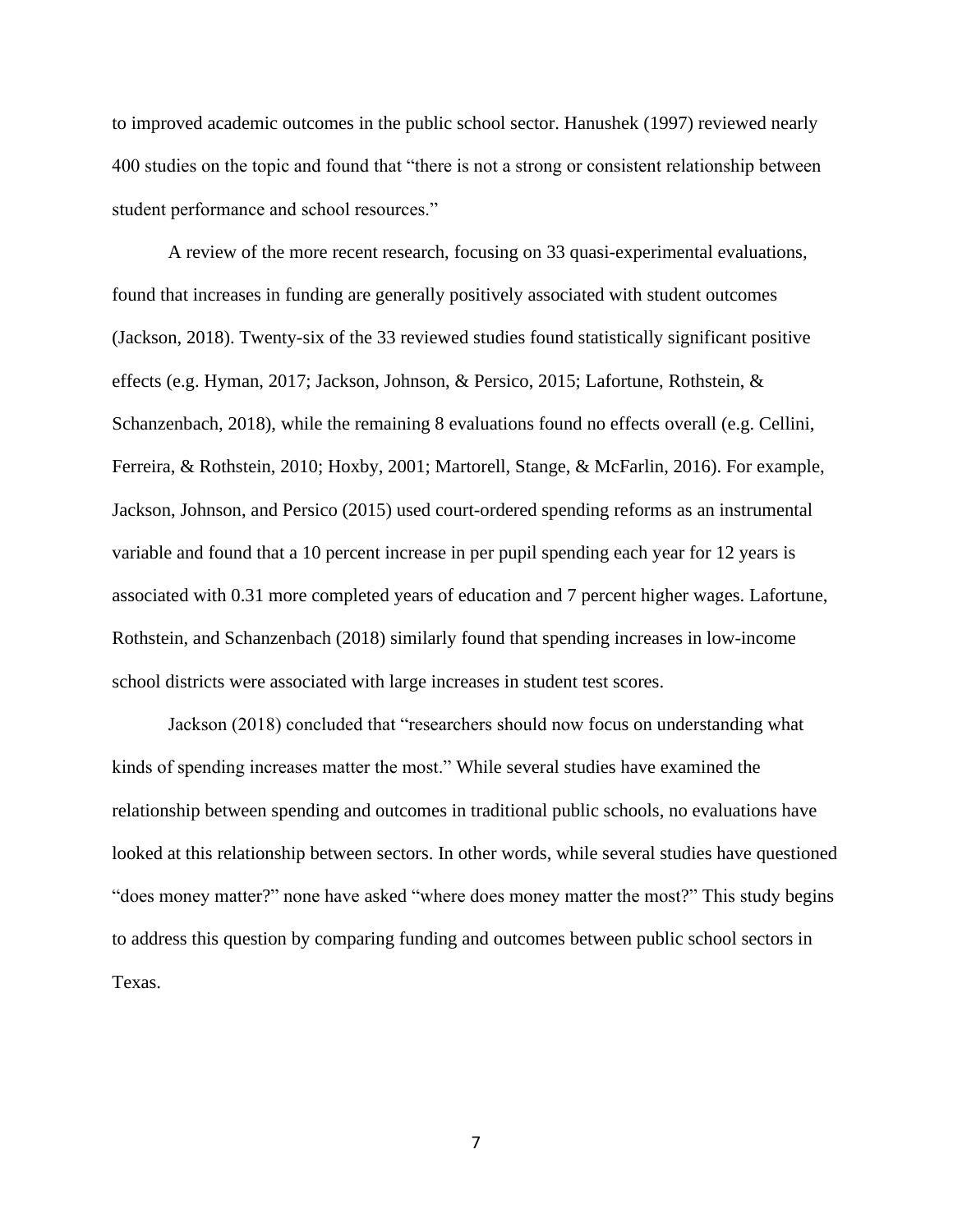## **Data**

School- and district-level data from the 2017-18 school year were provided by the Texas Education Agency (TEA). Total expenditures per pupil were provided by TEA in response to Public Information Request<sup>6</sup> number  $38275$ .<sup>7</sup> Campus-level student demographic information (gender, race/ethnicity, Gifted and Talented, Career and Technical Education, Limited English Proficiency, English as a Second Language, economically disadvantaged, Title 1, and special needs), school level, and total enrollment were found at the TEA website.<sup>8</sup> Campus-level data on overall student test score performance were also found at the TEA website.<sup>9</sup> Student performance was measured by the State of Texas Assessments of Academic Readiness (STAAR). Other descriptive campus-level data (city and campus type) were also found at the TEA website.<sup>10</sup>

Schools missing data on any student demographics, enrollment, school level, and campus type were removed from the analysis. The analytic sample includes 5,472 schools in Texas, 432 of which are public charter schools (8 percent of the sample). On average, 49 percent of students in the sample identify as Hispanic or Latino, 14 percent identify as black or African American, and 30 percent identify as white (Table 1). About 10 percent of students are identified as having learning disabilities (SPED), 61 percent are economically disadvantaged, 72 percent qualify for Title 1, 9 percent are classified as English as a Second Language (ESL), 19 percent have Limited

<sup>9</sup> *2018 Data Download*. 2018 Accountability Ratings. Texas Education Agency. Retrieved from https://rptsvr1.tea.texas.gov/perfreport/account/2018/download.html

<sup>6</sup> Public Information Requests can be made at https://tealprod.tea.state.tx.us/Pirts/Public/NewPendingPIR.aspx  $^7$  Interest and sinking (I&S) dollars are excluded from the analysis since they are recorded and paid at the districtlevel, while the current analysis uses school-level data. The exclusion of I&S dollars makes any public charter school funding disadvantages and productivity advantages found in this study conservative because public charter schools generally do not receive any local I&S dollars in Texas.

<sup>8</sup> *Student Program and Special Populations Reports*. Texas Education Agency. Retrieved from https://rptsvr1.tea.texas.gov/adhocrpt/adspr.html. *Student Enrollment Reports*. Texas Education Agency. Retrieved from https://rptsvr1.tea.texas.gov/adhocrpt/adste.html

<sup>10</sup> *Download File. Texas Education Directory*. Texas Education Agency. Retrieved from http://tea4avholly.tea.state.tx.us/TEA.AskTED.Web/Forms/DownloadFile.aspx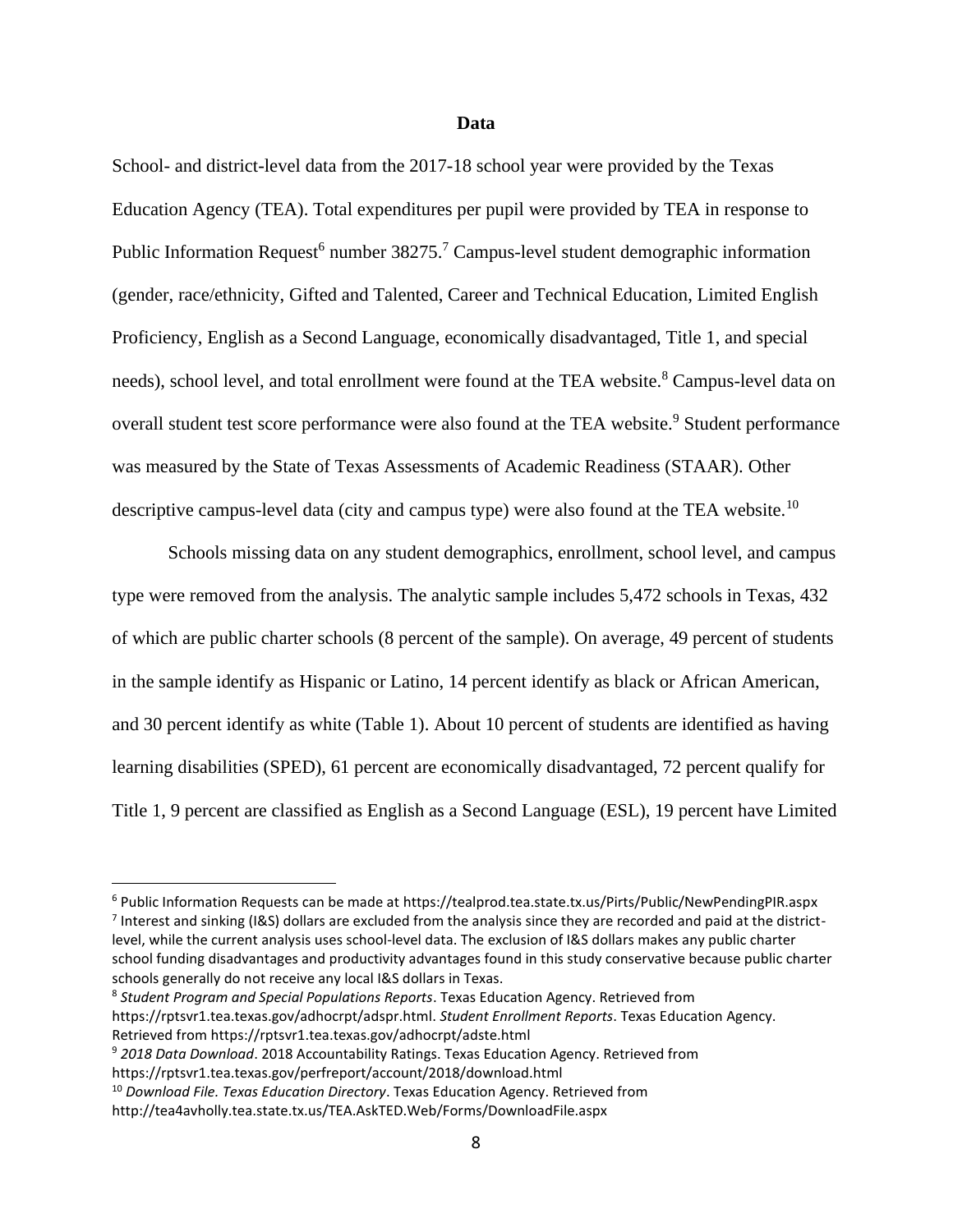English Proficiency (LEP), and 7 percent are in the Gifted and Talented (GT) program. Forty-six percent of students in grades 3 through 12 are classified as "meets grade level or above" and 21 percent are classified as "masters grade level" across all STAAR subjects.

|                                                  | <b>Mean</b> | <b>Standard</b><br><b>Deviation</b> | <b>Minimum</b> | <b>Maximum</b> |
|--------------------------------------------------|-------------|-------------------------------------|----------------|----------------|
| School Level                                     |             |                                     |                |                |
| Elementary                                       | 0.57        | 0.49                                | 0.00           | 1.00           |
| Elementary/Secondary                             | 0.05        | 0.22                                | 0.00           | 1.00           |
| Junior High                                      | 0.03        | 0.18                                | 0.00           | 1.00           |
| Middle                                           | 0.18        | 0.38                                | 0.00           | 1.00           |
| High                                             | 0.16        | 0.37                                | 0.00           | 1.00           |
| Campus Type                                      |             |                                     |                |                |
| <b>Instructional Campus</b>                      | 0.97        | 0.16                                | 0.00           | 1.00           |
| Alternative Instructional Unit                   | 0.02        | 0.15                                | 0.00           | 1.00           |
| <b>DAEP-Only Campus</b>                          | 0.00        | 0.04                                | 0.00           | 1.00           |
| Juvenile Justice Program                         | 0.00        | 0.02                                | 0.00           | 1.00           |
| <b>Other School Characteristics</b>              |             |                                     |                |                |
| Charter                                          | 0.08        | 0.26                                | 0.00           | 1.00           |
| Enrollment (100s)                                | 7.49        | 5.67                                | 0.00           | 59.31          |
| <b>Student Demographics</b>                      |             |                                     | 0.00           | 1.00           |
| Black or African American (%)                    | 13.86       | 14.96                               | 0.00           | 96.18          |
| Hispanic or Latino (%)                           | 49.33       | 26.45                               | 0.00           | 1.00           |
| White $(\%)$                                     | 29.75       | 24.00                               | 0.00           | 94.22          |
| Female (%)                                       | 48.56       | 4.03                                | 0.00           | 1.00           |
| Special Education (SPED) (%)                     | 9.79        | 4.82                                | 0.00           | 1.00           |
| Economically Disadvantaged (Econ) (%)            | 60.75       | 25.30                               | 0.00           | 1.00           |
| Title $1(%)$                                     | 72.48       | 44.09                               | 0.00           | 1.00           |
| English as a Second Language (ESL) (%)           | 9.35        | 10.22                               | 0.00           | 1.00           |
| Limited English Proficiency (LEP) (%)            | 19.29       | 18.52                               | 0.00           | 1.00           |
| Gifted and Talented (GT) (%)                     | 7.04        | 6.65                                | 0.00           | 1.00           |
| Career and Technical Education (CTE) (%)         | 17.62       | 30.34                               | 0.00           | 1.00           |
| <b>Outcomes</b>                                  |             |                                     |                |                |
| School-Level Per Pupil Expenditures (\$1,000s)   | 7.78        | 2.44                                | 0.00           | 77.99          |
| District-Level Per Pupil Expenditures (\$1,000s) | 13.03       | 2.95                                | 6.43           | 56.01          |
| District-Level Per Pupil Revenues (\$1,000s)     | 11.80       | 1.70                                | 6.23           | 48.95          |
| Meets Grade Level or Above (%)                   | 46.43       | 14.99                               | 9.00           | 99.00          |
| Masters Grade Level (%)                          | 20.84       | 11.16                               | 1.00           | 79.00          |
| Meets Grade Level Per \$1,000 Expenditures       | 3.69        | 1.35                                | 0.47           | 10.44          |
| Meets Grade Level Per \$1,000 Revenues           | 4.00        | 1.37                                | 0.62           | 10.46          |
| Masters Grade Level Per \$1,000 Expenditures     | 1.65        | 0.91                                | 0.07           | 6.60           |
| Masters Grade Level Per \$1,000 Revenues         | 1.80        | 0.98                                | 0.08           | 6.86           |

## **Table 1: Descriptive Statistics**

*Notes*: Sample size is 5,472 for all variables except for the last six outcomes. Sample size is 5,217 for "Meets Grade Level or Above" and "Meets Grade Level." Sample size is 5,167 for the last four outcomes. "DAEP" is "Disciplinary Alternative Education Program."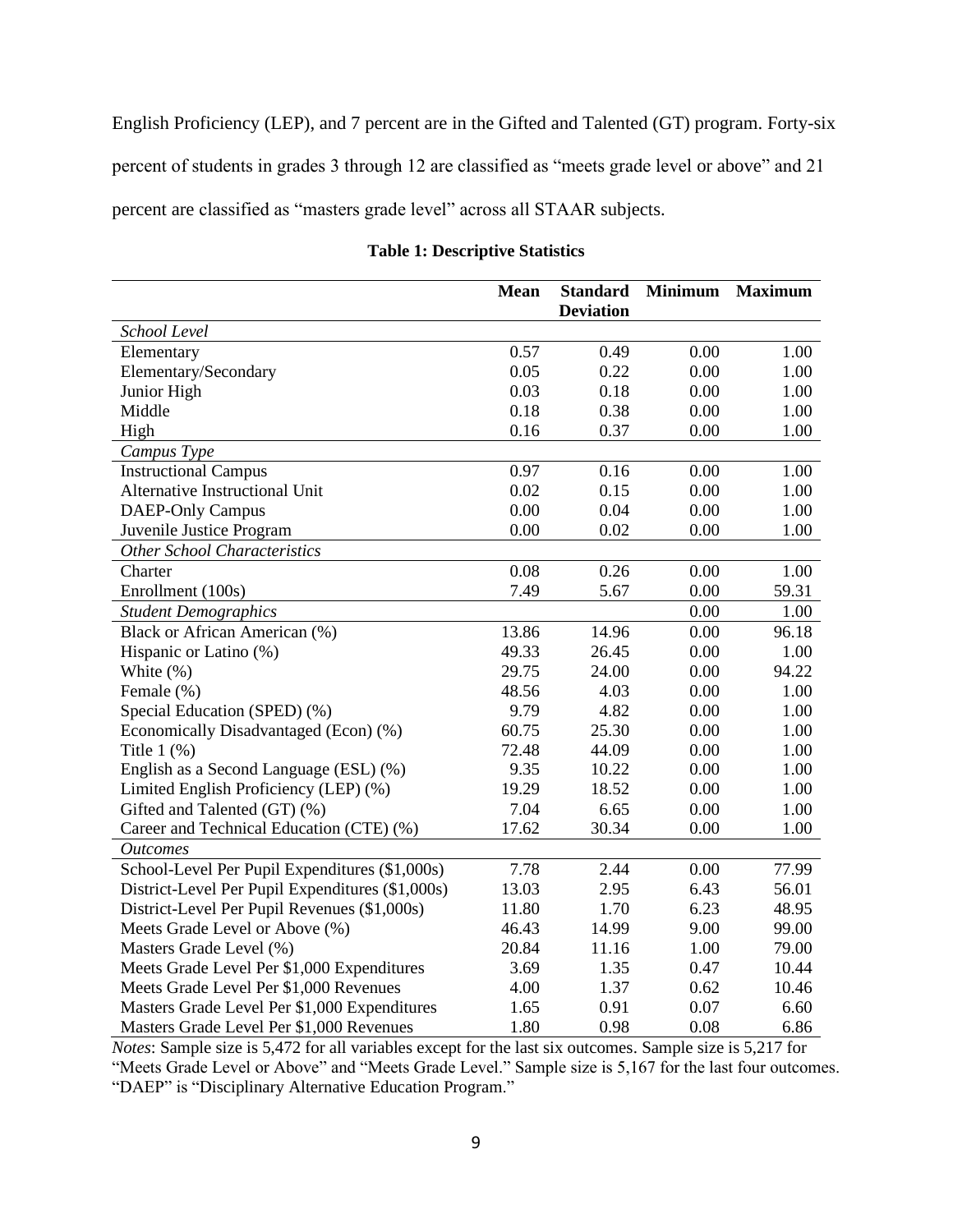## **Methods**

To evaluate per pupil revenue and expenditure differences between sectors, I employ an ordinary least squares regression of the form:

*Funding*<sub>i</sub> = 
$$
\beta_0 + \beta_1
$$
*Character*<sub>i</sub> +  $X_i + \epsilon_i$ 

Where *Funding* is the total per pupil expenditures for each school, *i*, in the 2017-18 school year. Results from models using per pupil revenues are also reported. The independent variable of interest, *Charter*, takes on the value of one if the observation is a public charter school and zero otherwise. Nonpublic schools are excluded from each analysis. X is a vector of controls including total enrollment, school level (elementary, elementary/secondary, junior high, middle, high), campus type (instructional campus, alternative educational unit, DAEP-only campus, juvenile justice program), and the proportions of students in the school who are identified as: black or African American, Hispanic or Latino, white, female, special needs (SPED), economically disadvantaged (Econ), English as a Second Language (ESL), Limited English Proficiency (LEP), Title 1, Gifted and Talented (GT), and Career and Technical Education (CTE). Each school observation is weighted by total enrollment.  $\varepsilon_i$  is the random error term.

Importantly, interest and sinking (I&S) dollars are excluded from school-level funding data since they are recorded and paid at the district level. The exclusion of I&S dollars makes any public charter school funding disadvantages and productivity advantages found using school-level expenditure conservative because public charter schools generally do not receive any local I&S dollars in Texas. District-run public schools received about \$1,200 local I&S dollars per pupil in  $2018$ <sup> $11$ </sup> Because the school-level funding data exclude a substantial amount

<sup>&</sup>lt;sup>11</sup> Do Texas charter schools get more money than ISD schools? Texas Charter Schools Association. Retrieved from https://www.txcharterschools.org/wp-content/uploads/2018/11/4 Charters ISDs Funding.pdf; Statewide Summary of Finances, 2017-18. Texas Education Agency. Retrieved from https://tealprod.tea.state.tx.us/fsp/Reports/ReportSelection.aspx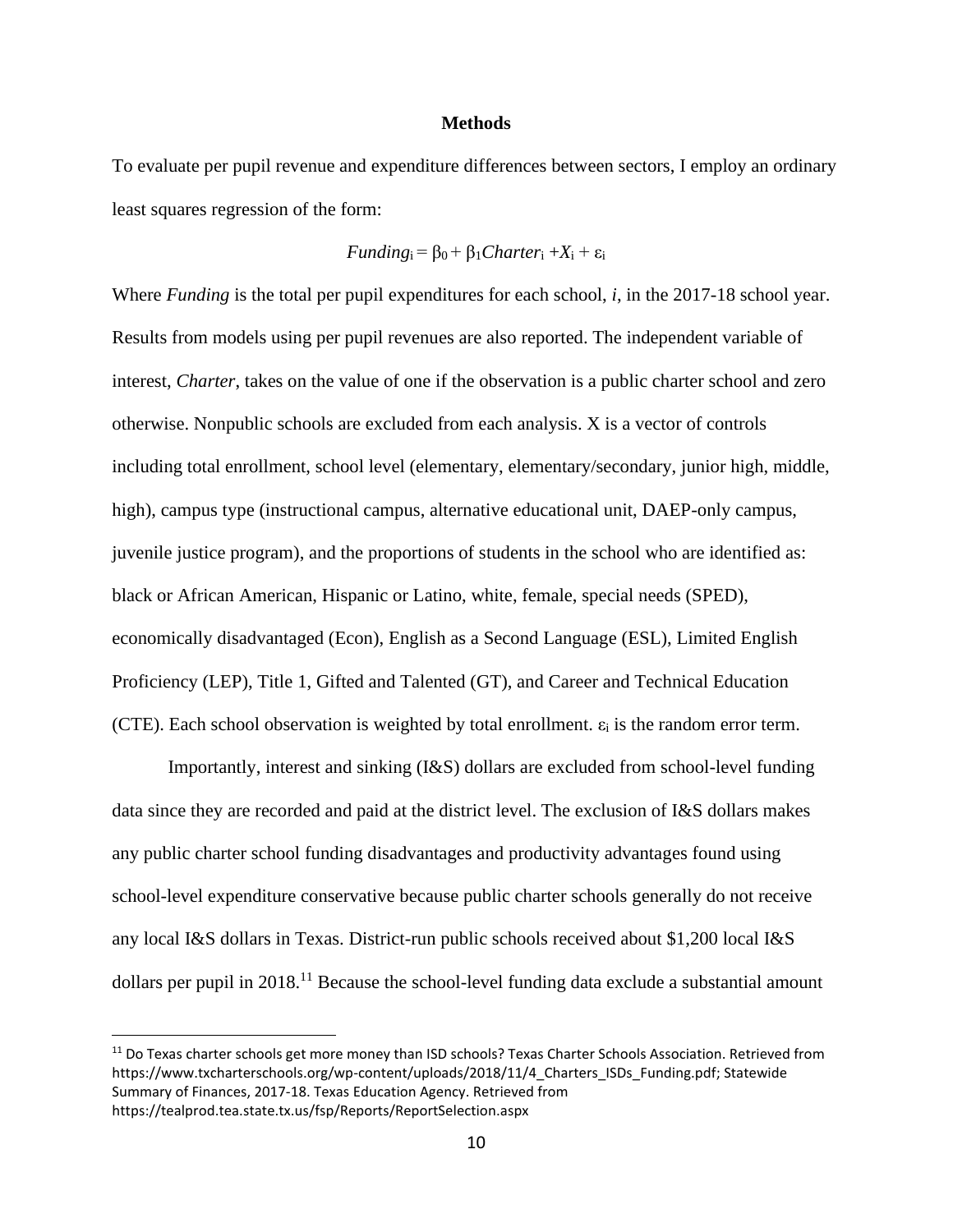of dollars, this study uses district-level expenditures and revenues per pupil. However, results from models using school-level expenditures are included in the Appendix.

To examine the relationship between school sector and outcomes, I employ an ordinary least squares regression of the form:

$$
Cost\text{-}Effectiveness_i = \beta_0 + \beta_1Character_i + X_i + \epsilon_i
$$

Where *Cost-Effectiveness* is one of the two cost-effectiveness outcomes for each school, *i*, in the 2017-18 school year. These include the percent of students classified as "meets grade level or above" for all subjects on STAAR divided by total per pupil expenditures<sup>12</sup> and the percent of students classified as "masters grade level" all subjects on STAAR divided by total per pupil expenditures. The independent variable of interest, *Charter*, takes on the value of one if the observation is a public charter school and zero otherwise. Nonpublic schools are excluded from each analysis. Vector X includes the same controls as above.  $\varepsilon_i$  is the random error term.

Differences in per pupil funding and student outcomes can be partially explained by differences in student populations between sectors. However, the direction of selection bias, if any exists, is unclear. In theory, the most advantaged and motivated parents could be the most likely to send their children to public charter schools. On the other hand, if the least advantaged children are residentially assigned to lower quality public schools, then their families would theoretically have stronger incentives to seek educational alternatives. Data from the 2017-18 school year tend to suggest that public charter schools serve a less advantaged population of students than district-run public schools in Texas. Regressions controlling for city, school level, and campus type suggest that public charter schools tend to have higher proportions of students

 $12$  All public school students take STAAR in grades 3 through 12. STAAR tests are administered in the spring and cover reading, writing, mathematics, science, and social studies. All STAAR assessments have a four-hour time limit except for English I and English II, which both have five-hour time limits. Information retrieved from https://texasassessment.com/families/all-about-the-staar-test/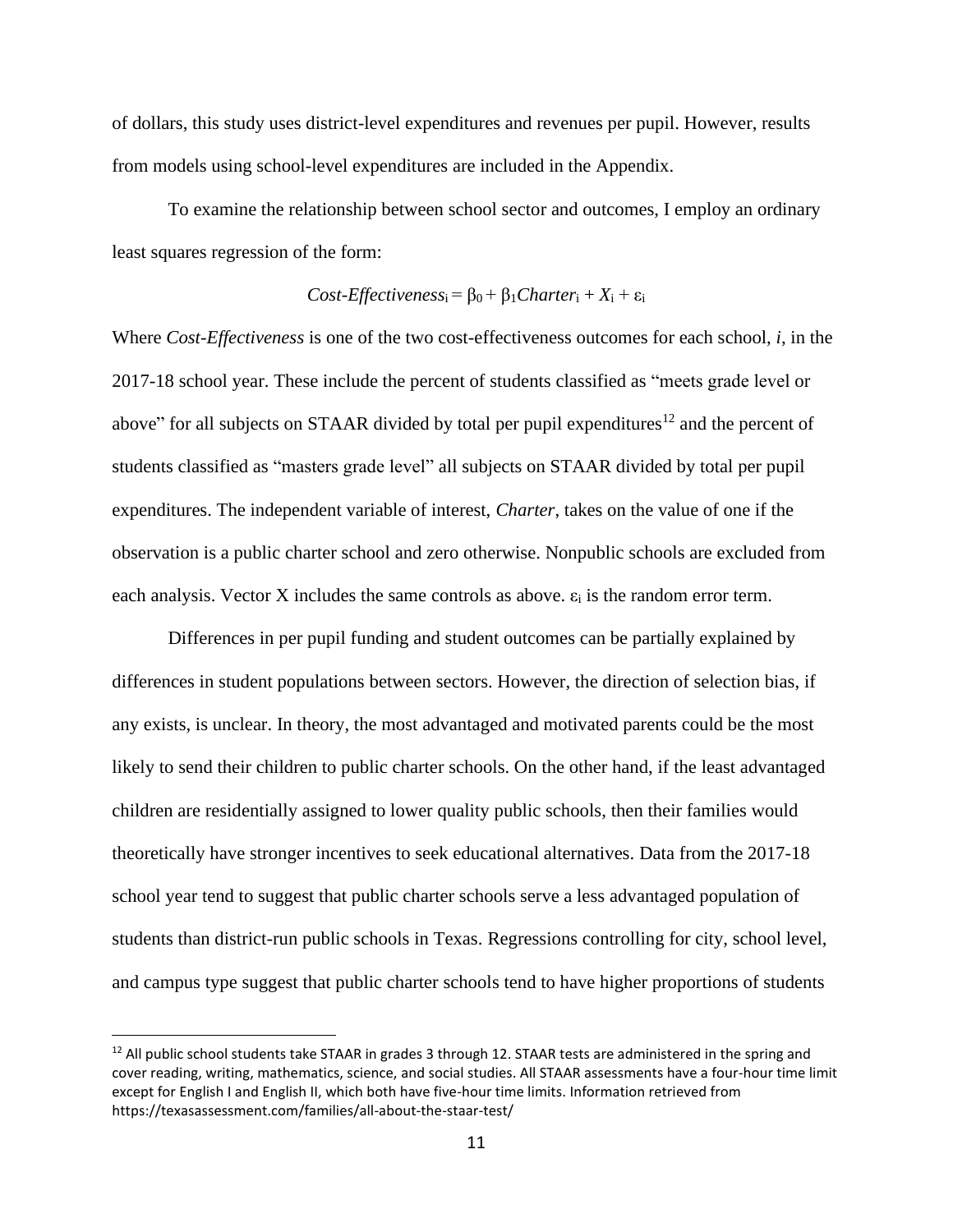identified as racial/ethnic minorities, ESL, and Title 1, and lower proportions of students identified as GT (Table 2). However, one statistically significant relationship indicates that district-run public schools have higher proportions of students identified as SPED.

|                                                                                                                          | <b>Black</b> | <b>Hispanic</b> | White     | <b>SPED</b>                                                                                     | Econ    | <b>Title</b> | ESL        | <b>LEP</b> | GT.         |
|--------------------------------------------------------------------------------------------------------------------------|--------------|-----------------|-----------|-------------------------------------------------------------------------------------------------|---------|--------------|------------|------------|-------------|
| Charter                                                                                                                  | $0.031**$    | $-0.009$        | $-0.031+$ | $-0.026***$                                                                                     | 0.005   | $0.060+$     | $0.070***$ | $-0.002$   | $-0.051***$ |
|                                                                                                                          | (0.008)      | (0.694)         | (0.078)   | (0.000)                                                                                         | (0.784) | (0.059)      | (0.000)    | (0.912)    | (0.000)     |
|                                                                                                                          |              |                 |           |                                                                                                 |         |              |            |            |             |
| N                                                                                                                        | 5472         | 5472            | 5472      | 5472                                                                                            | 5472    | 5472         | 5472       | 5472       | 5472        |
| <i>Notes</i> : P-values in parentheses. + $p < 0.10$ , * $p < 0.05$ , ** $p < 0.01$ , *** $p < 0.001$ . All school-level |              |                 |           |                                                                                                 |         |              |            |            |             |
| observations are weighted by total enrollment. "SPED" is "Special Education." "Econ" is "Economically                    |              |                 |           |                                                                                                 |         |              |            |            |             |
|                                                                                                                          |              |                 |           | Disadvantaged ""ESI" is "English as a Second Language" "I ED" is "I inited English Drafigionay" |         |              |            |            |             |

**Table 2: Charter School Student Demographics**

Disadvantaged." "ESL" is "English as a Second Language." "LEP" is "Limited English Proficiency." "GT" is "Gifted and Talented." "CTE" is "Career and Technical Education." Coefficients are average marginal effects relative to district-run schools. All models control for city, school level, and campus type. Each dependent variable is expressed as a proportion.

Figure 1 shows the percentage difference in per pupil expenditures for public charter schools relative to district-run public schools (x-axis) and the percentage point difference in the proportion of students meeting grade level or above for public charter schools relative to districtrun public schools (y-axis). Each school-level observation is weighted by student enrollment and each point on the chart represents a Texas city with funding and outcome data for both school sectors. About half of the cities (32) are located above the x-axis, about half of the cities are located below the x-axis (30), and one city is located on the x-axis, indicating that public charter schools perform about the same as district-run public schools in Texas overall. Nearly all of the cities are to the left of the y-axis, indicating that public charter schools spend fewer dollars per pupil than district-run public schools. However, Figure 1 does not account for differences in student backgrounds between school sectors. Houston, for example, spent 28 percent less per pupil while achieving higher levels of performance than district-run public schools in 2017-18, but it is possible that Houston charter schools enroll a more advantaged student population than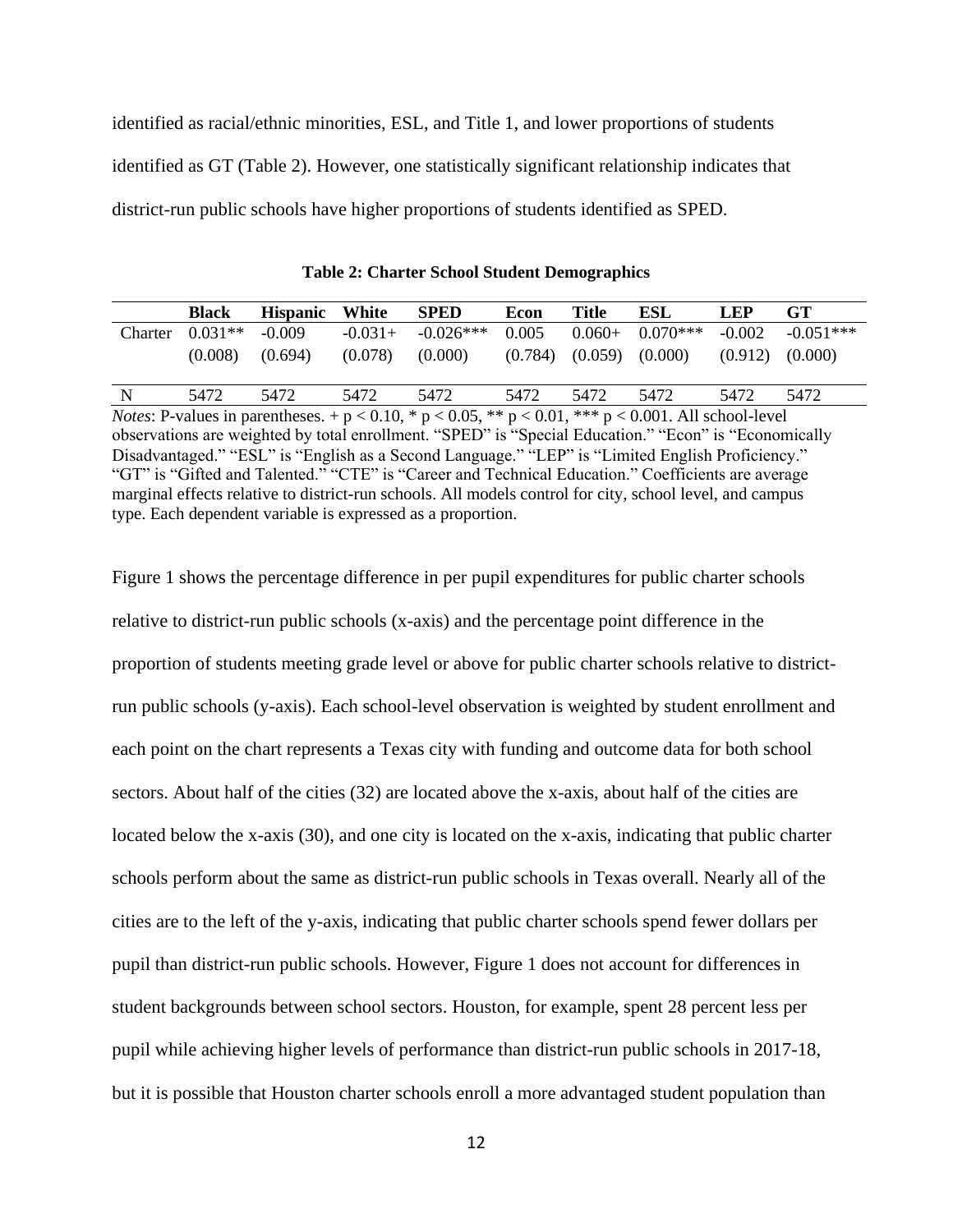district-run public schools. Laredo public charter schools, for example, have substantially lower achievement levels while spending roughly the same dollars per pupil than district-run public schools. However, the two public charter schools in Laredo in the sample are both alternative schools, whereas none of the district-run public schools in the sample are alternative schools. The next section uses models that control for several observable differences in students and schools between sectors.



**Figure 1: Charter School Spending and Performance**

*Notes:* Reported differences are relative to all district-run public schools in each city. The performance metric is the percent of students classified as "meets grade level or above" for all subjects on the State of Texas Assessments of Academic Readiness (STAAR) in 2017-18.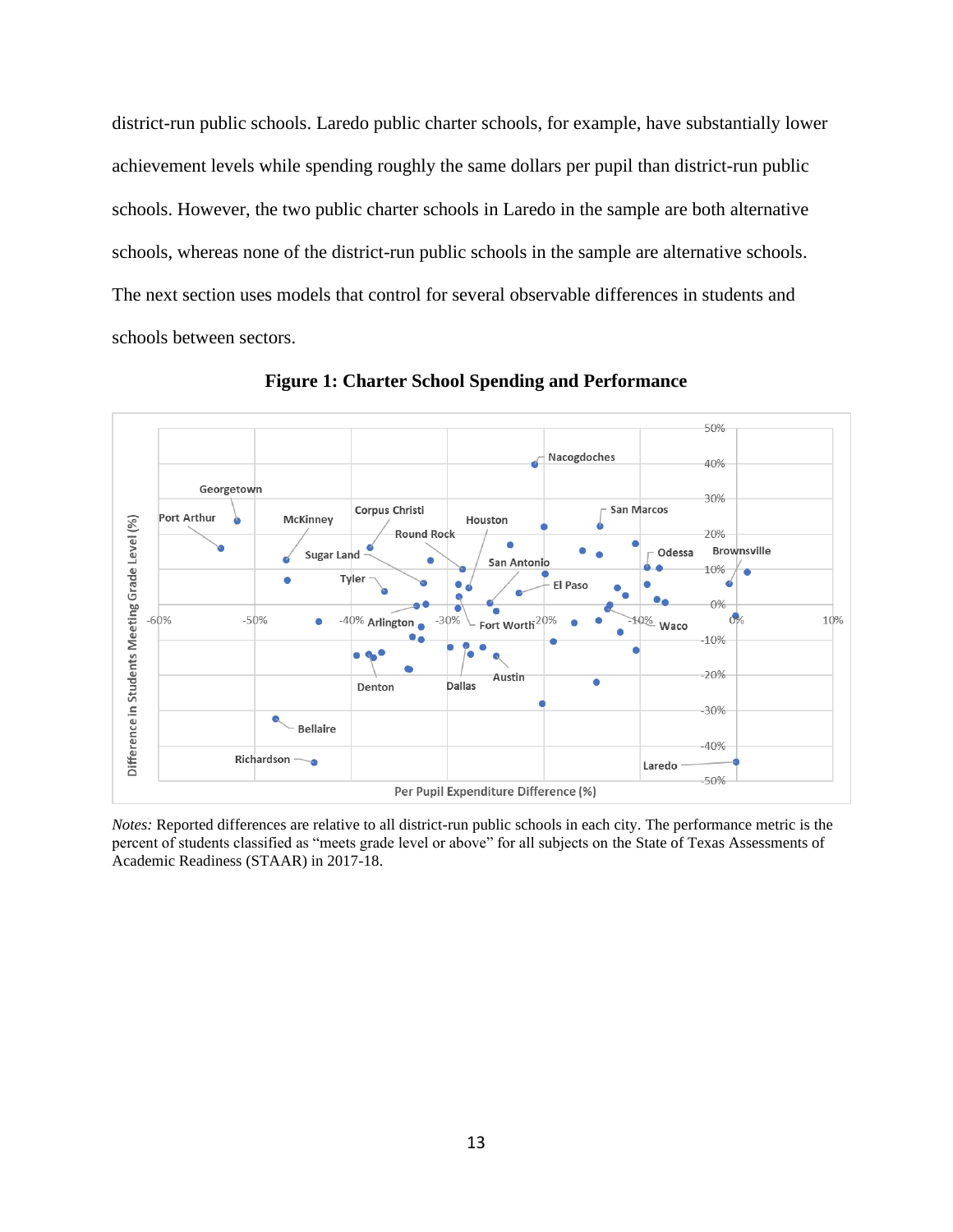## **Funding Inequity Results**

Each model suggests that public charter schools spend significantly fewer dollars per pupil than district-run public schools in Texas (Table 3). The base model in column one indicates that charter schools spend \$3,730 less, or 29 percent less (\$3,730 divided by the sample mean of \$13,030), per pupil than district-run public schools. Each column adds additional controls to the model. The fully specified model suggests that public charter schools spend \$3,686 less, or 28 percent less, than district-run public schools.<sup>13</sup> The consistent results across all six models suggest that differences in students between sectors do not explain much of the spending disparities. The fully specified model based on revenues shows that public charter schools receive \$1,719 less, or about 15 percent less, per pupil than district-run public schools (Table 4).<sup>14</sup> This 15 percent funding gap between sectors is consistent with previous reports based on 2018 data.<sup>15</sup> The per pupil expenditure and revenue disparities favoring district-run public schools hold across seven of the eight largest Texas cities (Tables 5 and 6). The gap favoring district-run public schools might be smaller for revenues than expenditures for a few reasons. In 2017-18, district-run public schools could have been more likely than public charter schools to spend funding reserves from previous years. Bond dollars, which are more common for districts than public charter schools, also count as expenditures in the year that they are raised. In

 $13$  This result is robust to a non-linear model replacing the dependent variable with the natural log of district-level expenditures per pupil (Appendix Table A1). Table A2 suggests that per pupil spending does not differ between sectors when the fully specified model uses school-level expenditures; however, this model understates the expenditure gap favoring district-run public schools because school-level expenditure data exclude I&S funding. <sup>14</sup> This result is robust to a non-linear model replacing the dependent variable with the natural log of district-level revenues per pupil (Appendix Table A3).

<sup>15</sup> Do Texas charter schools get more money than ISD schools? Texas Charter Schools Association. Retrieved from https://www.txcharterschools.org/wp-content/uploads/2018/11/4 Charters ISDs Funding.pdf; Statewide Summary of Finances, 2017-18. Texas Education Agency. Retrieved from https://tealprod.tea.state.tx.us/fsp/Reports/ReportSelection.asp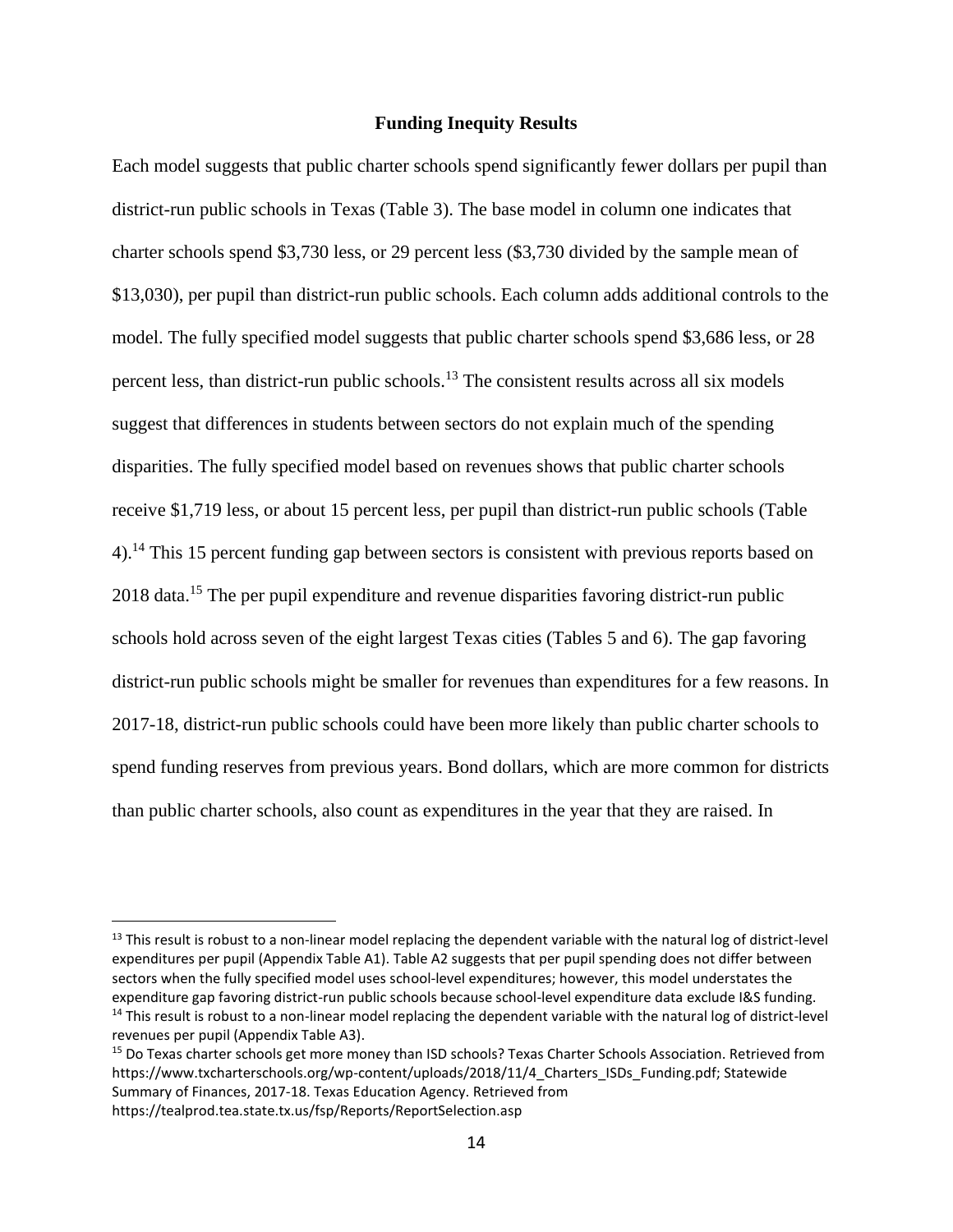addition, public charter schools might have stronger financial incentives than district-run public schools to keep expenditures below revenues.

Control variables behave as expected where statistical significance arises. Schools with higher proportions of students identified as SPED, GT, ESL, and economically disadvantaged tend to receive more dollars per pupil (Table 4). Schools with lower enrollments tend to receive and spend more dollars per pupil, perhaps because of higher levels of fixed costs per student and because Texas provides additional funding for districts with no more than 1,600 students (Mudrazija et al., 2019). In addition, per pupil expenditures tend to rise when public schools lose students because less than 100 percent of funding is linked to changes in enrollment (Roza & Edmonds, 2014). Research from Georgetown University's Edunomics Lab shows that 68 percent of state and local education funding is disbursed on the basis of students in Texas.<sup>16</sup>

<sup>&</sup>lt;sup>16</sup> Student-based allocation: Doling out dollars based on student needs. Edunomics Lab at Georgetown University. Retrieved from https://edunomicslab.org/our-research/student-based-allocations/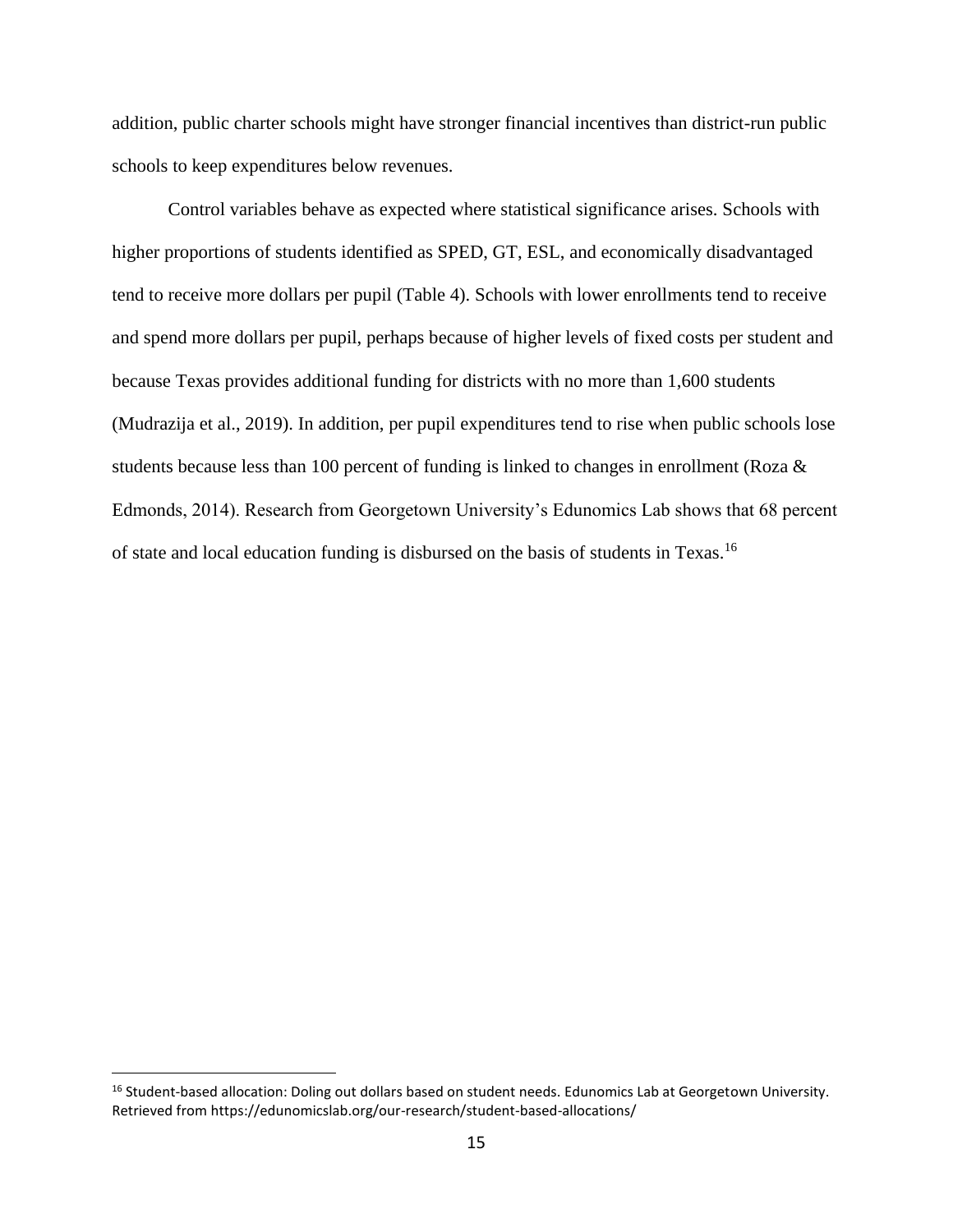|                   | <b>Per Pupil</b><br><b>Expend</b><br>(\$1,000s) | <b>Per Pupil</b><br><b>Expend</b><br>(\$1,000s) | Per Pupil<br><b>Expend</b><br>(\$1,000s) | <b>Per Pupil</b><br><b>Expend</b><br>(\$1,000s) | Per Pupil<br><b>Expend</b><br>(\$1,000s) | <b>Per Pupil</b><br><b>Expend</b><br>(\$1,000s) |
|-------------------|-------------------------------------------------|-------------------------------------------------|------------------------------------------|-------------------------------------------------|------------------------------------------|-------------------------------------------------|
| Charter           | $-3.730***$<br>(0.000)                          | $-3.696***$<br>(0.000)                          | $-3.747***$<br>(0.000)                   | $-3.740***$<br>(0.000)                          | $-3.730***$<br>(0.000)                   | $-3.686***$<br>(0.000)                          |
| Enrollment (100s) | $-0.013*$<br>(0.020)                            | $-0.011*$<br>(0.034)                            | $-0.013*$<br>(0.023)                     | $-0.011*$<br>(0.038)                            | $-0.011*$<br>(0.036)                     | $-0.011+$<br>(0.054)                            |
| Black $(\%)$      |                                                 | $0.022***$<br>(0.000)                           | $0.024***$<br>(0.000)                    | $0.017**$<br>(0.002)                            | $0.016**$<br>(0.006)                     | $0.017**$<br>(0.003)                            |
| Hispanic (%)      |                                                 | $0.022***$<br>(0.000)                           | $0.023***$<br>(0.000)                    | $0.016**$<br>(0.001)                            | $0.015**$<br>(0.003)                     | $0.016**$<br>(0.002)                            |
| White $(\%)$      |                                                 | $0.027***$<br>(0.000)                           | $0.028***$<br>(0.000)                    | $0.029***$<br>(0.000)                           | $0.028***$<br>(0.000)                    | $0.029***$<br>(0.000)                           |
| Female (%)        |                                                 | 0.005<br>(0.441)                                | 0.001<br>(0.904)                         | 0.002<br>(0.751)                                | 0.002<br>(0.778)                         | 0.001<br>(0.829)                                |
| SPED (%)          |                                                 |                                                 | $-0.019**$<br>(0.004)                    | $-0.021**$<br>(0.001)                           | $-0.021**$<br>(0.002)                    | $-0.018*$<br>(0.012)                            |
| Econ $(\%)$       |                                                 |                                                 |                                          | $0.008***$<br>(0.001)                           | $0.008***$<br>(0.001)                    | $0.009***$<br>(0.000)                           |
| Title $1$ $(\%)$  |                                                 |                                                 |                                          | 0.000<br>(0.706)                                | 0.000<br>(0.710)                         | 0.000<br>(0.792)                                |
| $ESL(\%)$         |                                                 |                                                 |                                          |                                                 | $-0.002$<br>(0.558)                      | $-0.001$<br>(0.654)                             |
| LEP $(\%)$        |                                                 |                                                 |                                          |                                                 | $-0.000$<br>(0.877)                      | 0.000<br>(0.995)                                |
| GT(%)             |                                                 |                                                 |                                          |                                                 |                                          | $0.008*$<br>(0.041)                             |
| CTE(%)            |                                                 |                                                 |                                          |                                                 |                                          | $-0.001$<br>(0.845)                             |
| R-Squared         | 0.8095                                          | 0.8123                                          | 0.8127                                   | 0.8134                                          | 0.8134                                   | 0.8136                                          |
| $\mathbf N$       | 5420                                            | 5420                                            | 5420                                     | 5420                                            | 5420                                     | 5420                                            |

|  |  |  | <b>Table 3: Per Pupil Expenditures by Sector</b> |  |  |
|--|--|--|--------------------------------------------------|--|--|
|--|--|--|--------------------------------------------------|--|--|

*Notes*: P-values in parentheses.  $+p < 0.10$ , \*  $p < 0.05$ , \*\*  $p < 0.01$ , \*\*\*  $p < 0.001$ . All observations are weighted by total enrollment. "SPED" is "Special Education." "Econ" is "Economically Disadvantaged." "ESL" is "English as a Second Language." "LEP" is "Limited English Proficiency." "GT" is "Gifted and Talented." "CTE" is "Career and Technical Education." Coefficients are average marginal effects. Student demographics are proportions. Each model controls for city, school level, and campus type.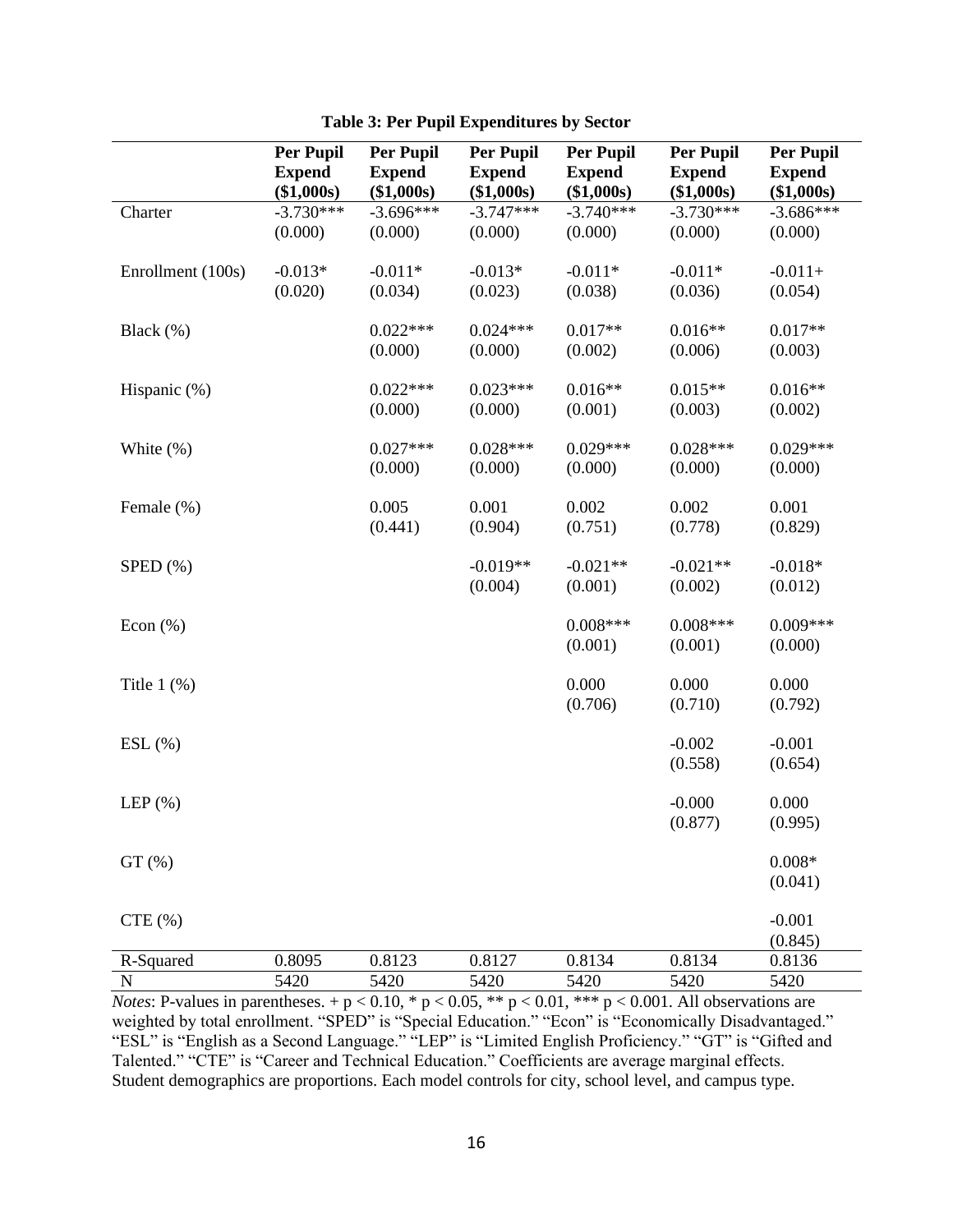|                   | <b>Per Pupil</b><br><b>Revenue</b><br>(\$1,000s) | <b>Per Pupil</b><br><b>Revenue</b><br>(\$1,000s) | <b>Per Pupil</b><br><b>Revenue</b><br>(\$1,000s) | <b>Per Pupil</b><br><b>Revenue</b><br>(\$1,000s) | <b>Per Pupil</b><br><b>Revenue</b><br>(\$1,000s) | <b>Per Pupil</b><br><b>Revenue</b><br>(\$1,000s) |
|-------------------|--------------------------------------------------|--------------------------------------------------|--------------------------------------------------|--------------------------------------------------|--------------------------------------------------|--------------------------------------------------|
| Charter           | $-1.790***$<br>(0.000)                           | $-1.777***$<br>(0.000)                           | $-1.760***$<br>(0.000)                           | $-1.758***$<br>(0.000)                           | $-1.778***$<br>(0.000)                           | $-1.719***$<br>(0.000)                           |
| Enrollment (100s) | $-0.011***$<br>(0.000)                           | $-0.009***$<br>(0.001)                           | $-0.008**$<br>(0.002)                            | $-0.008**$<br>(0.003)                            | $-0.008**$<br>(0.002)                            | $-0.007**$<br>(0.007)                            |
| Black $(\%)$      |                                                  | $0.005*$<br>(0.039)                              | $0.004 +$<br>(0.066)                             | 0.001<br>(0.554)                                 | 0.002<br>(0.377)                                 | 0.004<br>(0.137)                                 |
| Hispanic (%)      |                                                  | $0.006**$<br>(0.004)                             | $0.005**$<br>(0.007)                             | 0.002<br>(0.301)                                 | 0.003<br>(0.178)                                 | 0.004<br>(0.102)                                 |
| White $(\%)$      |                                                  | 0.002<br>(0.336)                                 | 0.002<br>(0.412)                                 | 0.002<br>(0.350)                                 | 0.003<br>(0.226)                                 | 0.004<br>(0.115)                                 |
| Female (%)        |                                                  | $-0.007$<br>(0.111)                              | $-0.006$<br>(0.186)                              | $-0.005$<br>(0.218)                              | $-0.005$<br>(0.235)                              | $-0.006$<br>(0.193)                              |
| $SPED$ $(\%)$     |                                                  |                                                  | $0.006 +$<br>(0.075)                             | 0.005<br>(0.126)                                 | 0.004<br>(0.224)                                 | $0.008*$<br>(0.025)                              |
| Econ $(\%)$       |                                                  |                                                  |                                                  | $0.003+$<br>(0.058)                              | $0.003+$<br>(0.074)                              | $0.003*$<br>(0.024)                              |
| Title $1$ $(\%)$  |                                                  |                                                  |                                                  | 0.000<br>(0.349)                                 | 0.000<br>(0.424)                                 | 0.000<br>(0.665)                                 |
| $ESL(\%)$         |                                                  |                                                  |                                                  |                                                  | $0.003*$<br>(0.032)                              | $0.003*$<br>(0.014)                              |
| LEP $(\%)$        |                                                  |                                                  |                                                  |                                                  | $-0.001$<br>(0.562)                              | $-0.000$<br>(0.959)                              |
| GT(%)             |                                                  |                                                  |                                                  |                                                  |                                                  | $0.010***$<br>(0.000)                            |
| CTE(%)            |                                                  |                                                  |                                                  |                                                  |                                                  | $-0.000$<br>(0.808)                              |
| R-Squared         | 0.8395                                           | 0.8420                                           | 0.8422                                           | 0.8426                                           | 0.8428                                           | 0.8442                                           |
| $\mathbf N$       | 5420                                             | 5420                                             | 5420                                             | 5420                                             | 5420                                             | 5420                                             |

**Table 4: Per Pupil Revenue by Sector**

*Notes*: P-values in parentheses. +  $p < 0.10$ , \*  $p < 0.05$ , \*\*  $p < 0.01$ , \*\*\*  $p < 0.001$ . All observations are weighted by total enrollment. "SPED" is "Special Education." "Econ" is "Economically Disadvantaged." "ESL" is "English as a Second Language." "LEP" is "Limited English Proficiency." "GT" is "Gifted and Talented." "CTE" is "Career and Technical Education." Coefficients are average marginal effects. Student demographics are proportions. Each model controls for city, school level, and campus type.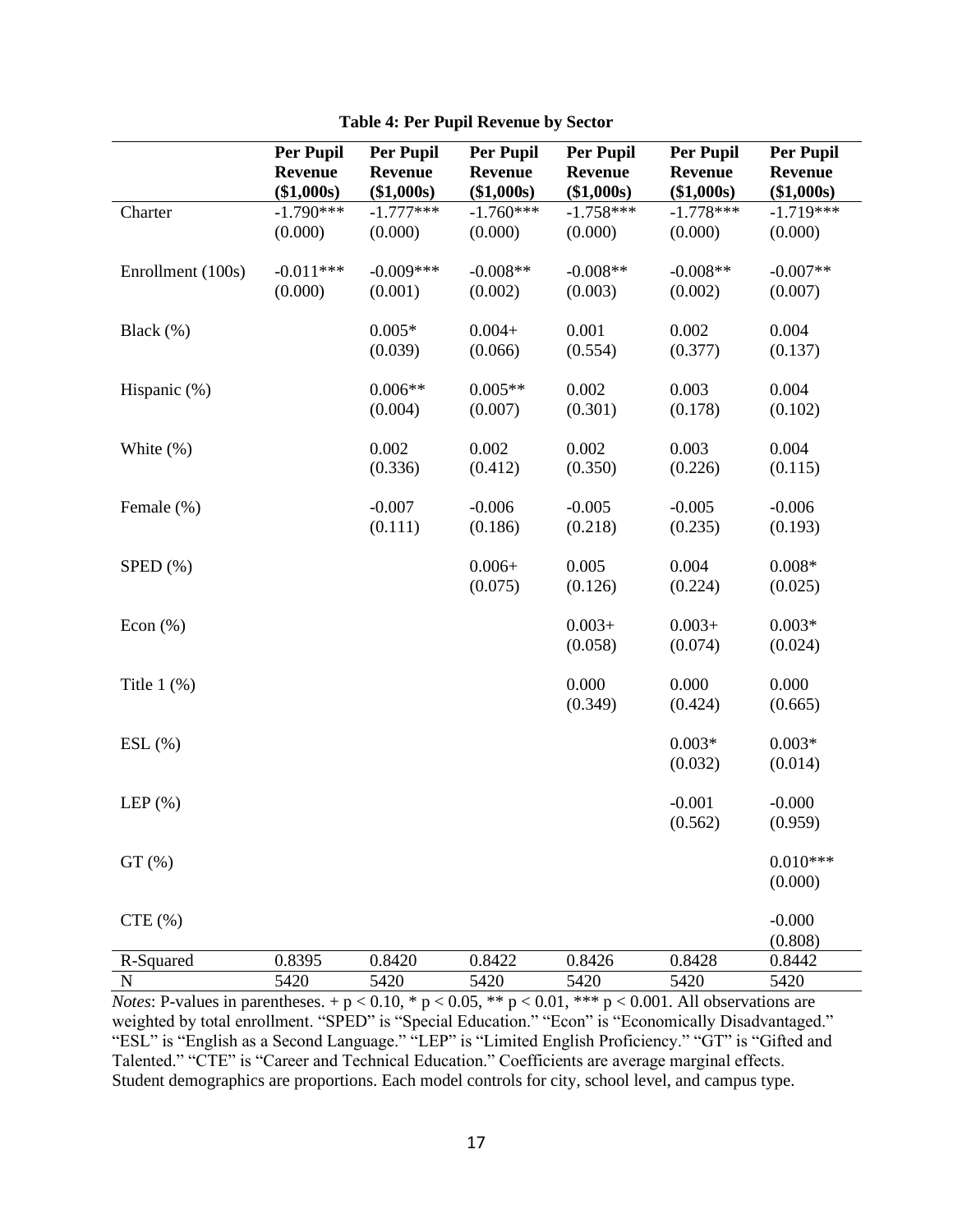|           | <b>Houston</b> | San            | <b>Dallas</b> | Austin                             | Fort        | El       | <b>Arlington</b> | Corpus         |
|-----------|----------------|----------------|---------------|------------------------------------|-------------|----------|------------------|----------------|
|           |                | <b>Antonio</b> |               |                                    | Worth       | Paso     |                  | <b>Christi</b> |
| Charter   | $-3.944***$    | $-3.472***$    | $-2.423***$   | $-4.190***$                        | $-4.040***$ | $-2.529$ | $-2.864***$      | $-5.316***$    |
|           | (0.000)        | (0.000)        | (0.000)       | (0.000)                            | (0.000)     | (0.104)  | (0.000)          | (0.000)        |
|           |                |                |               |                                    |             |          |                  |                |
| R-Squared | 0.4411         | 0.5250         | 0.7049        | 0.5383                             | 0.7428      | 0.3488   | 0.9025           | 0.8623         |
| N         | 509            | 309            | 227           | 184                                | 171         | 118      | 95               | 57             |
| ---       |                |                | .<br>-----    | $\sim$ $\sim$ $\sim$ $\sim$ $\sim$ |             | .        |                  |                |

**Table 5: Charter School Per Pupil Expenditure Inequities by City**

*Notes*: P-values in parentheses.  $+p < 0.10$ , \*  $p < 0.05$ , \*\*p  $< 0.01$ , \*\*\*p  $< 0.001$ . All observations are weighted by total enrollment. Coefficients are average marginal effects. Student demographics are proportions. Each model includes all controls. Coefficients for *charter* are presented for the eight largest Texas cities based on total population. Each model drops observations from all other cities.

|           | <b>Houston</b>         | San<br><b>Antonio</b>  | <b>Dallas</b>          | Austin                 | Fort<br>Worth          | El<br>Paso          | <b>Arlington</b>       | Corpus<br><b>Christi</b> |
|-----------|------------------------|------------------------|------------------------|------------------------|------------------------|---------------------|------------------------|--------------------------|
| Charter   | $-1.159***$<br>(0.000) | $-1.662***$<br>(0.000) | $-1.448***$<br>(0.000) | $-1.547***$<br>(0.000) | $-2.641***$<br>(0.000) | $-0.673$<br>(0.202) | $-2.185***$<br>(0.000) | $-4.674***$<br>(0.000)   |
| R-Squared | 0.3136                 | 0.3811                 | 0.6695                 | 0.5083                 | 0.6010                 | 0.3709              | 0.9699                 | 0.7336                   |
| N         | 509                    | 309                    | 227                    | 184                    | 171                    | 118                 | 95                     | 57                       |

*Notes*: P-values in parentheses.  $+p < 0.10$ , \*  $p < 0.05$ , \*\*  $p < 0.01$ , \*\*\*  $p < 0.001$ . All observations are weighted by total enrollment. Coefficients are average marginal effects. Student demographics are proportions. Each model includes all controls. Coefficients for *charter* are presented for the eight largest Texas cities based on total population. Each model drops observations from all other cities.

## **Cost-Effectiveness Results**

Each model suggests that public charter schools are more cost-effective than district-run public schools in Texas (Table 7). Public charter schools have a 1.3 percentage point higher proportion of students meeting grade level or higher per \$1,000 of per pupil expenditures than district-run public schools, representing a 35 percent cost-effectiveness advantage for public charter schools relative to the sample mean. Public charter schools have a 0.7 percentage point higher proportion of students mastering grade level per \$1,000 of per pupil expenditures than district-run public schools, representing a 42 percent cost-effectiveness advantage for public charter schools relative to the sample mean. The results from models based on per pupil revenues also suggest public charter schools are more cost-effective than district-run public schools (columns 3 and 4).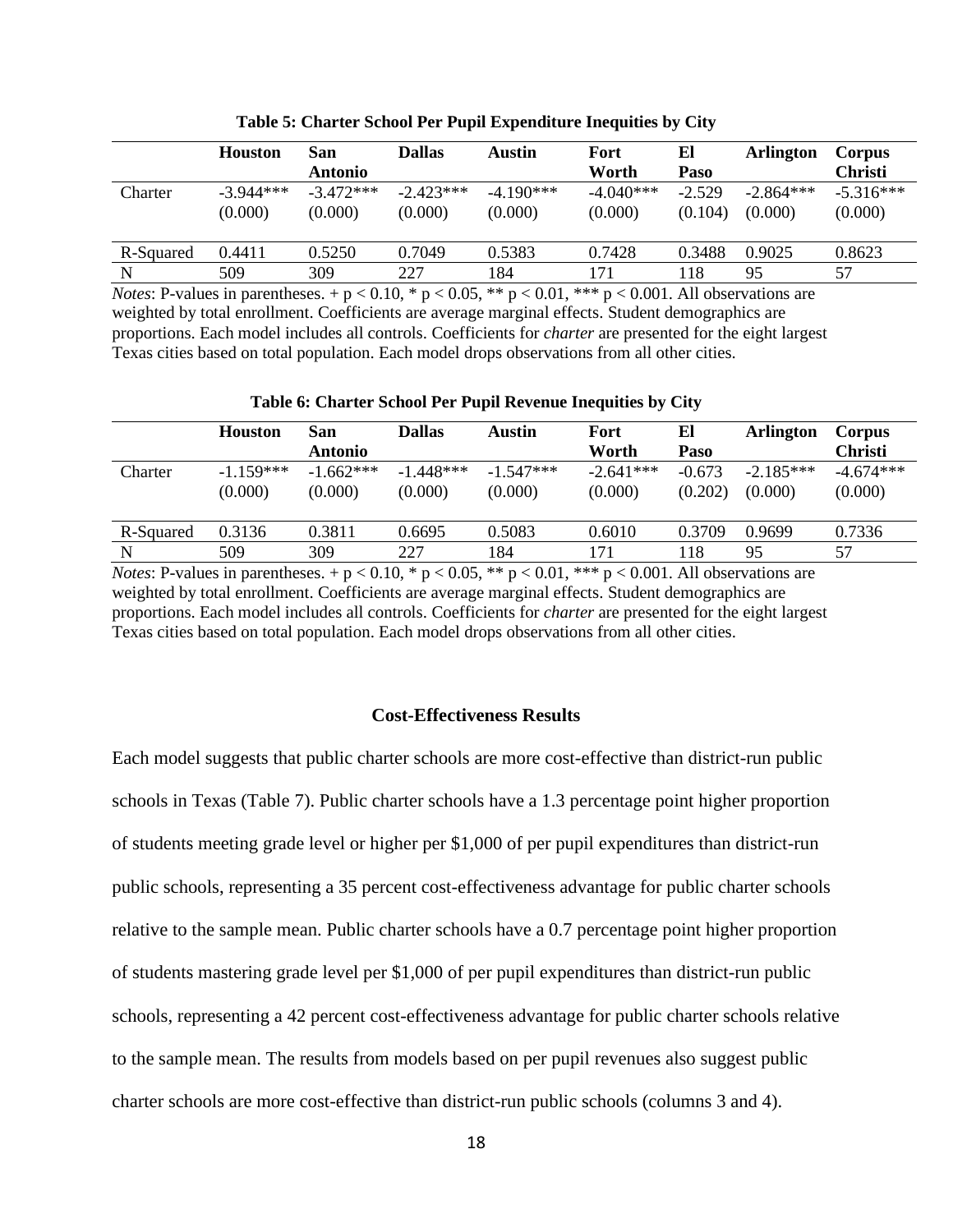Relative to the sample mean, the models based on per pupil revenues find that public charter schools are about 8 percent more cost-effective than district-run public schools based on meeting grade level and about 32 percent more cost-effective than district-run public schools based on mastering grade level. $17$ 

Control variables behave as expected where statistical significance arises. Schools with higher proportions of students identified as SPED, economically disadvantaged, Title 1, ESL, and CTE tend to demonstrate lower levels of performance on STAAR, while schools with higher proportions of students identified as GT tend to demonstrate higher levels of performance on STAAR. Schools with higher proportions of female students tend to perform better on STAAR, as found in previous studies (e.g. Van Hek, Krayykamp, & Pelzer, 2018; Van Houtte, 2004). Schools with higher total enrollments and higher proportions of students identified as economically disadvantaged, LEP, and CTE experienced less enrollment growth. Overall, total expenditures per pupil are unrelated to STAAR performance.

Results for the eight largest cities in Texas based on population are shown in Table 8. The results tend to suggest that public charter schools are more cost-effective than district-run public schools. All four models detect statistically significant cost-effectiveness advantages for public charter schools in Houston, San Antonio, Fort Worth, and Arlington. Three models detect statistically significant advantages for public charter schools in Austin, and one model detects statistically significant advantages for public charter schools in Corpus Christi. None of the models find that district-run public schools are more cost-effective than public charter schools.

<sup>&</sup>lt;sup>17</sup> These results are robust to non-linear models replacing the dependent variable with the natural log of costeffectiveness (Appendix Table A4). Appendix Table A5 suggests that cost-effectiveness does not differ between sectors when school-level expenditures are used in the model; however, the model based on school-level expenditures understates the cost-effectiveness advantage of public charter schools because school-level expenditure data exclude I&S funding.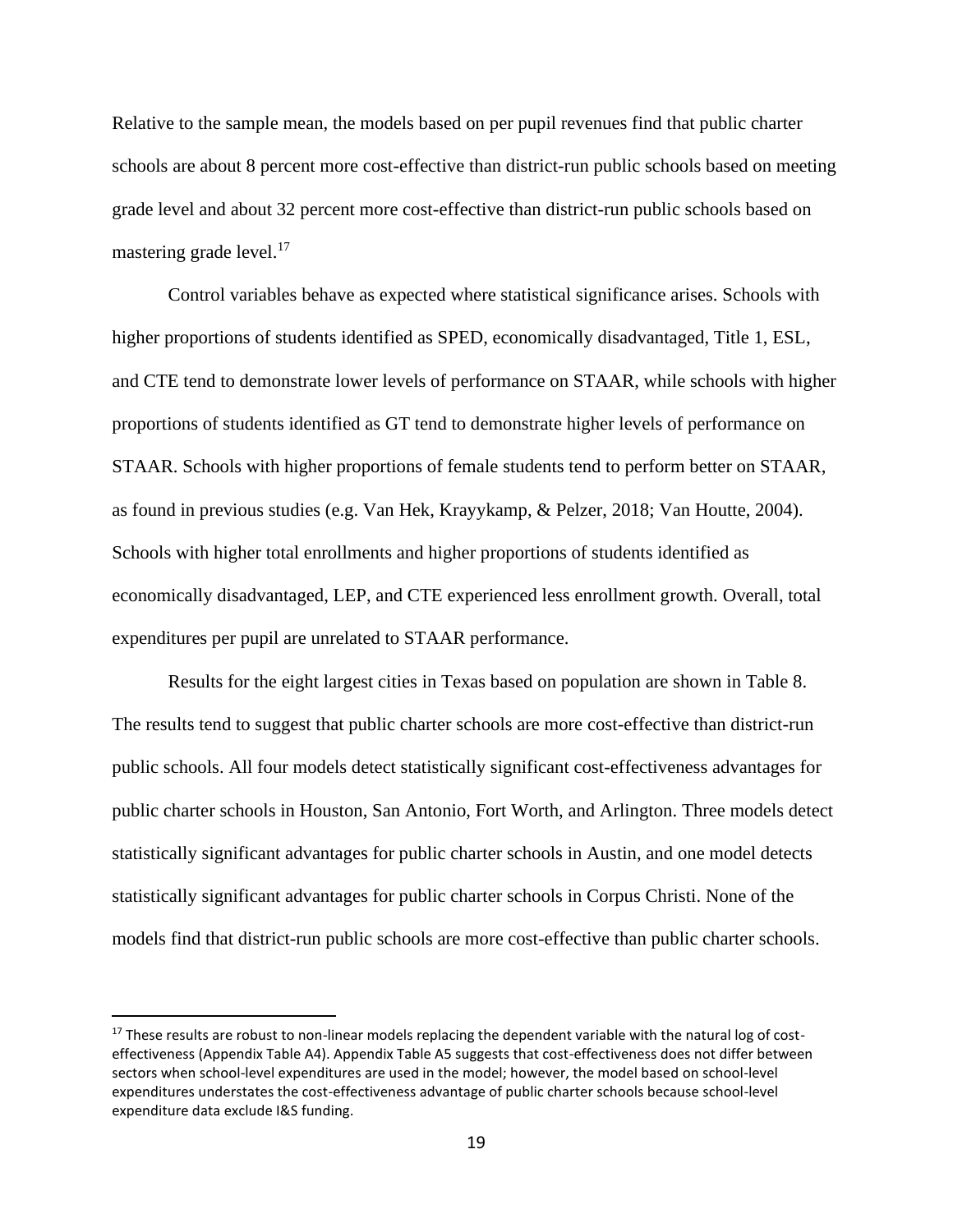|                   | <b>Meets</b> | <b>Masters</b> | <b>Meets</b> | <b>Masters</b> |
|-------------------|--------------|----------------|--------------|----------------|
|                   | per \$1,000  | per \$1,000    | per \$1,000  | per \$1,000    |
| Charter           | 1.291***     | $0.698***$     | $0.313***$   | $0.578***$     |
|                   | (0.000)      | (0.000)        | (0.000)      | (0.000)        |
|                   |              |                |              |                |
| Enrollment (100s) | $-0.003$     | $-0.000$       | $-0.000$     | $-0.001$       |
|                   | (0.467)      | (0.923)        | (0.940)      | (0.776)        |
|                   |              |                |              |                |
| Black (%)         | $-0.041***$  | $-0.041***$    | $-0.038***$  | $-0.036***$    |
|                   | (0.000)      | (0.000)        | (0.000)      | (0.000)        |
| Hispanic (%)      | $-0.028***$  | $-0.028***$    | $-0.030***$  | $-0.028***$    |
|                   | (0.000)      | (0.000)        | (0.000)      | (0.000)        |
|                   |              |                |              |                |
| White $(\%)$      | $-0.025***$  | $-0.021***$    | $-0.024***$  | $-0.025***$    |
|                   | (0.000)      | (0.000)        | (0.000)      | (0.000)        |
|                   |              |                |              |                |
| Female (%)        | $0.018***$   | $0.019***$     | 0.004        | 0.004          |
|                   | (0.000)      | (0.000)        | (0.136)      | (0.192)        |
|                   |              |                |              |                |
| $SPED$ $(\%)$     | $-0.029***$  | $-0.042***$    | $-0.031***$  | $-0.024***$    |
|                   | (0.000)      | (0.000)        | (0.000)      | (0.000)        |
| Econ $(\%)$       | $-0.025***$  | $-0.025***$    | $-0.017***$  | $-0.015***$    |
|                   | (0.000)      | (0.000)        | (0.000)      | (0.000)        |
|                   |              |                |              |                |
| Title $1$ $(\%)$  | $-0.001*$    | $-0.001**$     | $-0.001***$  | $-0.001***$    |
|                   | (0.018)      | (0.007)        | (0.000)      | (0.000)        |
|                   |              |                |              |                |
| $ESL(\%)$         | $-0.015***$  | $-0.017***$    | $-0.009***$  | $-0.008$ ***   |
|                   | (0.000)      | (0.000)        | (0.000)      | (0.000)        |
|                   |              |                |              |                |
| LEP $(\%)$        | 0.001        | 0.001          | 0.001        | 0.001          |
|                   | (0.410)      | (0.458)        | (0.352)      | (0.424)        |
| $GT(\%)$          | $0.021***$   | $0.025***$     | $0.027***$   | $0.023***$     |
|                   | (0.000)      | (0.000)        | (0.000)      | (0.000)        |
|                   |              |                |              |                |
| CTE(%)            | $-0.003*$    | $-0.003**$     | $-0.002*$    | $-0.001+$      |
|                   | (0.038)      | (0.003)        | (0.033)      | (0.092)        |
| R-Squared         | 0.7934       | 0.8240         | 0.8369       | 0.8136         |
| ${\bf N}$         | 5167         | 5167           | 5167         | 5167           |

| <b>Table 7: Cost-Effectiveness by Sector</b> |  |  |
|----------------------------------------------|--|--|
|----------------------------------------------|--|--|

*Notes*: P-values in parentheses.  $+p < 0.10$ , \*  $p < 0.05$ , \*\*  $p < 0.01$ , \*\*\*  $p < 0.001$ . All observations are weighted by total enrollment. "SPED" is "Special Education." "Econ" is "Economically Disadvantaged." "ESL" is "English as a Second Language." "LEP" is "Limited English Proficiency." "GT" is "Gifted and Talented." "CTE" is "Career and Technical Education." Coefficients are average marginal effects. Student demographics are proportions. Each model controls for city, school level, and campus type. Columns 1 and 2 are based on total per pupil expenditures. Columns 3 and 4 are based on total per pupil revenues.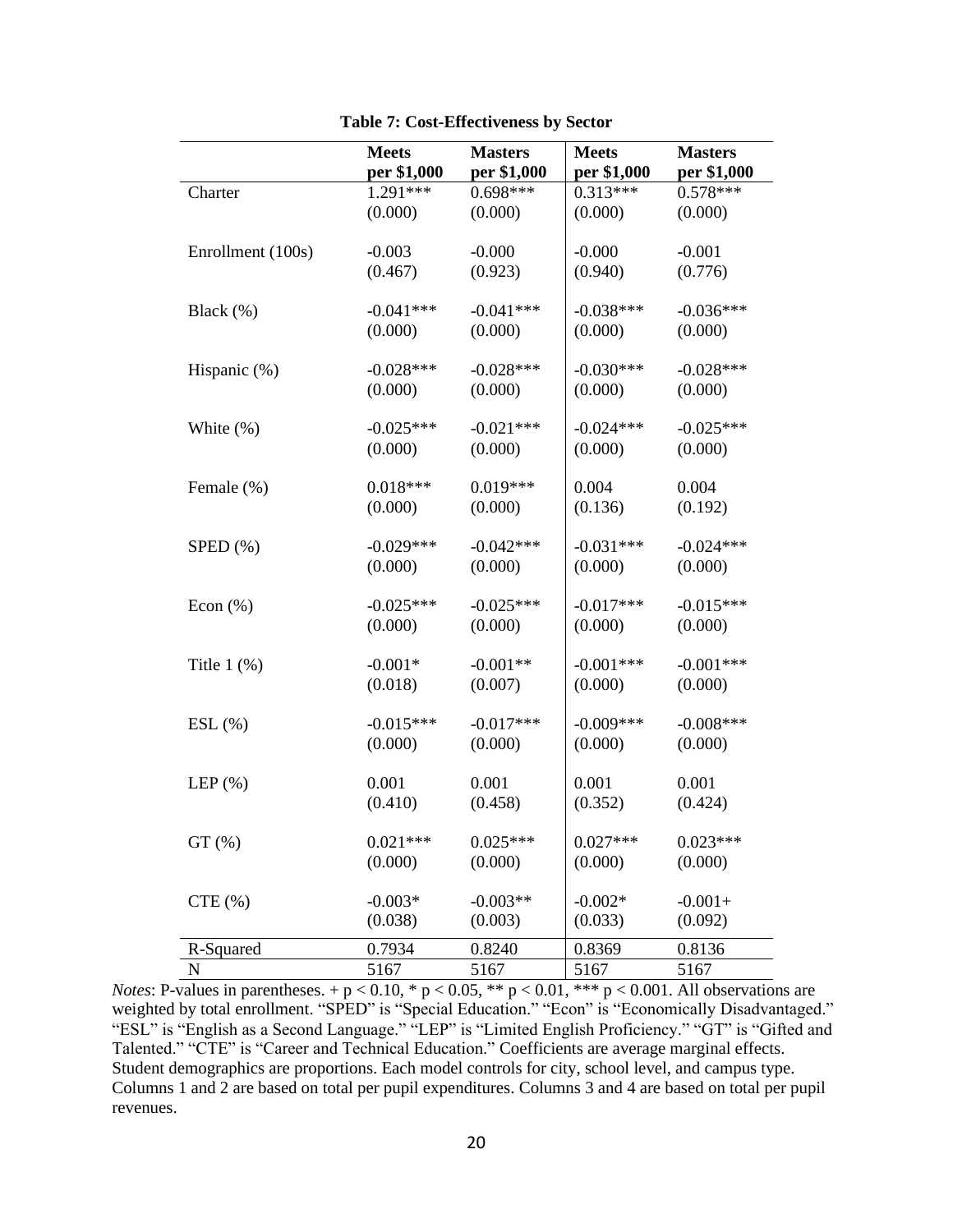|                | <b>Meets</b> | <b>Masters</b> | <b>Meets</b> | <b>Masters</b> |
|----------------|--------------|----------------|--------------|----------------|
|                | per \$1,000  | per \$1,000    | per \$1,000  | per \$1,000    |
| Houston        | 1.478***     | $0.633***$     | $0.731***$   | $0.315**$      |
|                | (0.000)      | (0.000)        | (0.000)      | (0.002)        |
| San Antonio    | $1.521***$   | $0.726***$     | $0.936***$   | $0.456**$      |
|                | (0.000)      | (0.000)        | (0.000)      | (0.005)        |
| Dallas         | 0.554        | 0.159          | 0.127        | $-0.030$       |
|                | (0.119)      | (0.490)        | (0.696)      | (0.893)        |
| Austin         | $1.187***$   | $0.476**$      | $0.451*$     | 0.108          |
|                | (0.000)      | (0.004)        | (0.034)      | (0.516)        |
| Fort Worth     | 1.069**      | $0.557*$       | $0.716*$     | $0.431+$       |
|                | (0.003)      | (0.019)        | (0.043)      | (0.077)        |
| El Paso        | 0.794        | 0.505          | $-0.245$     | $-0.040$       |
|                | (0.233)      | (0.218)        | (0.734)      | (0.930)        |
| Arlington      | 1.443**      | $0.876*$       | 1.374**      | $0.852**$      |
|                | (0.004)      | (0.011)        | (0.002)      | (0.006)        |
| Corpus Christi | 1.798***     | 0.305          | 0.443        | $-0.486$       |
|                | (0.001)      | (0.477)        | (0.421)      | (0.291)        |

**Table 8: Charter School Cost-Effectiveness by City**

*Notes*: P-values in parentheses.  $+p < 0.10$ , \*  $p < 0.05$ , \*\*  $p < 0.01$ , \*\*\*  $p < 0.001$ . All observations are weighted by total enrollment. Coefficients are average marginal effects. Student demographics are proportions. Each model includes all controls. Columns 1 and 2 are based on total per pupil expenditures. Columns 3 and 4 are based on total per pupil revenues. Coefficients for *charter* are presented for the eight largest Texas cities based on total population. Each model drops observations from all other cities.

## **Funding and Outcomes**

Table 9 reports results from a model interacting per pupil expenditures with school sector to explore whether increases in spending are associated with improved outcomes. There is a positive and statistically significant relationship between per pupil expenditures and test-based outcomes for public charter schools in Texas. A \$1,000 increase in per pupil expenditures in public charter schools is associated with a 3 percentage point increase in the proportion of students meeting grade level (column 1), about a 6.5 percent increase relative to the sample mean. A \$1,000 increase in per pupil expenditures in public charter schools is associated with a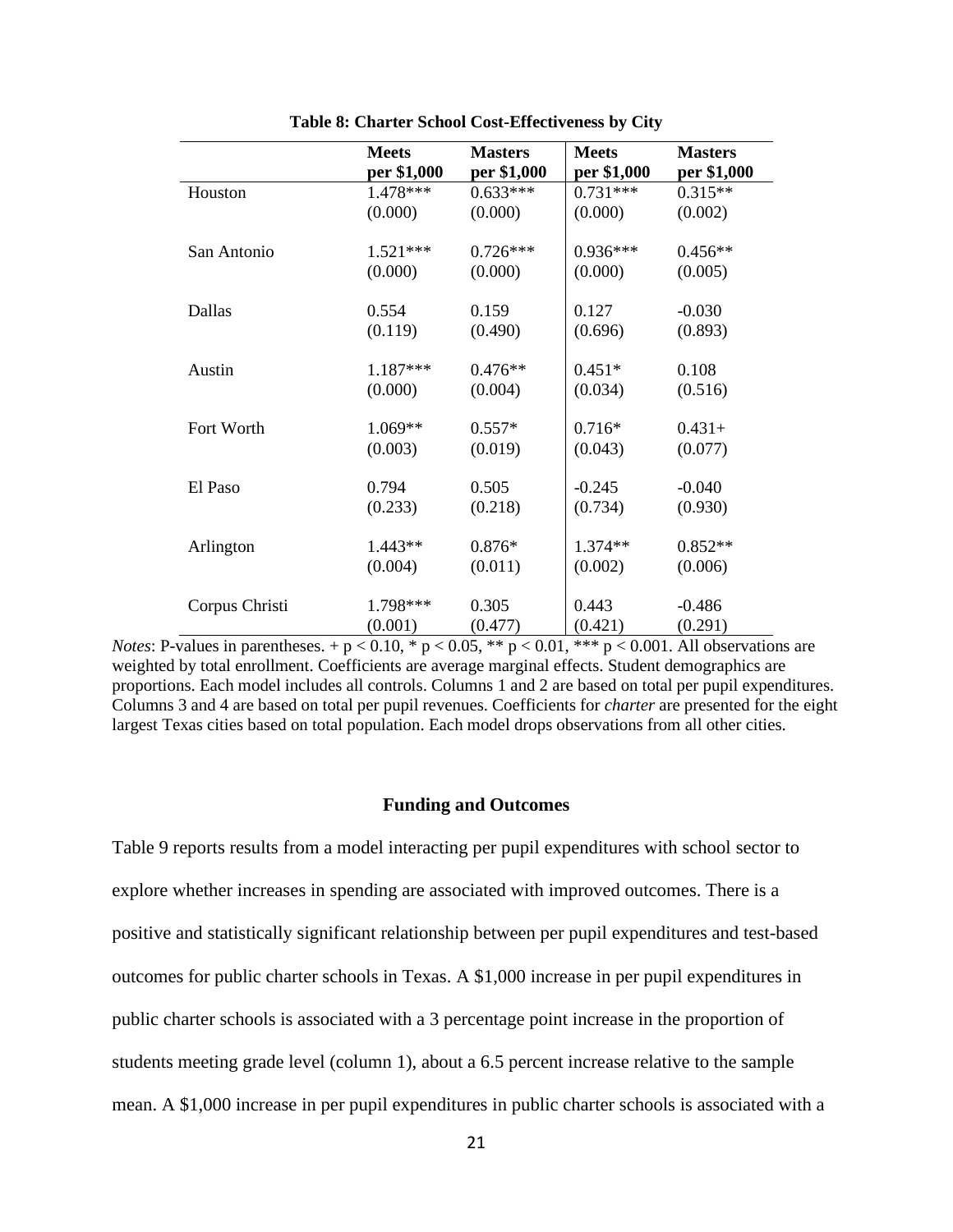1.9 percentage point increase in the proportion of students meeting grade level (column 2), about an 8.9 percent increase relative to the sample mean. Neither of the relationships between per pupil spending and outcomes is statistically significant for district-run public schools at the p <  $0.05$  level.<sup>18</sup>

The same pattern emerges when the models are based on per pupil revenues rather than expenditures (Table 10). A \$1,000 increase in per pupil revenues in public charter schools is associated with a 3.7 percentage point increase in the proportion of students meeting grade level (column 1), about a 7.9 percent increase relative to the sample mean. A \$1,000 increase in per pupil expenditures in public charter schools is associated with a 2.3 percentage point increase in the proportion of students meeting grade level (column 2), about a 10.8 percent increase relative to the sample mean. Neither of the relationships between per pupil revenues and outcomes is statistically significant. The difference in the coefficients between sectors is statistically significant in all models.<sup>19</sup>

A potential takeaway from these results is that money matters more in public charter schools than district-run public schools, perhaps because they have stronger financial incentives to spend wisely. However, this is not the only explanation. Although each model controls for the percent of students identified as having learning disabilities, data on the severity of specific learning disabilities are not available. It is possible that district-run public schools serve more students with severe learning disabilities than public charter schools. District-run public schools that have students with the most severe disabilities could be receiving the most dollars while achieving the lowest test-based outcomes, which could explain the null to negative relationships.

 $18$  Table A6 in the Appendix finds similar results using school-level expenditure data.

 $19$  A model replacing the dependent variables with the natural log of the performance metric finds similar positive results for public charter schools. However, the negative coefficients for district-run public schools become statistically significant (Tables A7 and A8).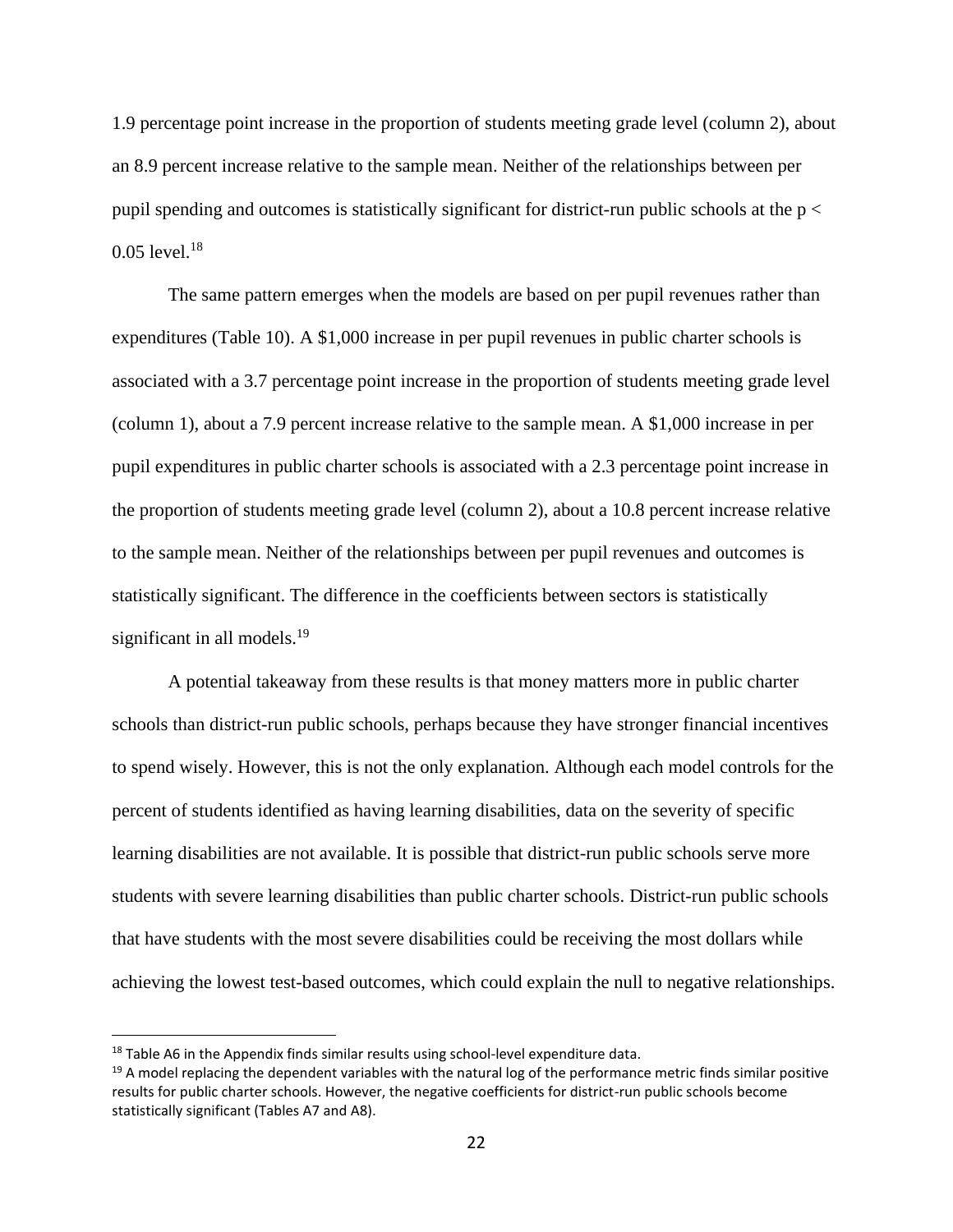|                                   | Meets $(\% )$ | Masters $(\% )$ |
|-----------------------------------|---------------|-----------------|
| Per Pupil Expenditures (Charter)  | $3.017***$    | $1.850***$      |
|                                   | (0.000)       | (0.000)         |
| Per Pupil Expenditures (District) | $-0.222+$     | 0.012           |
|                                   | (0.076)       | (0.900)         |
| Difference                        | $3.239***$    | $1.839***$      |
|                                   | (0.000)       | (0.000)         |
|                                   |               |                 |
| All Controls                      | Yes           | Yes             |
| R-Squared                         | 0.8314        | 0.8428          |
| N                                 | 5167          | 5167            |

**Table 9: School Performance and Expenditures by Sector**

*Notes*: P-values in parentheses. + p < 0.10, \* p < 0.05, \*\* p < 0.01, \*\*\* p < 0.001. All observations are weighted by total enrollment. All models include all controls. Coefficients are average marginal effects. The difference is calculated by subtracting the coefficient for district-run public schools from the coefficient for public charter schools.

|                               | Meets $(\% )$ | Masters $(\% )$ |
|-------------------------------|---------------|-----------------|
| Per Pupil Revenues (Charter)  | $3.664***$    | $2.257***$      |
|                               | (0.000)       | (0.001)         |
| Per Pupil Revenues (District) | $-0.158$      | 0.028           |
|                               | (0.572)       | (0.887)         |
| <b>Difference</b>             | $3.822***$    | $2.229***$      |
|                               | (0.000)       | (0.000)         |
|                               |               |                 |
| All Controls                  | Yes           | Yes             |
| R-Squared                     | 0.8327        | 0.8439          |
| N                             | 5167          | 5167            |

#### **Table 10: School Performance and Revenues by Sector**

*Notes*: P-values in parentheses. + p < 0.10, \* p < 0.05, \*\* p < 0.01, \*\*\* p < 0.001. All observations are weighted by total enrollment. All models include all controls. Coefficients are average marginal effects. The difference is calculated by subtracting the coefficient for district-run public schools from the coefficient for public charter schools.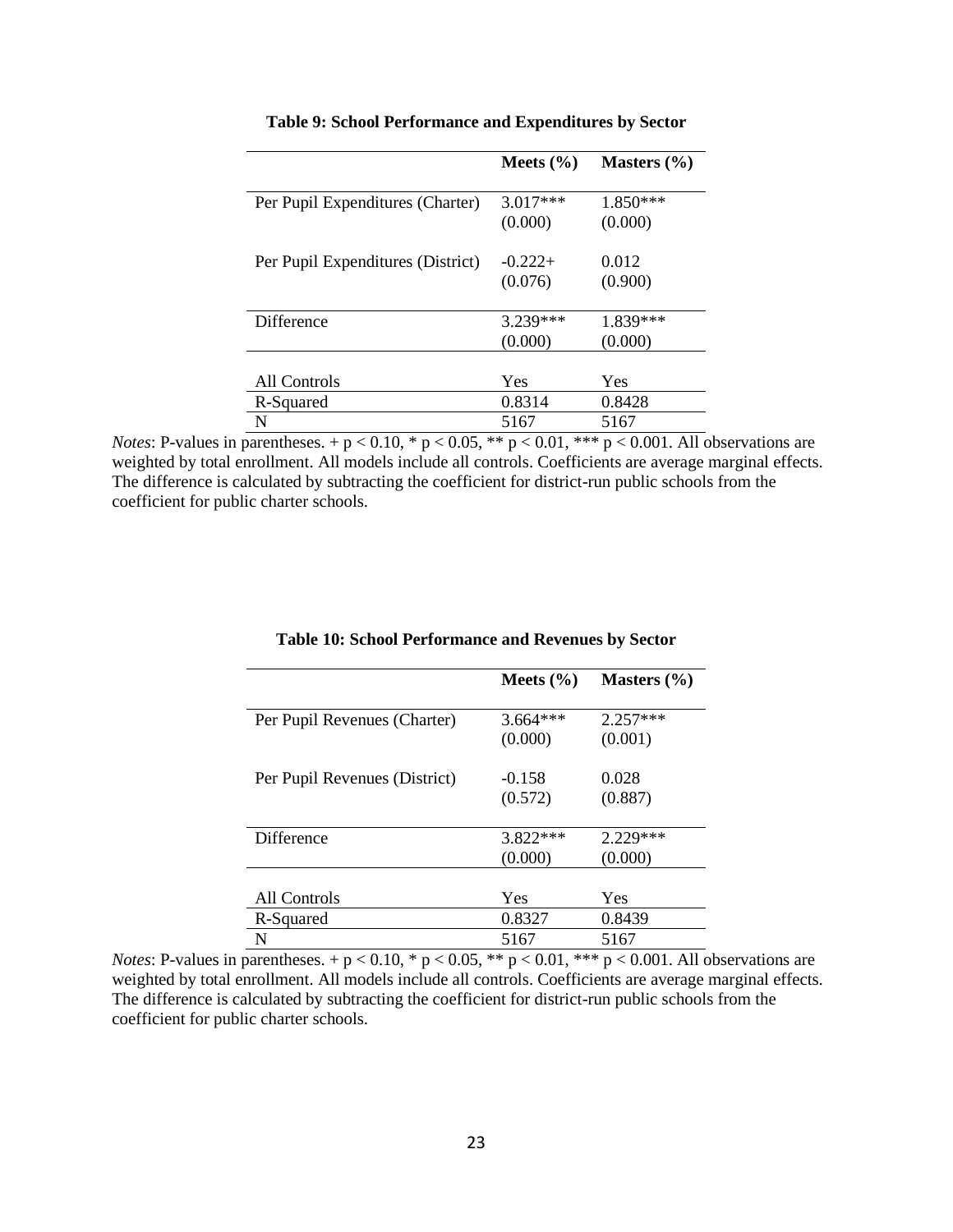## **Discussion**

After controlling for several school and student characteristics, I find that public charter schools are funded around \$1,700 (15 percent) less, and spend around \$3,700 (28 percent) less, per pupil than district-run public schools. Public charter schools demonstrate cost-effectiveness advantages between 8 and 42 percent, depending on the model employed, over district-run public schools in Texas in 2017-18. I also find evidence to suggest per pupil spending is positively related to state testing outcomes for public charter schools, but not for district-run public schools. In theory, increasing the proportion of student-centered funding in Texas could equalize per pupil revenues between public school sectors and increase schools' financial incentives to become more efficient (Friedman, 1955).

However, readers should also consider the study's limitations. Although the analytic models control for several observable differences between school sectors, they are unable to capture all differences in students. For example, controlling for the proportion of students identified as SPED does not account for any variation within the indicator variable. If public charter schools are less likely than district-run public schools to serve students with the most severe disabilities, then the results could overstate any expenditure disparities favoring districtrun public schools and performance advantages favoring public charter schools. Similarly, if public charter schools are more likely than district-run public schools to serve the students with the most economic disadvantage, then the results could understate any performance advantages favoring public charter schools. Additionally, although several controls are included to account for observable differences in students between sectors, nonexperimental studies cannot control for differences in unobservable characteristics such as motivation. Another limitation is that the cost-effectiveness results are based on students' performance on standardized assessments,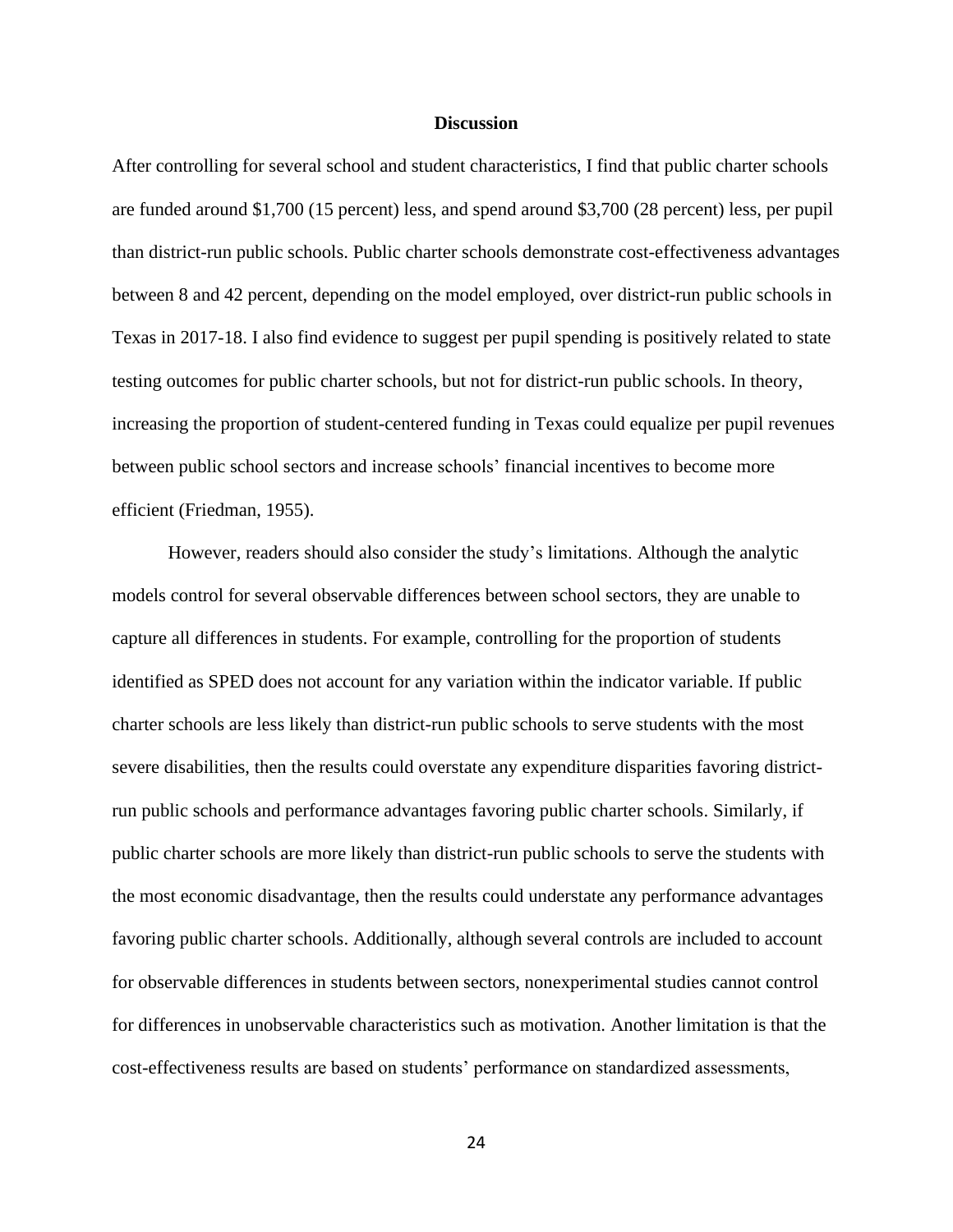which may not be strong proxies for long-term success (DeAngelis, 2019b; Hitt, McShane, & Wolf, 2018).

The models indicate positive relationships between per pupil spending and test-based outcomes for public charter schools and null to negative relationships for district-run public schools. One takeaway could be that money matters more in public charter schools than districtrun public schools, perhaps because they have stronger financial incentives to spend wisely. However, there are other possible explanations for the results. For example, although each model controls for the percent of students identified as having learning disabilities, data on specific learning disabilities are not available. It is possible that district-run public schools serve more students with severe learning disabilities than public charter schools. District-run public schools that have students with the most severe disabilities could be receiving the most dollars while achieving the worst test-based outcomes, which could explain the null to negative relationships. It is also possible that higher levels of per pupil spending are positively associated with outcomes that are not specifically examined in this study for district-run public schools.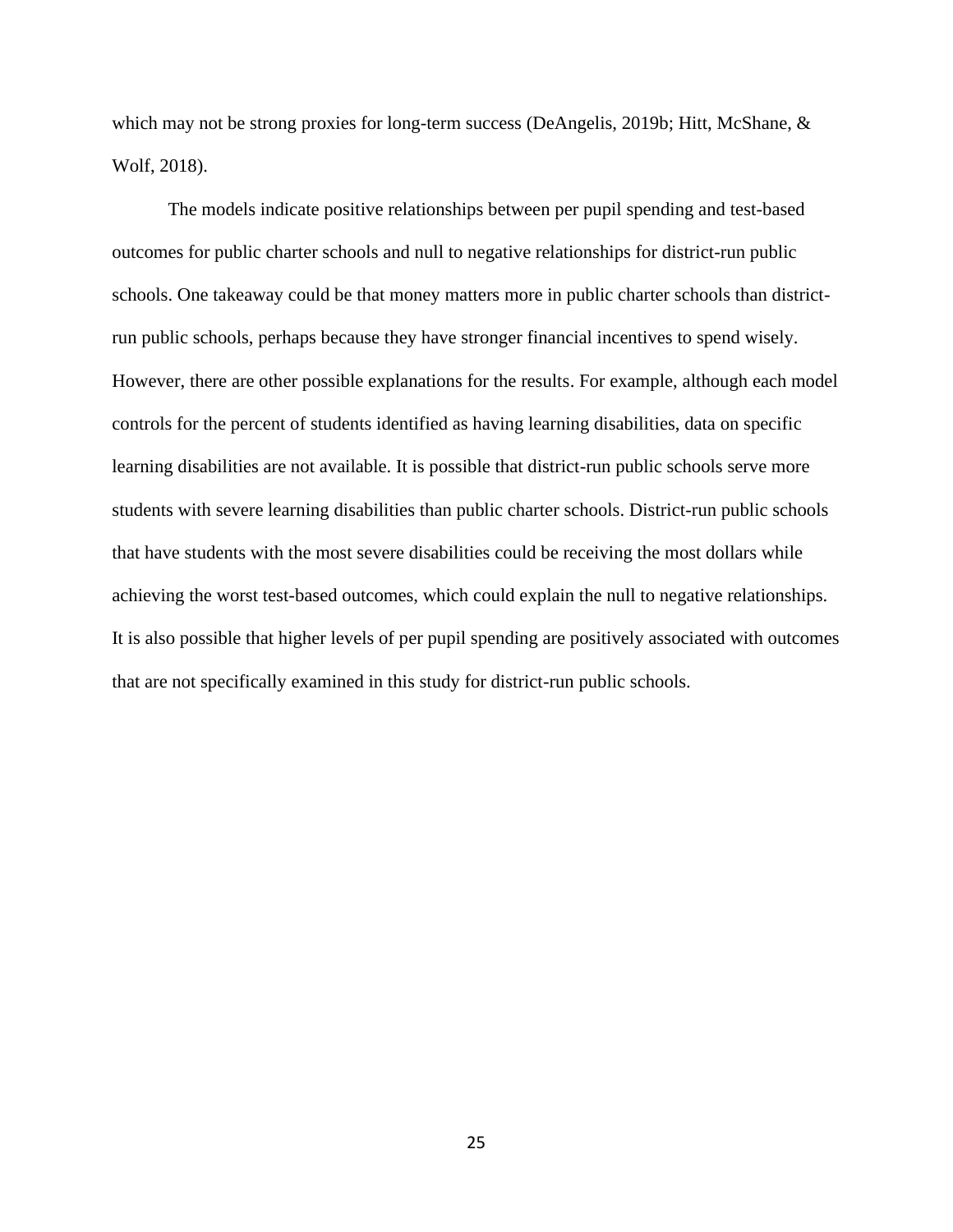#### **References**

- Abdulkadiroğlu, A., Pathak, P. A., & Walters, C. R. (2018). Free to choose: Can school choice reduce student achievement? *American Economic Journal: Applied Economics*, *10*(1), 175-206.
- Abdulkadiroglu, A., Pathak, P. A., Schellenberg, J., & Walters, C. R. (2017). *Do parents value school effectiveness?* (No. w23912). National Bureau of Economic Research.
- Batdorff, M., Finn, C. E. Jr., Hassel, B., Maloney, L., Osberg, E., Speakman, S., & Terrell, M. G. (2005). Charter school funding: Inequity's next frontier. Washington, DC: Thomas B. Fordham Institute.
- Batdorff, M., Doyle, D., Finch, W. H., & Hassel, B. (2010). Charter school funding: Inequity persists. School Choice Demonstration Project, University of Arkansas. Retrieved from https://scholarworks.uark.edu/scdp/10/
- Batdorff, M., Maloney, L. D., May, J. F., Speakman, S. T., Wolf, P. J., & Cheng, A. (2014). Charter school funding: Inequity expands. School Choice Demonstration Project, University of Arkansas. Retrieved from https://scholarworks.uark.edu/scdp/7/
- Baude, P. L, Casey, M., Hanushek, E. A., Phelan, G. R., & Rivkin, S. G. (2019). The evolution of charter school quality. *Economica*. DOI: 10.1111/ecca.12299
- Bedrick, J., & Burke, L. M. (2018). Surveying Florida Scholarship Families: Experiences and Satisfaction with Florida's Tax-Credit Scholarship Program. EdChoice. Retrieved from https://www.edchoice.org/research/surveying-florida-scholarship-families/
- Beuermann, D. W., & Jackson, C. K. (2018). *Do parents know best? The short and long-run effects of attending the schools that parents prefer* (No. w24920). National Bureau of Economic Research.
- Booker, K., Gilpatric, S. M., Gronberg, T., & Jansen, D. (2007). The impact of charter school attendance on student performance. *Journal of Public Economics*, *91*(5-6), 849-876.
- Cellini, S. R., Ferreira, F., & Rothstein, J. (2010). The value of school facility investments: Evidence from a dynamic regression discontinuity design. *Quarterly Journal of Economics*, *125*(1), 215-261.
- Cheng, A., Trivitt, J. R., & Wolf, P. J. (2016). School choice and the branding of Milwaukee private schools. *Social Science Quarterly*, *97*(2), 362-375.
- Center for Research on Education Outcomes (CREDO) (2015). *Urban Charter School Study: Report on 41 Regions*. Stanford, CA: CREDO at Stanford University.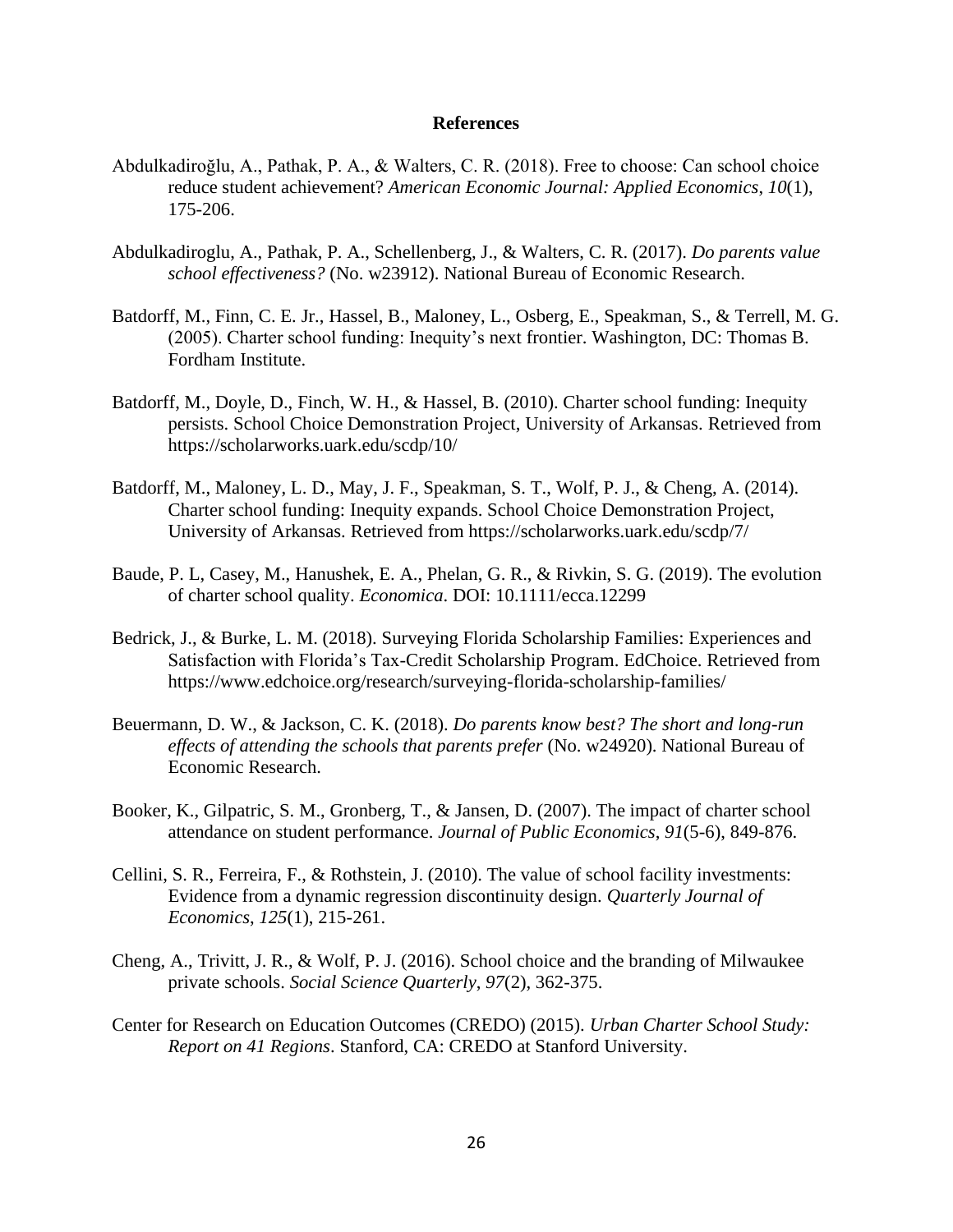- DeAngelis, C. A. (2019a). A wise investment: The productivity of public and private schools of choice in Wisconsin. Retrieved from https://ssrn.com/abstract=3388304
- DeAngelis, C. A. (2019b). Divergences between effects on test scores and effects on noncognitive skills. *Educational Review*, DOI: 10.1080/00131911.2019.1646707
- DeAngelis, C. A., & DeGrow, B. (2018). Doing more with less: The charter school advantage in Michigan. A Mackinac Center Report. Mackinac Center for Public Policy. Retrieved from https://eric.ed.gov/?id=ED589023
- DeAngelis, C. A., & Holmes Erickson, H. (2018). What leads to successful school choice programs? A review of the theories and evidence. *Cato Journal*, *38*(1), 247-263.
- DeAngelis, C. A., Wolf, P. J., Maloney, L. D., & May, J. F. (2018a). *Bigger bang, fewer bucks? The productivity of public charter schools in eight US cities*. EDRE Working Paper No. 2018-01. Retrieved from https://ssrn.com/abstract=3125824
- DeAngelis, C. A., Wolf, P. J., Maloney, L. D., & May, J. F. (2018b). Charter school funding: (More) inequity in the city. School Choice Demonstration Project, University of Arkansas. Retrieved from http://www.uaedreform.org/downloads/2018/11/charterschool-funding-more-inequity-in-the-city.pdf
- DeAngelis, C. A., Wolf, P. J., Maloney, L. D., & May, J. F. (2019). *A good investment: The updated productivity of public charter schools in eight US cities*. EDRE Working Paper No. 2019-09. Retrieved from https://ssrn.com/abstract=3366979
- Flanders, W. (2017). Bang for the buck: Autonomy and charter school efficiency in Milwaukee. *Journal of School Choice*, *11*(2), 282-297.
- Friedman, M. (1955). The role of government in education. In R. A. Solo (Ed.), *Economics and the public interest* (pp. 123-144). New Brunswick, NJ: Rutgers University Press.
- Fusarelli, L. D. (1999). Reinventing urban education in Texas: Charter schools, smaller schools, and the new institutionalism. *Education and Urban Society*, *31*(2), 214-224.
- Gronberg, T. J., & Jansen, D. W. (2001). *Navigating newly chartered waters: An analysis of Texas charter school performance*. Texas Public Policy Foundation.
- Gronberg, T. J., Jansen, D. W., & Taylor, L. L. (2012). The relative efficiency of charter schools: A cost frontier approach. *Economics of Education Review*, *31*(2), 302-317.
- Gronberg, T. J., Jansen, D. W., & Taylor, L. L. (2017). Are Charters the Best Alternative? A Cost Frontier Analysis of Alternative Education Campuses in Texas. *Southern Economic Journal*, *83*(3), 721-743.
- Grosskopf, S., Hayes, K. J., & Taylor, L. L. (2009). The relative efficiency of charter schools. *Annals of Public and Cooperative Economics*, *80*(1), 67-87.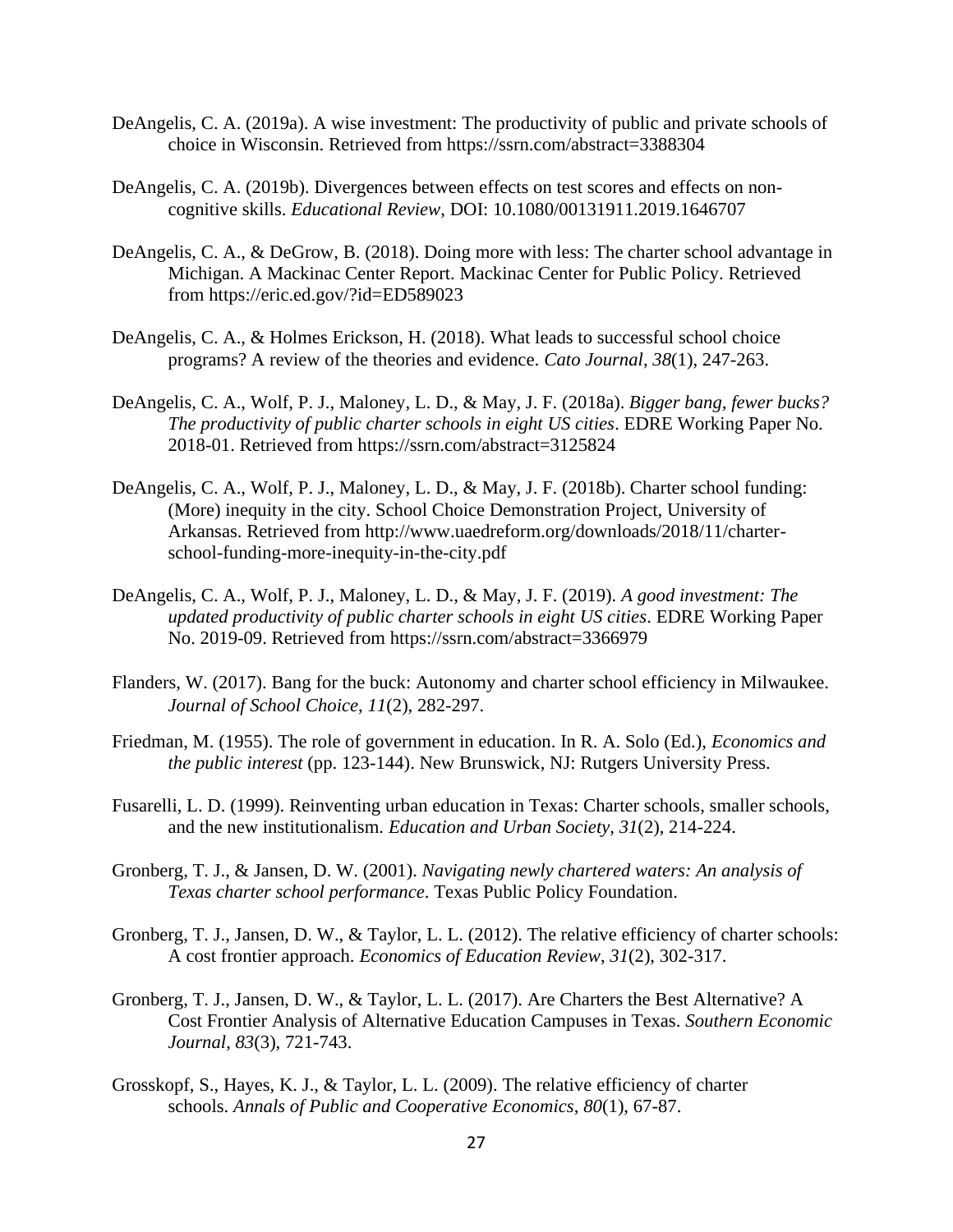- Hanushek, E. A. (1997). Assessing the effects of school resources on student performance: An update. *Educational Evaluation and Policy Analysis*, *19*(2), 141-164.
- Hanushek, E. A., Kain, J. F., Rivkin, S. G., & Branch, G. F. (2007). Charter school quality and parental decision making with school choice. *Journal of Public Economics*, *91*(5-6), 823- 848.
- Hanushek, E. A., & Lindseth, A. A. (2009). *Schoolhouses, courthouses, and statehouses: Solving the funding-achievement puzzle in America's public schools*. Princeton, NJ: Princeton University Press.
- Harris, D. (2017). Why managed competition is better than a free market for schooling. Brookings Institution. Retrieved from https://www.brookings.edu/opinions/whymanaged-competition-is-better-than-a-free-market-for-schooling/
- Hess, F. M., & Squire, J. P. (2010). "But the Pension Fund Was Just SITTING There…": The Politics of Teacher Retirement Plans. *Education Finance and Policy*, *5*(4), 587-616.
- Hitt, C., McShane, M. Q., & Wolf, P. J. (2018). Do impacts on test scores even matter? Lessons from long-run outcomes in school choice research. American Enterprise Institute. Retrieved from http://www.aei.org/publication/do-impacts-on-test-scoresevenmatterlessons-from-long-run-outcomes-in-school-choice-research
- Holmes Erickson, H. (2017). How do parents choose schools, and what schools do they choose? A literature review of private school choice programs in the United States. *Journal of School Choice*, *11*(4), 491-506.
- Hoxby, C. M. (2001). All school finance equalizations are not created equal. *Quarterly Journal of Economics*, *116*(4), 1189-1231.
- Hoxby, C. M. (Ed.). (2007). *The economics of school choice*. Chicago, IL: University of Chicago Press.
- Hyman, J. (2017). Does money matter in the long run? Effects of school spending on educational attainment. *American Economic Journal: Economic Policy*, *9*(4), 256-80.
- Jackson, C. K. (2018). *Does school spending matter? The new literature on an old question* (No. w25368). National Bureau of Economic Research.
- Jackson, C. K., Johnson, R. C., & Persico, C. (2015). The effects of school spending on educational and economic outcomes: Evidence from school finance reforms. *Quarterly Journal of Economics*, *131*(1), 157-218.
- Kelly, J. P., & Scafidi, B. (2013). More than scores: An analysis of why and how parents choose private schools. Indianapolis, IN: The Friedman Foundation for Educational Choice.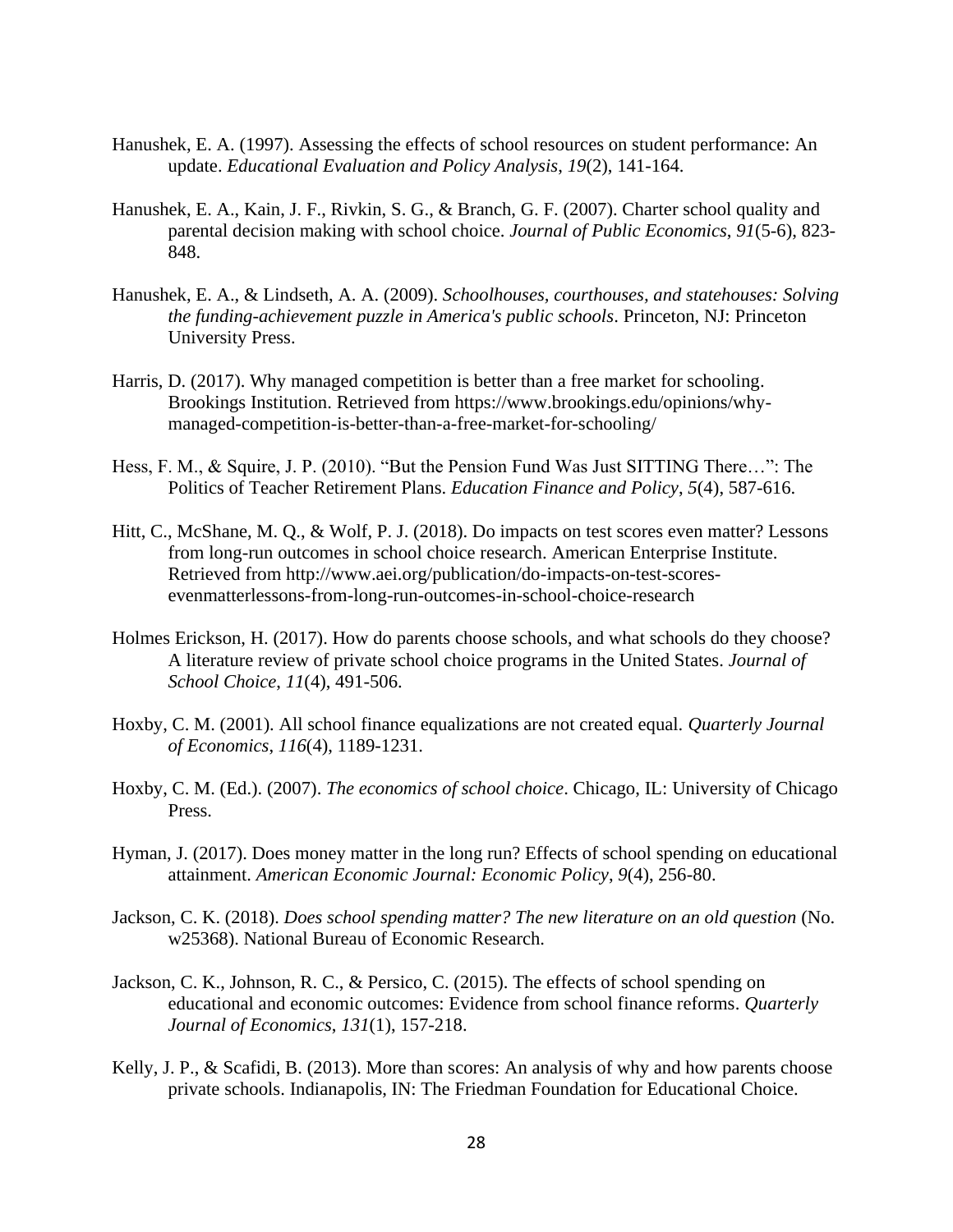- Koedel, C., Podgursky, M., & Shi, S. (2013). Teacher pension systems, the composition of the teaching workforce, and teacher quality. *Journal of Policy Analysis and Management*, *32*(3), 574-596.
- Lafortune, J., Rothstein, J., & Schanzenbach, D. W. (2018). School finance reform and the distribution of student achievement. *American Economic Journal: Applied Economics*, *10*(2), 1-26.
- Lubienski, C. (2007). Marketing schools: Consumer goods and competitive incentives for consumer information. *Education and Urban Society*, *40*(1), 118-141.
- Martorell, P., Stange, K., & McFarlin Jr, I. (2016). Investing in schools: capital spending, facility conditions, and student achievement. *Journal of Public Economics*, *140*, 13-29.
- Mudrazija, S., Blagg, K., Lee, V., Lou, C., & Rosenboom, V. (2019). School District Funding in Texas: Computing the Effects of Changes to the Foundation School Program Funding Formula. Urban Institute. Retrieved from https://www.urban.org/research/publication/school-district-funding-texas
- Rossi, P. H., Lipsey, M. W., & Freeman, H. E. (2003). *Evaluation: A systematic approach*. Thousand Oaks, CA: Sage Publications.
- Roza, M., & Edmonds, C. (2014). What portion of district funds follow students? Edunomics Lab at Georgetown University. Retrieved from https://edunomicslab.org/2014/06/16/much-district-funds-follow-students/
- Shakeel, M. D., & DeAngelis, C. A. (2017). Who is more free? A comparison of the decisionmaking of private and public school principals. *Journal of School Choice*, *11*(3), 442- 457.
- Trivitt, J. R., & Wolf, P. J. (2011). School choice and the branding of Catholic schools. *Education Finance and Policy*, *6*(2), 202-245.
- Van Hek, M., Kraaykamp, G., & Pelzer, B. (2018). Do schools affect girls' and boys' reading performance differently? A multilevel study on the gendered effects of school resources and school practices. *School Effectiveness and School Improvement*, *29*(1), 1-21.
- Van Houtte, M. (2004). Gender context of the school and study culture, or how the presence of girls affects the achievement of boys. *Educational Studies*, *30*(4), 409-423.
- Vergari, S. (1999). Charter schools: A primer on the issues. *Education and Urban Society*, *31*(4), 389-405.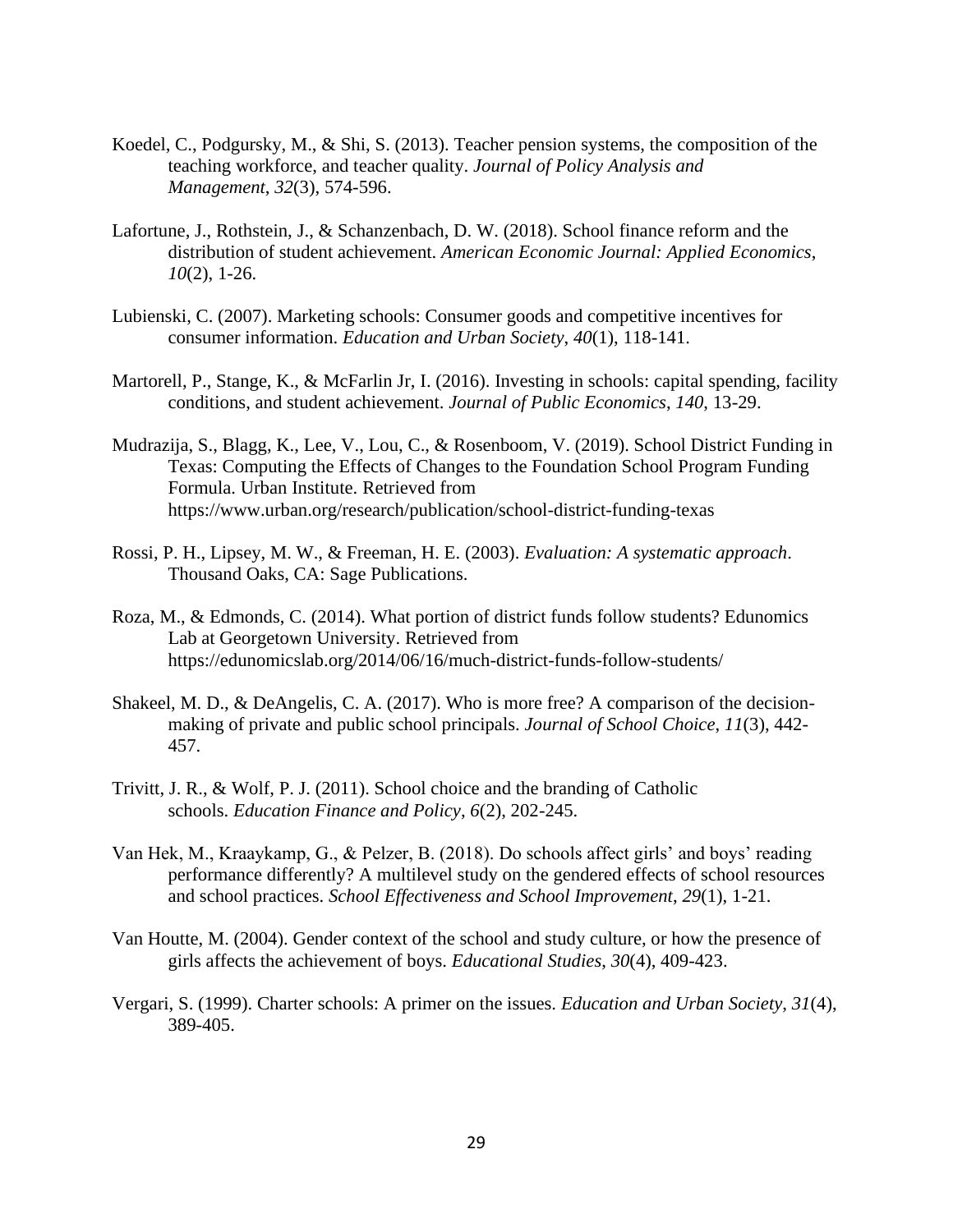- Wolf, P. J., Cheng, A., Batdorf, M., Maloney, L. D., May, J. F., & Speakman, S. T. (2014). The productivity of public charter schools. School Choice Demonstration Project, University of Arkansas. Retrieved from https://scholarworks.uark.edu/scdp/6/
- Wolf, P. J., Maloney, L. D., May, J. F., & DeAngelis, C. A. (2017). Charter school funding: Inequity in the city. School Choice Demonstration Project, University of Arkansas.
- Wolf, P. J., Kisida, B., Gutmann, B., Puma, M., Eissa, N., & Rizzo, L. (2013). School Vouchers and Student Outcomes: Experimental Evidence from Washington, DC. *Journal of Policy Analysis and Management*, *32*(2), 246-270.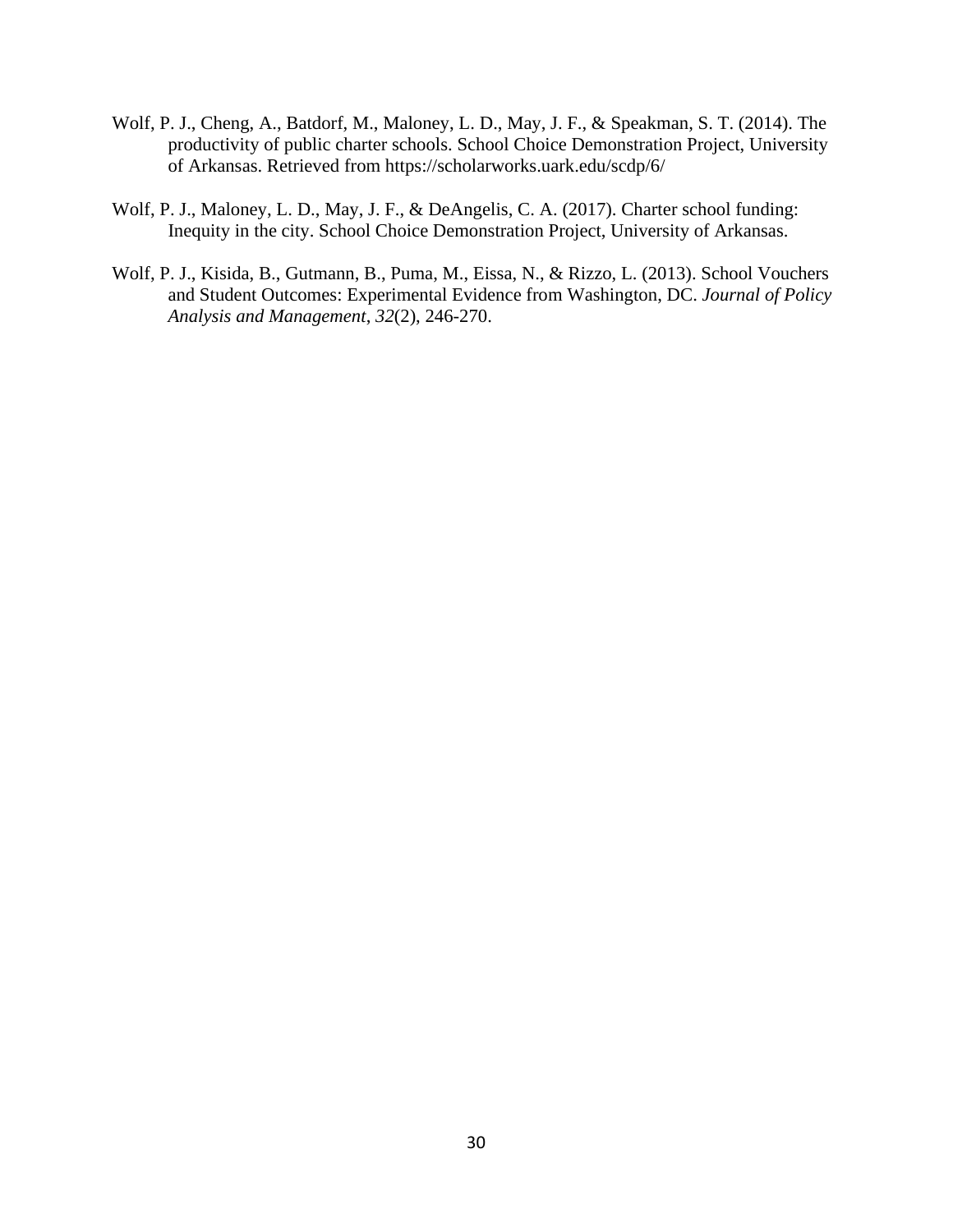|                   | <b>Per Pupil</b> | <b>Per Pupil</b> | Per Pupil     | Per Pupil     | Per Pupil     | <b>Per Pupil</b> |
|-------------------|------------------|------------------|---------------|---------------|---------------|------------------|
|                   | <b>Expend</b>    | <b>Expend</b>    | <b>Expend</b> | <b>Expend</b> | <b>Expend</b> | <b>Expend</b>    |
| Charter           | $-0.322***$      | $-0.320***$      | $-0.323***$   | $-0.323***$   | $-0.323***$   | $-0.318***$      |
|                   | (0.000)          | (0.000)          | (0.000)       | (0.000)       | (0.000)       | (0.000)          |
|                   |                  |                  |               |               |               |                  |
| Enrollment (100s) | $-0.001*$        | $-0.001+$        | $-0.001*$     | $-0.001+$     | $-0.001+$     | $-0.001+$        |
|                   | (0.022)          | (0.054)          | (0.040)       | (0.061)       | (0.059)       | (0.094)          |
| Black $(\%)$      |                  | $0.002***$       | $0.002***$    | $0.001**$     | $0.001**$     | $0.001**$        |
|                   |                  | (0.000)          | (0.000)       | (0.003)       | (0.006)       | (0.002)          |
|                   |                  |                  |               |               |               |                  |
| Hispanic (%)      |                  | $0.002***$       | $0.002***$    | $0.001**$     | $0.001**$     | $0.001**$        |
|                   |                  | (0.000)          | (0.000)       | (0.002)       | (0.003)       | (0.002)          |
|                   |                  |                  |               |               |               |                  |
| White $(\%)$      |                  | $0.002***$       | $0.002***$    | $0.002***$    | $0.002***$    | $0.002***$       |
|                   |                  | (0.000)          | (0.000)       | (0.000)       | (0.000)       | (0.000)          |
| Female (%)        |                  | 0.000            | $-0.000$      | $-0.000$      | $-0.000$      | $-0.000$         |
|                   |                  | (0.836)          | (0.724)       | (0.868)       | (0.858)       | (0.787)          |
|                   |                  |                  |               |               |               |                  |
| $SPED$ $(\%)$     |                  |                  | $-0.001**$    | $-0.001**$    | $-0.001**$    | $-0.001*$        |
|                   |                  |                  | (0.009)       | (0.003)       | (0.003)       | (0.033)          |
| Econ $(\%)$       |                  |                  |               | $0.001***$    | $0.001***$    | $0.001***$       |
|                   |                  |                  |               | (0.001)       | (0.001)       | (0.000)          |
|                   |                  |                  |               |               |               |                  |
| Title $1$ $(\%)$  |                  |                  |               | 0.000         | 0.000         | 0.000            |
|                   |                  |                  |               | (0.662)       | (0.676)       | (0.813)          |
|                   |                  |                  |               |               |               |                  |
| $ESL$ $(\%)$      |                  |                  |               |               | $-0.000$      | 0.000            |
|                   |                  |                  |               |               | (0.930)       | (0.901)          |
| LEP $(\%)$        |                  |                  |               |               | $-0.000$      | 0.000            |
|                   |                  |                  |               |               | (0.864)       | (0.915)          |
|                   |                  |                  |               |               |               |                  |
| GT(%)             |                  |                  |               |               |               | $0.001**$        |
|                   |                  |                  |               |               |               | (0.002)          |
| CTE(%)            |                  |                  |               |               |               | $-0.000$         |
|                   |                  |                  |               |               |               | (0.865)          |
| R-Squared         | 0.8108           | 0.8136           | 0.8139        | 0.8147        | 0.8147        | 0.8153           |
| N                 | 5420             | 5420             | 5420<br>$**$  | 5420<br>$***$ | 5420          | 5420             |

| Appendix                                                |
|---------------------------------------------------------|
| Table A1: Per Pupil Expenditures by Sector (Non-Linear) |

*Notes*: P-values in parentheses.  $+p < 0.10$ , \*  $p < 0.05$ , \*\*  $p < 0.01$ , \*\*\*  $p < 0.001$ . All observations are weighted by total enrollment. "SPED" is "Special Education." "Econ" is "Economically Disadvantaged." "ESL" is "English as a Second Language." "LEP" is "Limited English Proficiency." "GT" is "Gifted and Talented." "CTE" is "Career and Technical Education." Coefficients are average marginal effects. Each Model controls for city, school level, and campus type. The dependent variable is the natural log of district-level expenditures per pupil.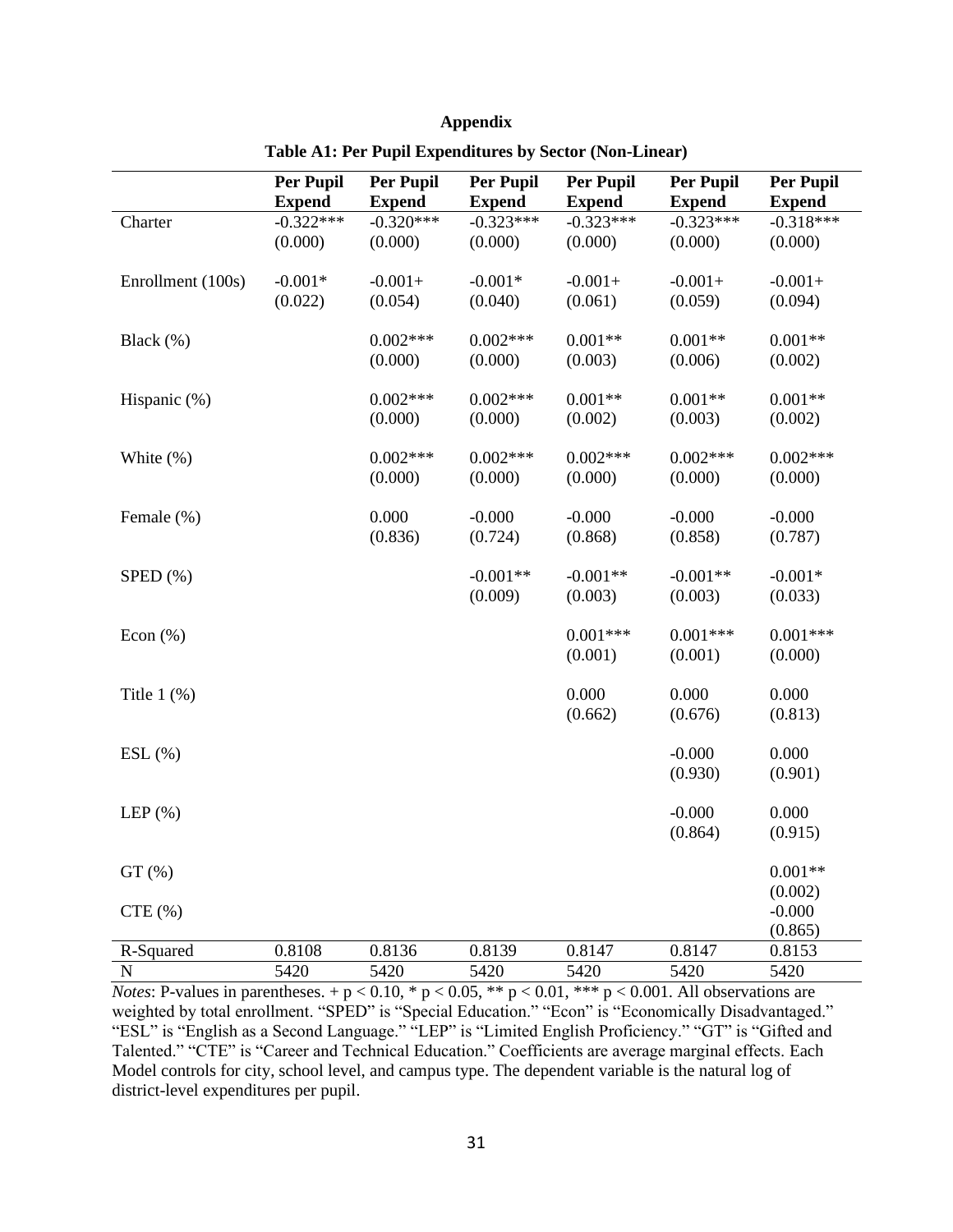|                   | <b>Per Pupil</b> | Per Pupil     | Per Pupil     | <b>Per Pupil</b>  | <b>Per Pupil</b> | <b>Per Pupil</b> |
|-------------------|------------------|---------------|---------------|-------------------|------------------|------------------|
|                   | <b>Expend</b>    | <b>Expend</b> | <b>Expend</b> | <b>Expend</b>     | <b>Expend</b>    | <b>Expend</b>    |
| Charter           | $-0.729***$      | $-0.711***$   | $-0.303*$     | $-0.292*$         | $-0.308*$        | $-0.143$         |
|                   | (0.000)          | (0.000)       | (0.039)       | (0.047)           | (0.038)          | (0.351)          |
|                   |                  |               |               |                   |                  |                  |
| Enrollment (100s) | $-0.098***$      | $-0.089***$   | $-0.080***$   | $-0.079***$       | $-0.079***$      | $-0.075***$      |
|                   | (0.000)          | (0.000)       | (0.000)       | (0.000)           | (0.000)          | (0.000)          |
| Black (%)         |                  | $0.029***$    | $0.017***$    | $0.010\mathrm{*}$ | $0.014**$        | $0.015***$       |
|                   |                  | (0.000)       | (0.000)       | (0.021)           | (0.001)          | (0.000)          |
|                   |                  |               |               |                   |                  |                  |
| Hispanic (%)      |                  | $0.025***$    | $0.016***$    | $0.008*$          | $0.009*$         | $0.009*$         |
|                   |                  | (0.000)       | (0.000)       | (0.024)           | (0.020)          | (0.021)          |
|                   |                  |               |               |                   |                  |                  |
| White $(\%)$      |                  | $0.011**$     | 0.002         | 0.003             | $0.007+$         | $0.008*$         |
|                   |                  | (0.003)       | (0.540)       | (0.422)           | (0.076)          | (0.024)          |
| Female (%)        |                  | $-0.020+$     | 0.012         | 0.013             | 0.014            | 0.014            |
|                   |                  | (0.081)       | (0.168)       | (0.132)           | (0.101)          | (0.129)          |
|                   |                  |               |               |                   |                  |                  |
| $SPED$ $(\%)$     |                  |               | $0.152***$    | $0.150***$        | $0.151***$       | $0.156***$       |
|                   |                  |               | (0.000)       | (0.000)           | (0.000)          | (0.000)          |
|                   |                  |               |               |                   |                  |                  |
| Econ $(\%)$       |                  |               |               | $0.008*$          | $0.006 +$        | $0.008*$         |
|                   |                  |               |               | (0.011)           | (0.068)          | (0.019)          |
|                   |                  |               |               | $-0.000$          | $-0.000$         | $-0.000$         |
| Title $1$ $(\%)$  |                  |               |               | (0.505)           | (0.665)          | (0.610)          |
|                   |                  |               |               |                   |                  |                  |
| $ESL(\%)$         |                  |               |               |                   | 0.003            | 0.002            |
|                   |                  |               |               |                   | (0.304)          | (0.426)          |
|                   |                  |               |               |                   |                  |                  |
| LEP $(\% )$       |                  |               |               |                   | $0.007**$        | $0.008**$        |
|                   |                  |               |               |                   | (0.009)          | (0.001)          |
| GT(%)             |                  |               |               |                   |                  | $0.016***$       |
|                   |                  |               |               |                   |                  | (0.000)          |
| CTE(%)            |                  |               |               |                   |                  | $0.008***$       |
|                   |                  |               |               |                   |                  | (0.000)          |
| R-Squared         | 0.3861           | 0.4227        | 0.4950        | 0.4969            | 0.4987           | 0.5044           |
| $\mathbf N$       | 5472             | 5472          | 5472          | 5472              | 5472             | 5472             |

**Table A2: Per Pupil Expenditures by Sector (School-Level)**

*Notes*: P-values in parentheses.  $+p < 0.10$ ,  $\ast p < 0.05$ ,  $\ast \ast p < 0.01$ ,  $\ast \ast p < 0.001$ . All observations are weighted by total enrollment. "SPED" is "Special Education." "Econ" is "Economically Disadvantaged." "ESL" is "English as a Second Language." "LEP" is "Limited English Proficiency." "GT" is "Gifted and Talented." "CTE" is "Career and Technical Education." Coefficients are average marginal effects. Each Model controls for city, school level, and campus type. Expenditure data are reported at the school-level.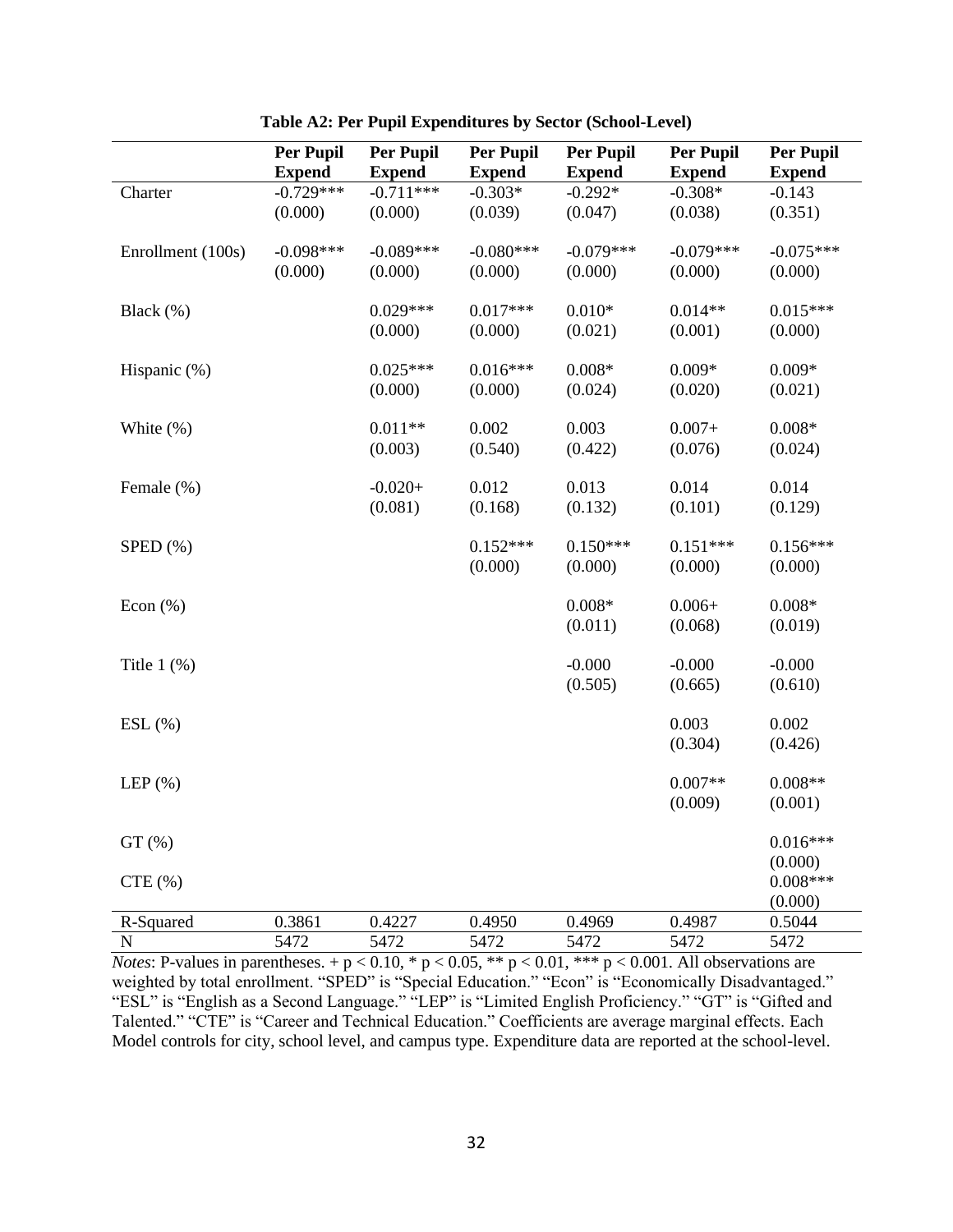|                   | <b>Per Pupil</b> | <b>Per Pupil</b> | <b>Per Pupil</b> | <b>Per Pupil</b> | <b>Per Pupil</b> | <b>Per Pupil</b> |
|-------------------|------------------|------------------|------------------|------------------|------------------|------------------|
|                   | <b>Revenue</b>   | <b>Revenue</b>   | <b>Revenue</b>   | Revenue          | <b>Revenue</b>   | <b>Revenue</b>   |
|                   | (\$1,000s)       | (\$1,000s)       | (\$1,000s)       | (\$1,000s)       | (\$1,000s)       | (\$1,000s)       |
| Charter           | $-0.166***$      | $-0.165***$      | $-0.164***$      | $-0.163***$      | $-0.165***$      | $-0.160***$      |
|                   | (0.000)          | (0.000)          | (0.000)          | (0.000)          | (0.000)          | (0.000)          |
|                   |                  |                  |                  |                  |                  |                  |
| Enrollment (100s) | $-0.001***$      | $-0.001**$       | $-0.001**$       | $-0.001**$       | $-0.001**$       | $-0.001*$        |
|                   | (0.000)          | (0.002)          | (0.004)          | (0.006)          | (0.006)          | (0.015)          |
|                   |                  |                  |                  |                  |                  |                  |
| Black $(\%)$      |                  | $0.000 +$        | $0.000 +$        | 0.000            | 0.000            | 0.000            |
|                   |                  | (0.052)          | (0.084)          | (0.647)          | (0.435)          | (0.158)          |
|                   |                  |                  |                  |                  |                  |                  |
| Hispanic (%)      |                  | $0.001**$        | $0.000**$        | 0.000            | 0.000            | $0.000 +$        |
|                   |                  | (0.003)          | (0.006)          | (0.301)          | (0.163)          | (0.088)          |
|                   |                  |                  |                  |                  |                  |                  |
| White $(\%)$      |                  | 0.000            | 0.000            | 0.000            | 0.000            | 0.000            |
|                   |                  | (0.378)          | (0.457)          | (0.388)          | (0.240)          | (0.119)          |
|                   |                  |                  |                  |                  |                  |                  |
| Female (%)        |                  | $-0.001+$        | $-0.001$         | $-0.000$         | $-0.000$         | $-0.001$         |
|                   |                  | (0.086)          | (0.157)          | (0.187)          | (0.203)          | (0.162)          |
|                   |                  |                  |                  |                  |                  |                  |
| $SPED$ $(\%)$     |                  |                  | $0.001 +$        | 0.000            | 0.000            | $0.001*$         |
|                   |                  |                  | (0.068)          | (0.122)          | (0.241)          | (0.021)          |
|                   |                  |                  |                  |                  |                  |                  |
| Econ $(\%)$       |                  |                  |                  | $0.000*$         | $0.000 +$        | $0.000*$         |
|                   |                  |                  |                  | (0.041)          | (0.053)          | (0.016)          |
|                   |                  |                  |                  |                  |                  |                  |
| Title $1$ $(\%)$  |                  |                  |                  | 0.000            | 0.000            | 0.000            |
|                   |                  |                  |                  | (0.456)          | (0.562)          | (0.851)          |
|                   |                  |                  |                  |                  |                  |                  |
| $ESL$ $(\%)$      |                  |                  |                  |                  | $0.000*$         | $0.000**$        |
|                   |                  |                  |                  |                  | (0.016)          | (0.006)          |
|                   |                  |                  |                  |                  |                  |                  |
| LEP $(\%)$        |                  |                  |                  |                  | $-0.000$         | $-0.000$         |
|                   |                  |                  |                  |                  | (0.454)          | (0.838)          |
|                   |                  |                  |                  |                  |                  |                  |
| GT(%)             |                  |                  |                  |                  |                  | $0.001***$       |
|                   |                  |                  |                  |                  |                  | (0.000)          |
| CTE(%)            |                  |                  |                  |                  |                  | $-0.000$         |
|                   |                  |                  |                  |                  |                  | (0.717)          |
| R-Squared         | 0.8105           | 0.8138           | 0.8140           | 0.8146           | 0.8149           | 0.8167           |
| ${\bf N}$         | 5420             | 5420             | 5420             | 5420             | 5420             | 5420             |

**Table A3: Per Pupil Revenue by Sector (Non-Linear)**

*Notes*: P-values in parentheses. +  $p < 0.10$ , \*  $p < 0.05$ , \*\*  $p < 0.01$ , \*\*\*  $p < 0.001$ . All observations are weighted by total enrollment. "SPED" is "Special Education." "Econ" is "Economically Disadvantaged." "ESL" is "English as a Second Language." "LEP" is "Limited English Proficiency." "GT" is "Gifted and Talented." "CTE" is "Career and Technical Education." Coefficients are average marginal effects. Student demographics are proportions. Each model controls for city, school level, and campus type. The dependent variable is the natural log of district-level revenues per pupil.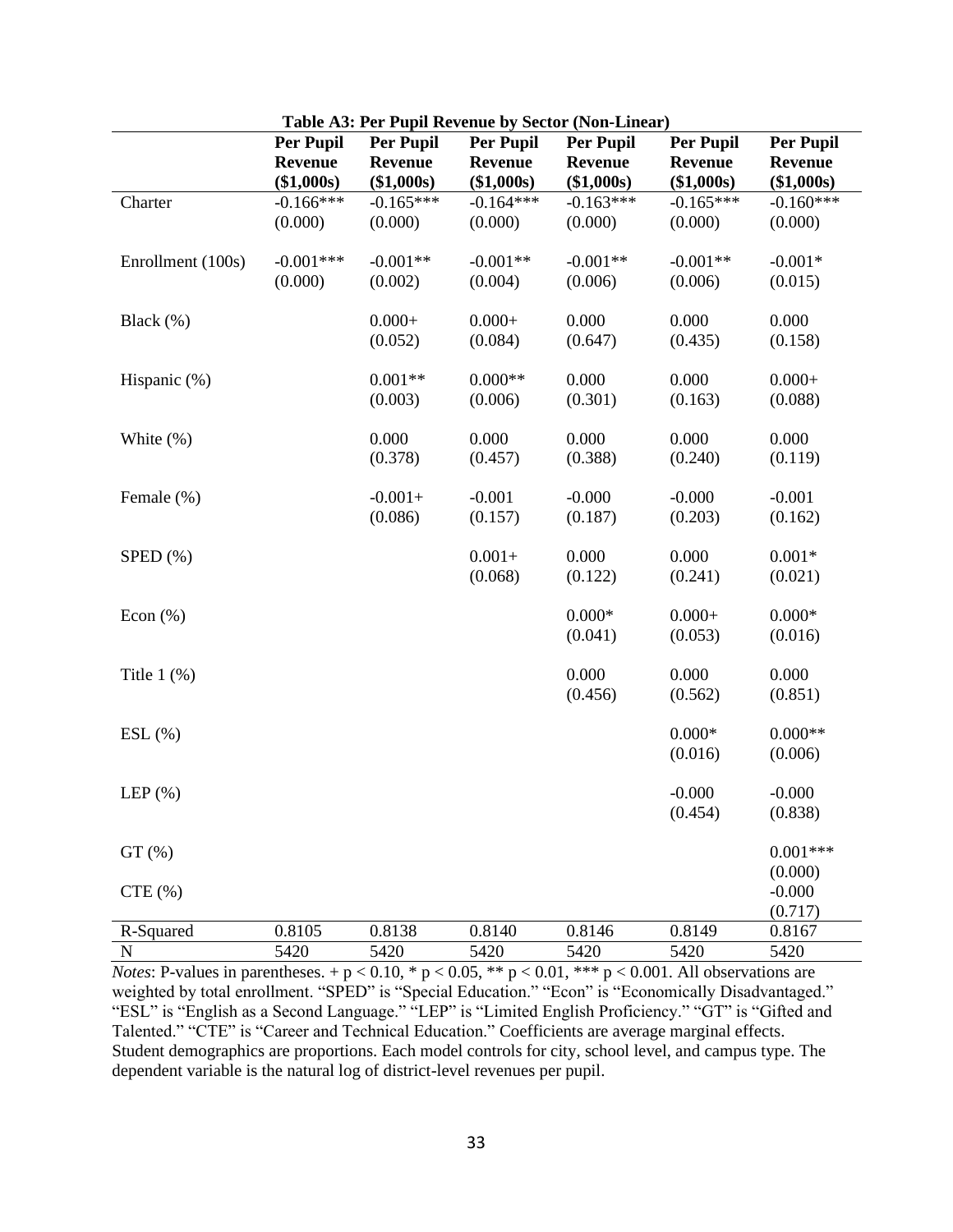|                   | <b>Meets</b> | <b>Masters</b> | <b>Meets</b> | <b>Masters</b> |
|-------------------|--------------|----------------|--------------|----------------|
|                   | per \$1,000  | per \$1,000    | per \$1,000  | per \$1,000    |
| Charter           | $0.337***$   | $0.361***$     | $0.178***$   | $0.202***$     |
|                   | (0.000)      | (0.000)        | (0.000)      | (0.000)        |
|                   |              |                |              |                |
| Enrollment (100s) | 0.001        | $0.004*$       | 0.001        | $0.004*$       |
|                   | (0.450)      | (0.019)        | (0.490)      | (0.018)        |
|                   |              |                |              |                |
| Black (%)         | $-0.011***$  | $-0.017***$    | $-0.010***$  | $-0.016***$    |
|                   | (0.000)      | (0.000)        | (0.000)      | (0.000)        |
| Hispanic (%)      | $-0.006***$  | $-0.012***$    | $-0.005***$  | $-0.011***$    |
|                   | (0.000)      | (0.000)        | (0.000)      | (0.000)        |
|                   |              |                |              |                |
| White $(\%)$      | $-0.006***$  | $-0.009***$    | $-0.004***$  | $-0.007***$    |
|                   | (0.000)      | (0.000)        | (0.000)      | (0.000)        |
|                   |              |                |              |                |
| Female (%)        | $0.006***$   | $0.007**$      | $0.006***$   | $0.007**$      |
|                   | (0.000)      | (0.003)        | (0.000)      | (0.001)        |
|                   |              | $-0.011***$    |              |                |
| $SPED$ $(\%)$     | $-0.004**$   |                | $-0.007***$  | $-0.014***$    |
|                   | (0.004)      | (0.000)        | (0.000)      | (0.000)        |
| Econ $(\%)$       | $-0.007***$  | $-0.010***$    | $-0.007$ *** | $-0.010***$    |
|                   | (0.000)      | (0.000)        | (0.000)      | (0.000)        |
|                   |              |                |              |                |
| Title $1$ $(\%)$  | $-0.000$     | $-0.000$       | $-0.000+$    | $-0.000$       |
|                   | (0.100)      | (0.246)        | (0.060)      | (0.227)        |
|                   |              |                |              |                |
| $ESL(\%)$         | $-0.004***$  | $-0.006***$    | $-0.004***$  | $-0.006***$    |
|                   | (0.000)      | (0.000)        | (0.000)      | (0.000)        |
| LEP $(\% )$       | $-0.000$     | 0.001          | $-0.000$     | 0.001          |
|                   | (0.448)      | (0.281)        | (0.339)      | (0.293)        |
|                   |              |                |              |                |
| $GT$ (%)          | $0.006***$   | $0.011***$     | $0.006***$   | $0.011***$     |
|                   | (0.000)      | (0.000)        | (0.000)      | (0.000)        |
|                   |              |                |              |                |
| CTE(%)            | $-0.001+$    | $-0.002***$    | $-0.001*$    | $-0.002***$    |
|                   | (0.065)      | (0.001)        | (0.042)      | (0.000)        |
| R-Squared         | 0.7703       | 0.7842         | 0.7882       | 0.7983         |
| ${\bf N}$         | 5167         | 5167           | 5167         | 5167           |

**Table A4: Cost-Effectiveness by Sector (Non-Linear)**

*Notes*: P-values in parentheses.  $+p < 0.10$ , \*  $p < 0.05$ , \*\*  $p < 0.01$ , \*\*\*  $p < 0.001$ . All observations are weighted by total enrollment. "SPED" is "Special Education." "Econ" is "Economically Disadvantaged." "ESL" is "English as a Second Language." "LEP" is "Limited English Proficiency." "GT" is "Gifted and Talented." "CTE" is "Career and Technical Education." Coefficients are average marginal effects. Student demographics are proportions. Each model controls for city, school level, and campus type. Columns 1 and 2 are based on total per pupil expenditures. Columns 3 and 4 are based on total per pupil revenues. The dependent variable is the natural log of cost-effectiveness.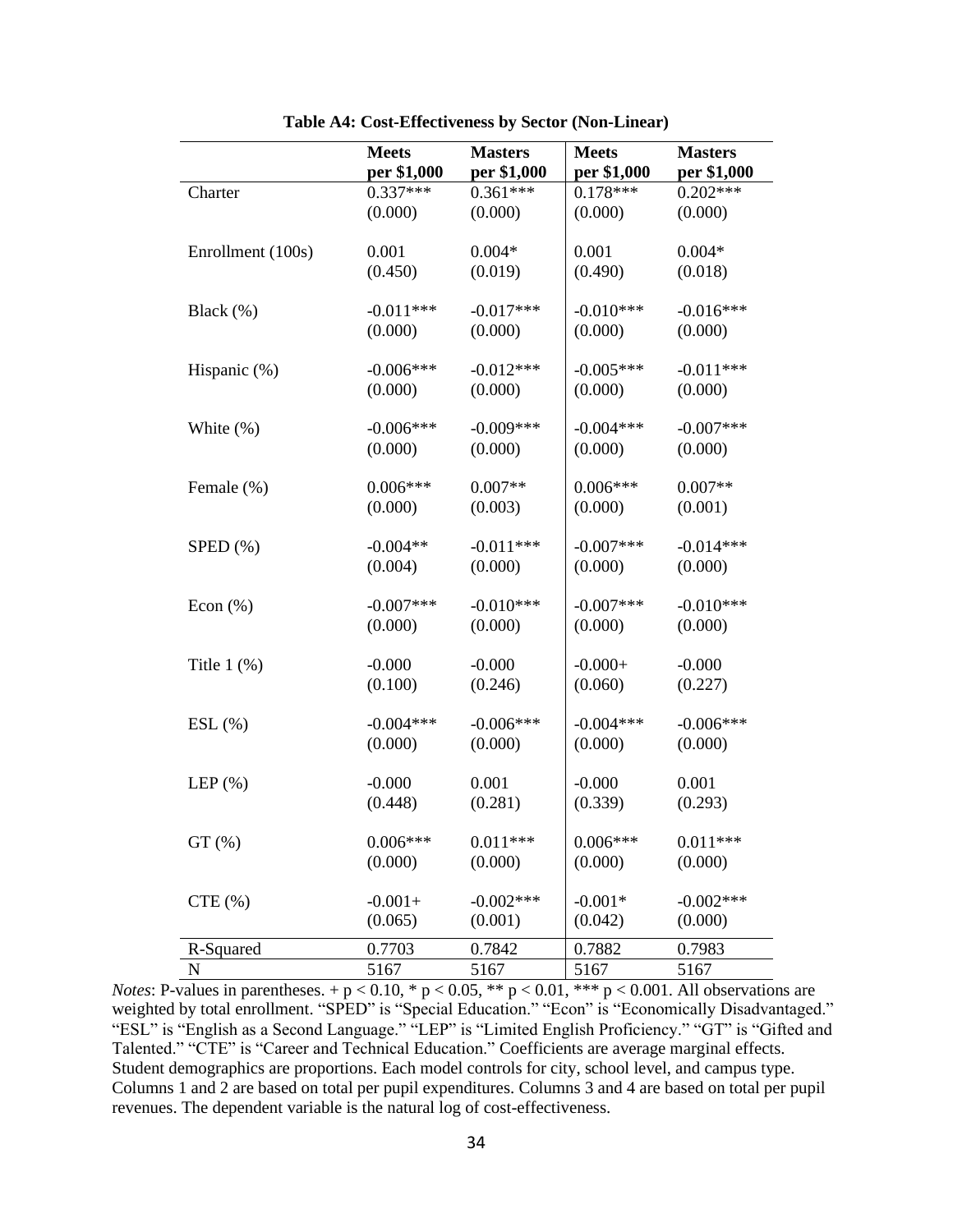|                   | <b>Meets</b> | <b>Meets</b> |
|-------------------|--------------|--------------|
|                   | per \$1,000  | per \$1,000  |
| Charter           | $-0.244$     | $-0.104$     |
|                   | (0.251)      | (0.407)      |
| Enrollment (100s) | $0.049***$   | $0.019***$   |
|                   | (0.000)      | (0.000)      |
|                   |              |              |
| Black $(\%)$      | $-0.076***$  | $-0.068***$  |
|                   | (0.000)      | (0.000)      |
| Hispanic (%)      | $-0.051***$  | $-0.053***$  |
|                   | (0.000)      | (0.000)      |
|                   |              |              |
| White $(\%)$      | $-0.043***$  | $-0.048***$  |
|                   | (0.000)      | (0.000)      |
|                   |              |              |
| Female (%)        | $0.028*$     | 0.008        |
|                   | (0.015)      | (0.221)      |
| $SPED$ $(\%)$     | $-0.178***$  | $-0.101***$  |
|                   | (0.000)      | (0.000)      |
|                   |              |              |
| Econ $(\%)$       | $-0.049***$  | $-0.031***$  |
|                   | (0.000)      | (0.000)      |
| Title $1$ $(\%)$  | $-0.002*$    | $-0.002***$  |
|                   | (0.038)      | (0.000)      |
|                   |              |              |
| $ESL(\%)$         | $-0.019***$  | $-0.009***$  |
|                   | (0.000)      | (0.000)      |
| LEP $(\%)$        | $-0.006*$    | $-0.003$     |
|                   | (0.037)      | (0.150)      |
|                   | $0.047***$   | $0.048***$   |
| $GT(\% )$         |              |              |
|                   | (0.000)      | (0.000)      |
| CTE(%)            | $-0.014***$  | $-0.005***$  |
|                   | (0.000)      | (0.000)      |
| R-Squared         | 0.7245       | 0.7820       |
| N                 | 5217         | 5217         |

**Table A5: Cost-Effectiveness by Sector (School-Level)**

*Notes*: P-values in parentheses.  $+p < 0.10$ , \*  $p < 0.05$ , \*\*  $p < 0.01$ , \*\*\*  $p < 0.001$ . All observations are weighted by total enrollment. "SPED" is "Special Education." "Econ" is "Economically Disadvantaged." "ESL" is "English as a Second Language." "LEP" is "Limited English Proficiency." "GT" is "Gifted and Talented." "CTE" is "Career and Technical Education." Coefficients are average marginal effects. Student demographics are proportions. Each model controls for city, school level, and campus type.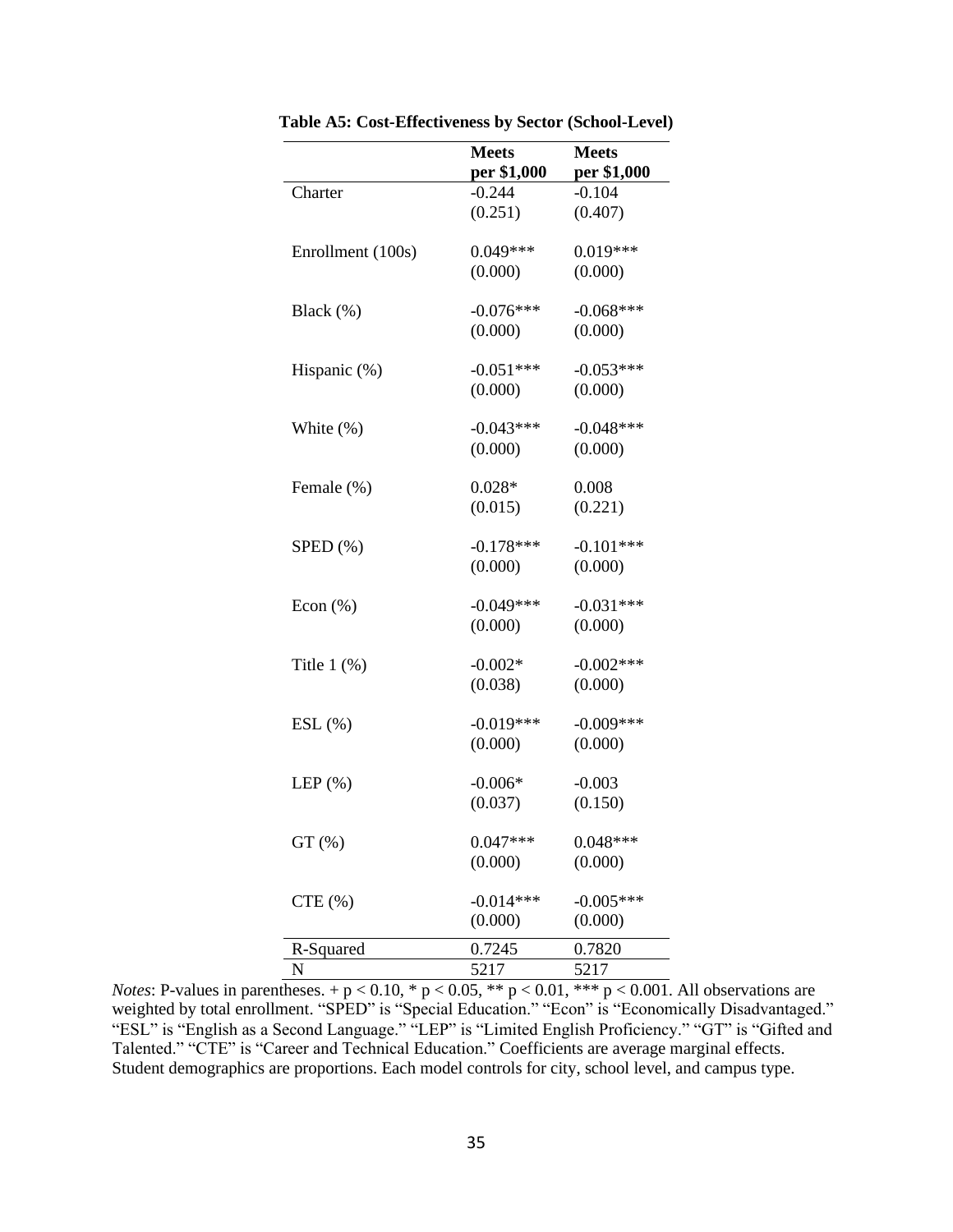|                                   | Meets $(\% )$ | Masters $(\% )$ |
|-----------------------------------|---------------|-----------------|
| Per Pupil Expenditures (Charter)  | 1.984 ***     | $0.968**$       |
|                                   | (0.000)       | (0.004)         |
| Per Pupil Expenditures (District) | $-0.117$      | $-0.144+$       |
|                                   | (0.374)       | (0.093)         |
| Difference                        | $2.101***$    | $1.112**$       |
|                                   | (0.000)       | (0.001)         |
|                                   |               |                 |
| All Controls                      | Yes           | Yes             |
| R-Squared                         | 0.8278        | 0.8392          |
| N                                 | 5217          | 5217            |

**Table A6: School Performance and Expenditures by Sector (School-Level)**

*Notes*: P-values in parentheses.  $+p < 0.10$ , \*  $p < 0.05$ , \*\*  $p < 0.01$ , \*\*\*  $p < 0.001$ . All observations are weighted by total enrollment. All models include all controls. Coefficients are average marginal effects. The difference is calculated by subtracting the coefficient for district-run public schools from the coefficient for public charter schools.

|                                   | Meets $(\% )$ | Masters $(\% )$ |
|-----------------------------------|---------------|-----------------|
| Per Pupil Expenditures (Charter)  | $0.058***$    | $0.080***$      |
|                                   | (0.000)       | (0.000)         |
| Per Pupil Expenditures (District) | $-0.009***$   | $-0.015***$     |
|                                   | (0.001)       | (0.001)         |
|                                   |               |                 |
| Difference                        | $0.067***$    | $0.094***$      |
|                                   | (0.000)       | (0.000)         |
|                                   |               |                 |
| All Controls                      | Yes           | Yes             |
| R-Squared                         | 0.7832        | 0.7970          |
| N                                 | 5167          | 5167            |

#### **Table A7: School Performance and Expenditures by Sector (Non-Linear)**

*Notes*: P-values in parentheses. + p < 0.10, \* p < 0.05, \*\* p < 0.01, \*\*\* p < 0.001. All observations are weighted by total enrollment. All models include all controls. Coefficients are average marginal effects. The difference is calculated by subtracting the coefficient for district-run public schools from the coefficient for public charter schools. The dependent variable is the natural log of the performance metric.